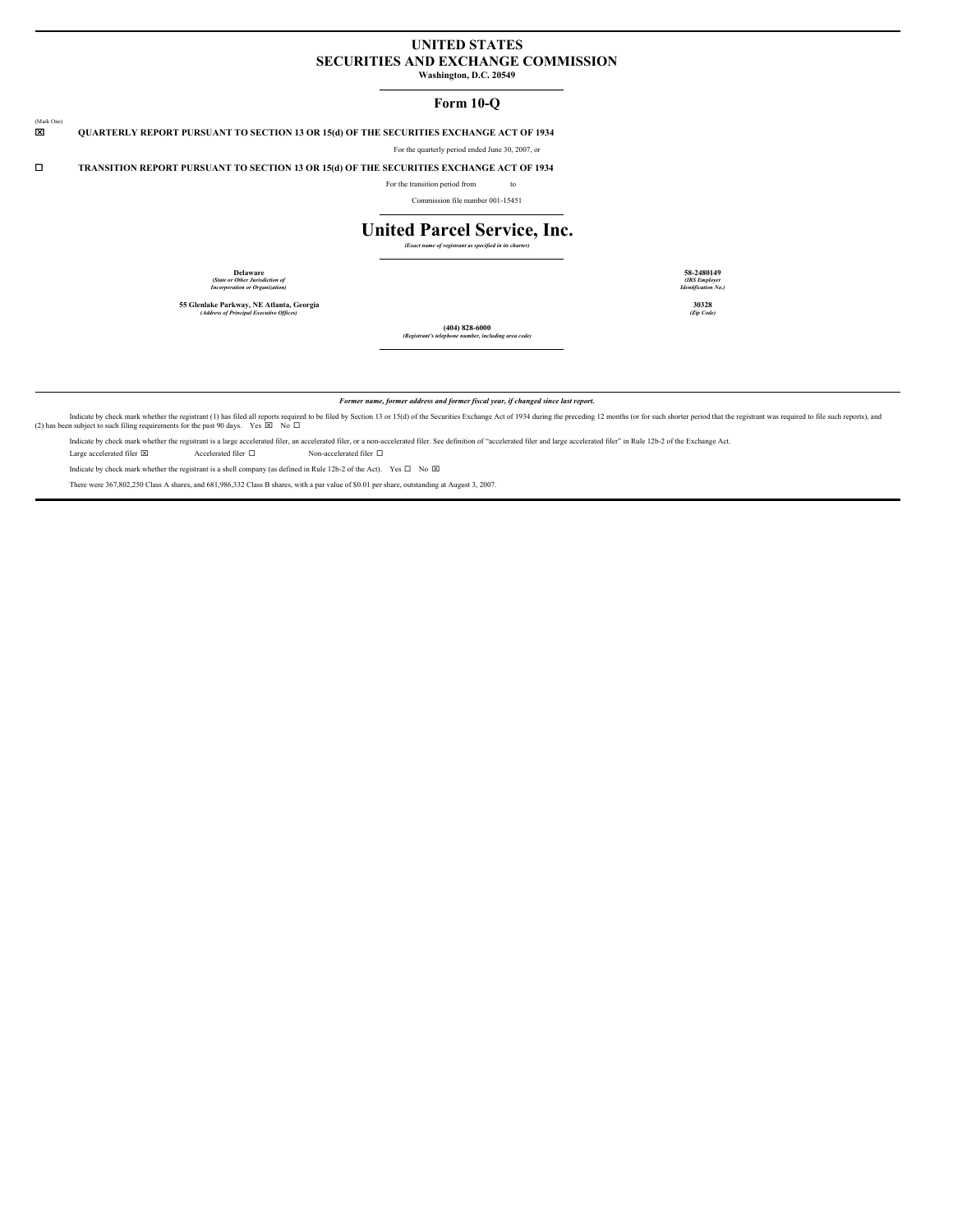**I t e m 1.** *Financial Statements* 

#### **PART I. FINANCIAL INFORMATION**

# UNITED PARCEL SERVICE, INC. AND SUBSIDIARIES CONSOLIDATED BALANCE SHEETS<br>June 30, 2007 (unaudited) and December 31, 2006<br>(In millions)

|                                                                   | <b>June 30,</b><br>2007  | December 31,<br>2006     |
|-------------------------------------------------------------------|--------------------------|--------------------------|
| <b>ASSETS</b>                                                     |                          |                          |
| Current Assets:                                                   |                          |                          |
| Cash and cash equivalents                                         | 856<br>$\mathbf{s}$      | s.<br>794                |
| Marketable securities and short-term investments                  | 1,265                    | 1,189                    |
| Accounts receivable, net                                          | 5,544                    | 5,794                    |
| Finance receivables, net                                          | 423                      | 426                      |
| Deferred income tax assets                                        | 533                      | 414                      |
| Other current assets                                              | 841                      | 760                      |
| <b>Total Current Assets</b>                                       | 9,462                    | 9,377                    |
| Property, Plant and Equipment, Net                                | 16,987                   | 16,779                   |
| Pension and Postretirement Benefit Assets                         | 2,028                    | 2,044                    |
| Goodwill                                                          | 2,553                    | 2,533                    |
| Intangible Assets, Net                                            | 672                      | 688                      |
| Long-Term Finance Receivables, Net                                | 431                      | 374                      |
| Other Non-Current Assets                                          | 1,380                    | 1,415                    |
|                                                                   | 33,513<br>s.             | 33,210<br>$\mathbf{S}$   |
| <b>LIABILITIES AND SHAREOWNERS' EQUITY</b>                        |                          |                          |
| Current Liabilities:                                              |                          |                          |
| Current maturities of long-term debt and commercial paper         | $\mathbf{s}$<br>1,487    | s<br>983                 |
| Accounts payable                                                  | 1.664                    | 1,841                    |
| Accrued wages and withholdings                                    | 1,614                    | 1,303                    |
| Dividends payable                                                 | $\overline{\phantom{a}}$ | 400                      |
| Self-insurance reserves                                           | 812                      | 682                      |
| Income taxes payable                                              | 108                      | 101                      |
| Other current liabilities                                         | 1,525                    | 1,409                    |
| <b>Total Current Liabilities</b>                                  | 7,210                    | 6,719                    |
| Long-Term Debt                                                    | 3,101                    | 3,133                    |
| Pension and Postretirement Benefit Obligations                    | 2,840                    | 2,748                    |
| Deferred Income Tax Liabilities                                   | 2,568                    | 2,529                    |
| Self-Insurance Reserves                                           | 1.605                    | 1,604                    |
| Other Non-Current Liabilities                                     | 945                      | 995                      |
| Shareowners' Equity:                                              |                          |                          |
| Class A common stock (376 and 401 shares issued in 2007 and 2006) | $\overline{4}$           | $\overline{4}$           |
| Class B common stock (678 and 672 shares issued in 2007 and 2006) | $\overline{7}$           | $\tau$                   |
| Additional paid-in capital                                        | $\qquad \qquad =$        | $\overline{\phantom{a}}$ |
| Retained earnings                                                 | 17,431                   | 17,676                   |
| Accumulated other comprehensive loss                              | (2,198)                  | (2,205)                  |
| Deferred compensation obligations                                 | 136                      | 147                      |
|                                                                   | 15,380                   | 15,629                   |
| Less: Treasury stock (2 and 3 shares in 2007 and 2006)            | (136)                    | (147)                    |
| <b>Total Shareowners' Equity</b>                                  | 15.244                   | 15,482                   |
| Total Liabilities and Shareowners' Equity                         | 33,513<br>s.             | 33,210                   |

See notes to unaudited consolidated financial statements.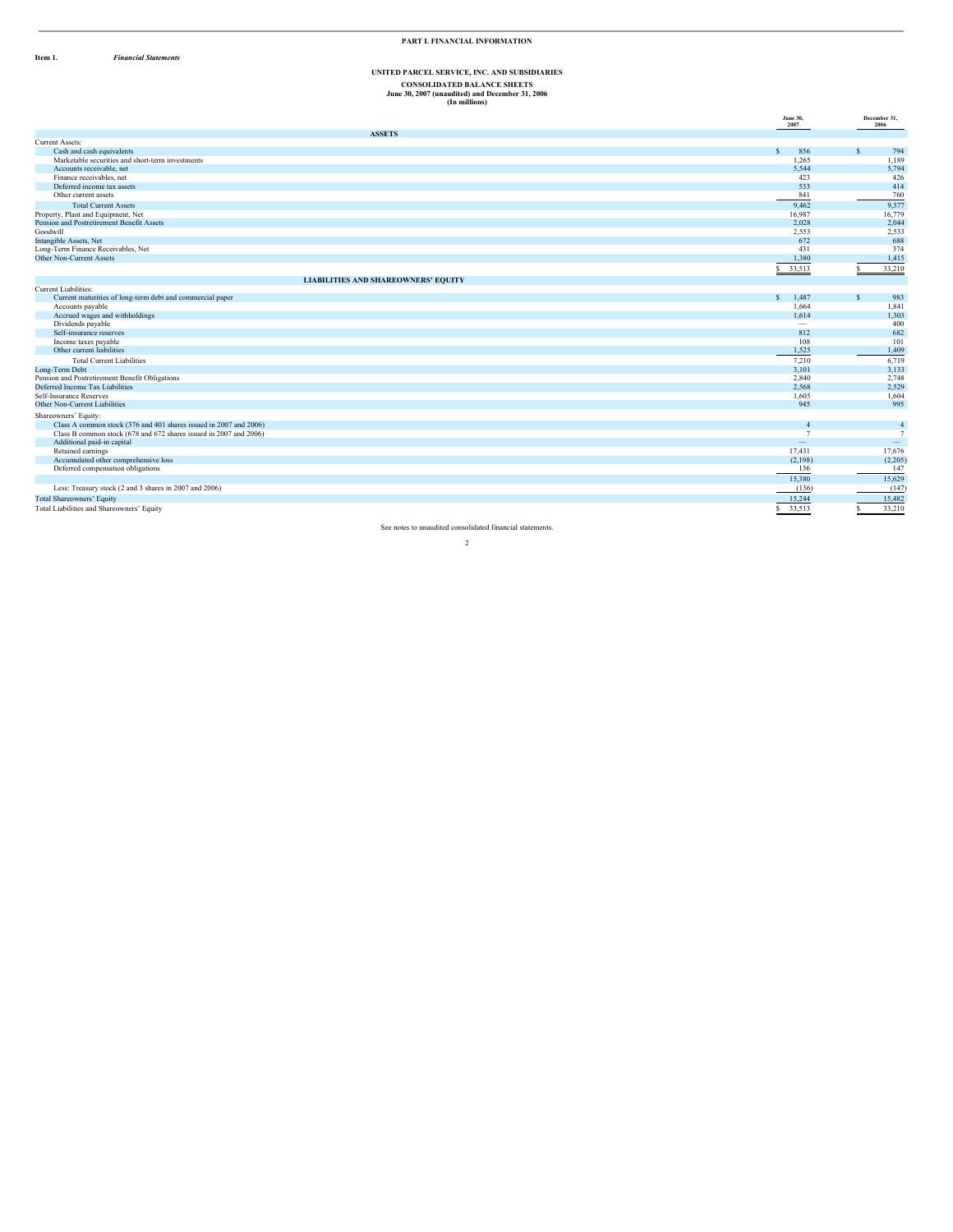#### **UNITED PARCEL SERVICE, INC. AND SUBSIDIARIES STATEMENTS OF CONSOLIDATED INCOME (In millions, except per share amounts) (unaudited)**

**Three Months Ended June 30, Six Months Ended June 30,**  $\frac{2007}{\$}$  **2006 2006 2006 2007 2006 21,095 23,257** Revenue Expenses:<br>
More than the compensation and benefits<br>
Repairs and maintenance<br>
Repairs and maintenance<br>
Superciation and anothization<br>
Depreciation and anothization<br>
The Contenance of the coupancy<br>
The Contenance of  $\begin{array}{cccc} 6,327 & 5,990 & 12,668 & 12,009 \\ 301 & 290 & 607 & 579 \\ 431 & 436 & 867 & 875 \\ 1,385 & 1,368 & 2,715 & 2,647 \\ 697 & 668 & 1,313 & 1,246 \\ 215 & 222 & 467 & 474 \\ \hline 10,044 & 10,041 & 20,972 & 20,007 \\ 1,765 & 1,695 & 3,123 & 3,250 \\ \end{array}$ Operating Profit 1,765 1,695 3,123 3,250 Other Income and (Expense):<br>Investment income<br>Interest expense Investment income  $28 \hspace{1.5mm} 23 \hspace{1.5mm} 42 \hspace{1.5mm} 46$ Interest expense (61) (54) (110) (102)  $(31)$   $(68)$   $(56)$ Income Before Income Taxes 1,732 1,664 3,055 3,194<br>Income Taxes 603 1,108 1,158 1,158 Net Income 5 1, 104 \$ 1,061 \$ 1,947 \$ 2,036 Basic Earnings Per Share \$ 1.83 \$ 1.87 \$ 1.87 Diluted Earnings Per Share \$ 1.04 \$ 0.97 \$ 1.82 \$ 1.86

# **STATEMENTS OF CONSOLIDATED COMPREHENSIVE INCOME (In millions) (unaudited)**

|                                                                             | <b>Three Months Ended</b><br><b>June 30,</b> |       | <b>Six Months Ended</b><br><b>June 30,</b> |       |
|-----------------------------------------------------------------------------|----------------------------------------------|-------|--------------------------------------------|-------|
|                                                                             |                                              |       |                                            |       |
|                                                                             |                                              |       | 2007                                       | 2006  |
| Net income                                                                  | 1.104                                        | 1.061 | 1.947                                      | 2.036 |
| Change in foreign currency translation adjustment                           | 21                                           | 43    |                                            | 70    |
| Change in unrealized gain (loss) on marketable securities, net of tax       | (11)                                         | (9)   |                                            | (10)  |
| Change in unrealized gain (loss) on cash flow hedges, net of tax            | (59)                                         |       | (98)                                       | (12)  |
| Change in unrecognized pension and postretirement benefit costs, net of tax |                                              |       | 60                                         | (2)   |
| Comprehensive income                                                        | 1,085                                        | 1,099 | 1,954                                      | 2,082 |

See notes to unaudited consolidated financial statements.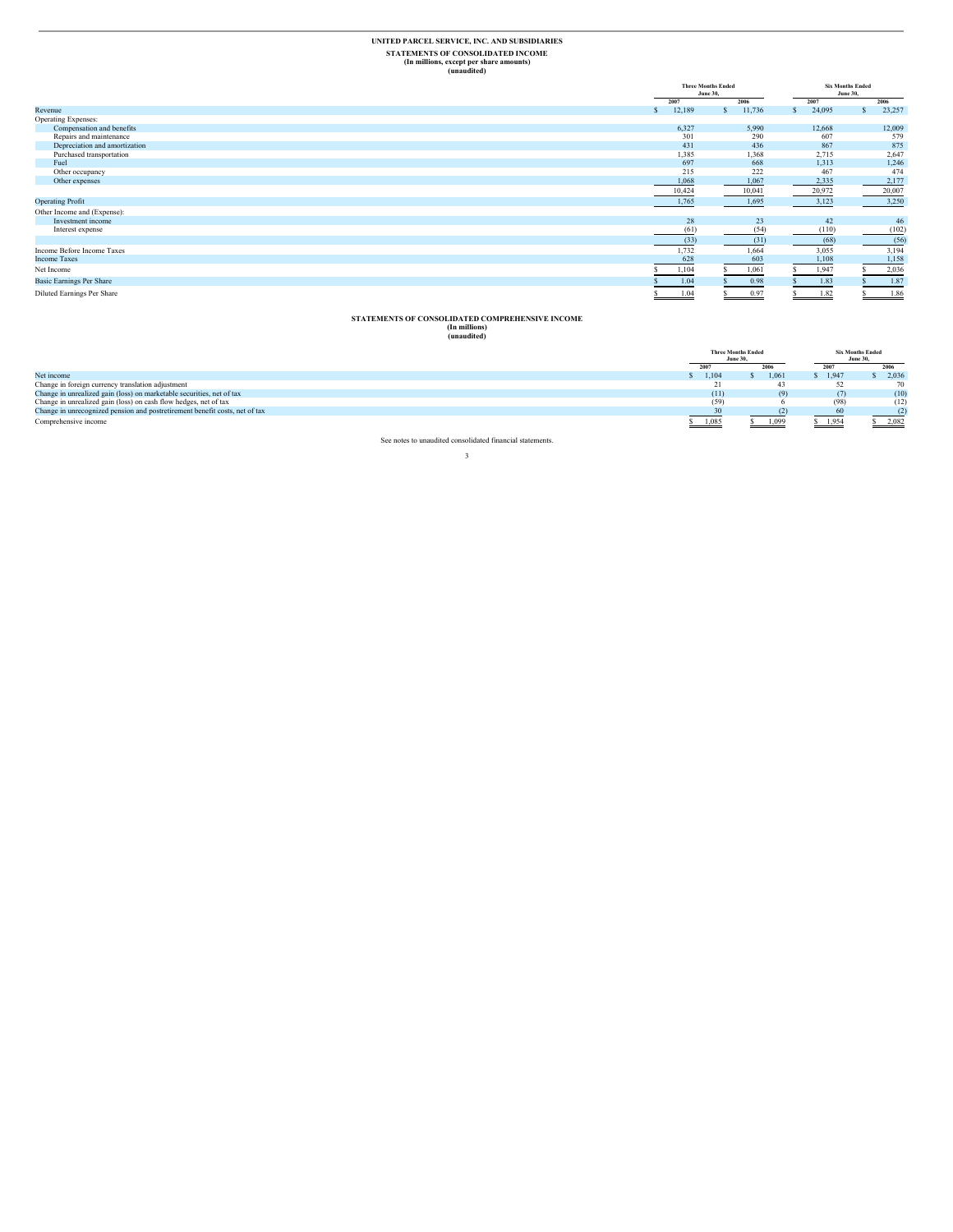# UNITED PARCEL SERVICE, INC. AND SUBSIDIARIES<br>STATEMENTS OF CONSOLIDATED CASH FLOWS<br>(In millions)<br>(unaudited)

|                                                                            |                     | <b>Six Months Ended</b><br>June 30, |
|----------------------------------------------------------------------------|---------------------|-------------------------------------|
|                                                                            | 2007                | 2006                                |
| <b>Cash Flows From Operating Activities:</b>                               |                     |                                     |
| Net income                                                                 | \$ 1,947            | s<br>2,036                          |
| Adjustments to reconcile net income to net cash from operating activities: |                     |                                     |
| Depreciation and amortization                                              | 867                 | 875                                 |
| Pension & postretirement benefit expense                                   | 256                 | 282                                 |
| Pension & postretirement benefit contributions                             | (60)                | (80)                                |
| Self-insurance reserves                                                    | 131                 | 146                                 |
| Deferred taxes, credits, and other                                         | (199)               | (151)                               |
| Stock compensation expense                                                 | 213                 | 156                                 |
| Asset impairment and obsolescence charge                                   | 221                 | $\hspace{0.1mm}-\hspace{0.1mm}$     |
| Other (gains) losses                                                       | 46                  | 59                                  |
| Changes in assets and liabilities:                                         |                     |                                     |
| Accounts receivable, net                                                   | 193                 | 227                                 |
| Other current assets                                                       | (44)                | (22)                                |
| Accounts payable                                                           | (172)               | 36                                  |
| Accrued wages and withholdings                                             | 303                 | 296                                 |
| Income taxes payable                                                       | (45)                | (124)                               |
| Other current liabilities                                                  | 80                  | 244                                 |
| Other operating activities                                                 | (141)               | (16)                                |
| Net cash from operating activities                                         | 3,596               | 3,964                               |
| <b>Cash Flows From Investing Activities:</b>                               |                     |                                     |
| Capital expenditures                                                       | (1,206)             | (1, 456)                            |
| Proceeds from disposals of property, plant and equipment                   | 34                  | 31                                  |
| Purchases of marketable securities and short-term investments              | (5,630)             | (4,034)                             |
| Sales and maturities of marketable securities and short-term investments   | 5,554               | 3,781                               |
| Net decrease in finance receivables                                        | 24                  | 10                                  |
| Other investing activities                                                 | (99)                | 103                                 |
| Net cash (used in) investing activities                                    | (1, 323)            | (1, 565)                            |
| <b>Cash Flows From Financing Activities:</b>                               |                     |                                     |
| Net change in short-term debt                                              | 416                 | (352)                               |
| Proceeds from long-term borrowings                                         | 205                 | 40                                  |
| Repayments of long-term borrowings                                         | (123)               | (35)                                |
| Purchases of common stock                                                  | (1, 522)            | (1, 421)                            |
| Issuances of common stock                                                  | 75                  | 89                                  |
| <b>Dividends</b>                                                           | (1,266)             | (1,168)                             |
| Net cash (used in) financing activities                                    | (2,215)             | (2, 847)                            |
| <b>Effect Of Exchange Rate Changes On Cash and Cash Equivalents</b>        | $\overline{4}$      | 24                                  |
| Net Increase (Decrease) In Cash And Cash Equivalents                       | 62                  | (424)                               |
| <b>Cash And Cash Equivalents:</b>                                          |                     |                                     |
| Beginning of period                                                        | 794                 | 1,369                               |
| End of period                                                              | 856<br>$\mathbf{s}$ | 945<br>$\mathbf{s}$                 |
|                                                                            |                     |                                     |

See notes to unaudited consolidated financial statements.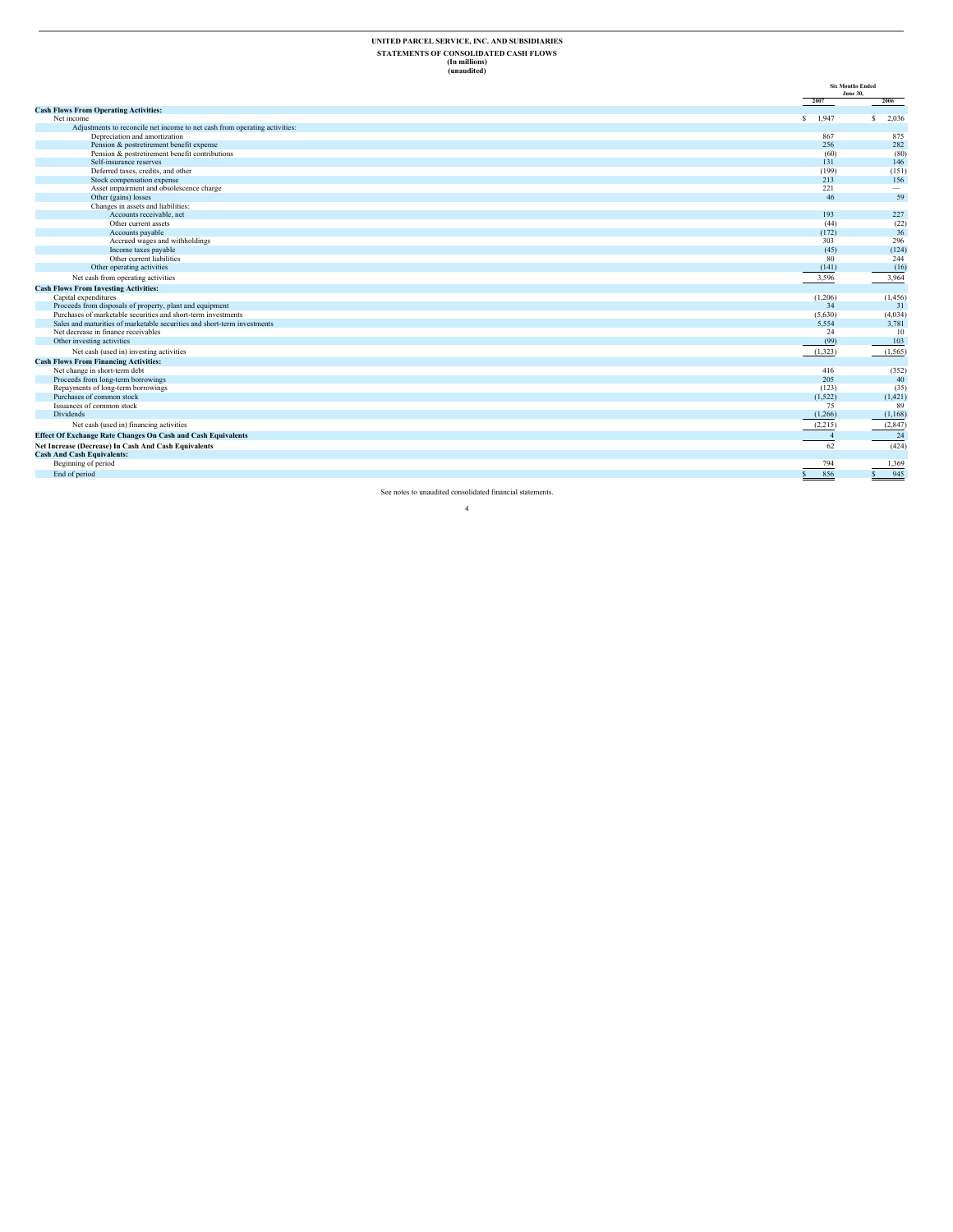#### **Note 1. Basis of Presentation**

In our opinion, the accompanying interim, unaudited, consolidated financial statements have been prepared in accordance with accounting principles generally accepted in the United States for interim financial information a

For interim consolidated financial statement purposes, we provide for accruals under our various employee benefit plans and self-insurance reserves for each three month period based on one quarter of the estimated annual e

Certain prior period amounts have been reclassified to conform to the current period presentation.

#### **Note 2. Stock-Based Compensation**

We issue employee share-based awards under the UPS Incentive Compensation Plan, which permits the grant of nonqualified stock options, incentive stock options, stock appreciation rights, restricted stock, performance share

During the first quarter of 2007, we granted target restricted stock units ("RSUs") under the UPS Long-Term Incentive Performance Award program to eligible management. Of the total 2007 target award, 90% of the target awar

The number of RSUs earned each year will be the target number adjusted for the percentage achievement of performance criteria targets for the year. The percentage of achievement used to determine the RSUs eamed may be a pe

During the second quarter of 2007 and 2006, we granted stock option and restricted performance unit ("RPU") awards to eligible employes under the UPS Long-Term Incentive Program. Except in the case of death, disability, or 5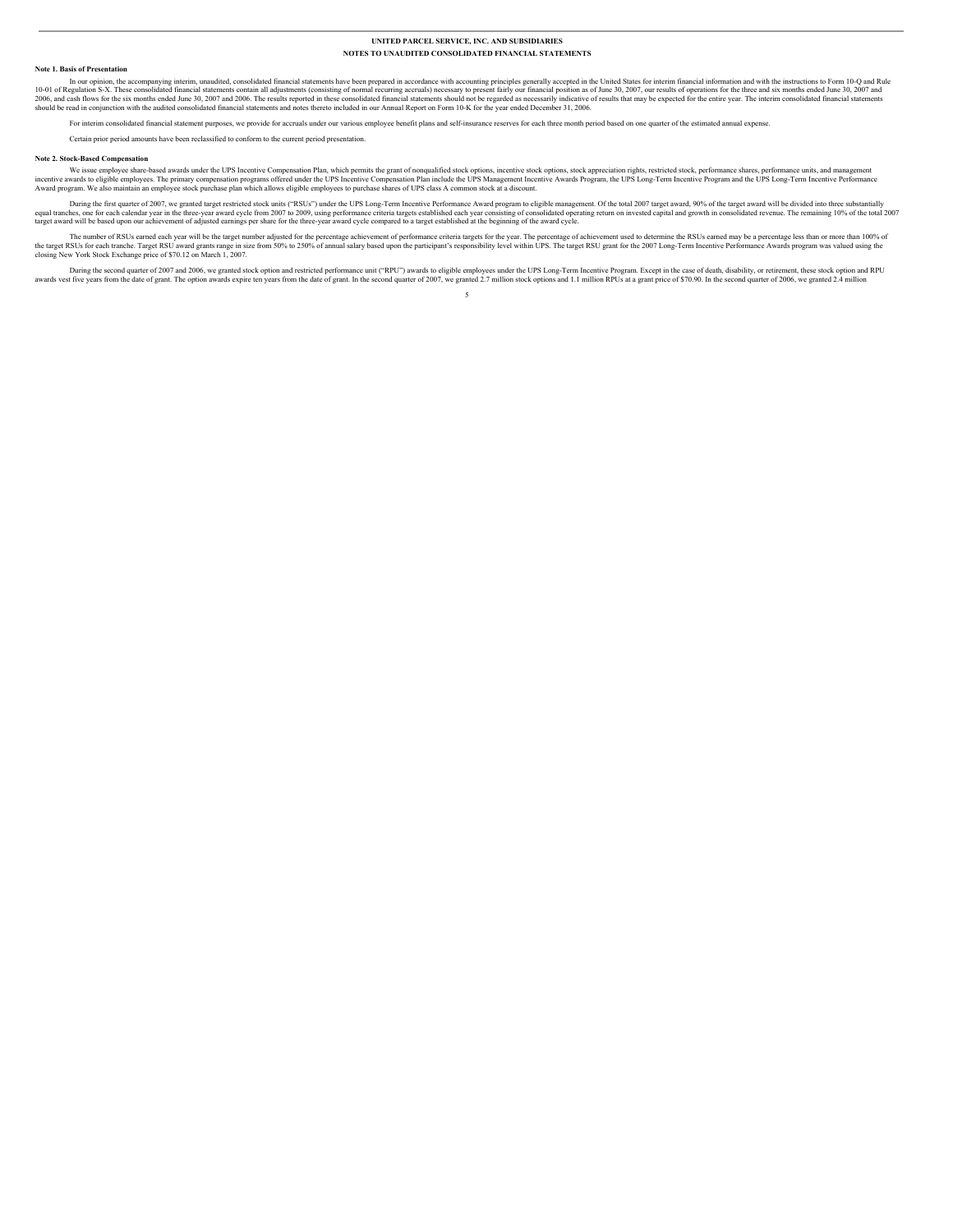stock options and 1.0 million RPUs at a grant price of \$80.88. The fair value of our employee stock options granted, as determined by the Black-Scholes valuation model, was \$16.85 and \$21.05 for 2007 and 2006, respectively

|                              | $- - -$<br>-2007<br><b>CONTRACTOR</b> | 2006   |
|------------------------------|---------------------------------------|--------|
| Expected life (in years)     | $\cdots$                              | 1.9    |
| Risk-free interest rate      | 4.65%                                 | 5.13%  |
| <b>Expected volatility</b>   | 19.15%                                | 18.42% |
| Expected dividend yield<br>. | 2.28%                                 | 1.80%  |

Awards granted under the Management Incentive Awards program are normally granted during the fourth quarter of each year. Compensation expense for share-based awards recognized for the three months ended June 30, 2007 and

#### **Note 3. New Accounting Pronouncements**

In February 2007, the FASB issued Statement No. 159 "The Fair Value Option for Financial Assets and Financial Lisbilities" ("FAS 159"), which allows for voluntary measurement of financial assets and financial liabilities a

On January 1, 2007, we adopted the provisions of FASB Interpretation No. 48, "Accounting for Uncertainty in Income Taxes (an interpretation of FASB Statement No. 109)" ("FIN 48"). The impact of this Interpretation is discu

#### **Note 4. Marketable Securities and Short-Term Investments**

The following is a summary of marketable securities and short-term investments as of June 30, 2007 and December 31, 2006 (in millions):

|                                                                               |         | <b>Unrealized</b>               | <b>Unrealized</b>                                    | Estimated         |
|-------------------------------------------------------------------------------|---------|---------------------------------|------------------------------------------------------|-------------------|
|                                                                               | Cost    | Gains                           | Losses                                               | <b>Fair Value</b> |
| June 30, 2007                                                                 |         |                                 |                                                      |                   |
| U.S. government and agency securities<br>Mortgage and asset-backed securities | S 92    | $\hspace{0.1mm}-\hspace{0.1mm}$ |                                                      | 91                |
|                                                                               | 219     |                                 |                                                      | 217               |
| Corporate securities                                                          | 108     |                                 |                                                      | 108               |
| State and local municipal securities                                          | 625     | $\overline{\phantom{m}}$        | $\overline{\phantom{m}}$                             | 625               |
| Other debt securities                                                         |         | $\overline{\phantom{a}}$        | $\overline{\phantom{0}}$                             |                   |
| Total debt securities                                                         | 1.046   |                                 |                                                      | 1,043             |
| Common equity securities                                                      |         | $\hspace{0.1mm}-\hspace{0.1mm}$ | $\overline{\phantom{a}}$                             |                   |
| Preferred equity securities                                                   | 220     |                                 | $\overline{\phantom{a}}$<br><b>Service Contracts</b> | 220               |
| Current marketable securities and short-term investments                      | 1,268   |                                 |                                                      | 1,265             |
| Non-current common equity securities                                          |         |                                 | $\overline{\phantom{a}}$                             | 35                |
| Total marketable securities and short-term investments                        | \$1,293 | 12                              |                                                      | \$1,300           |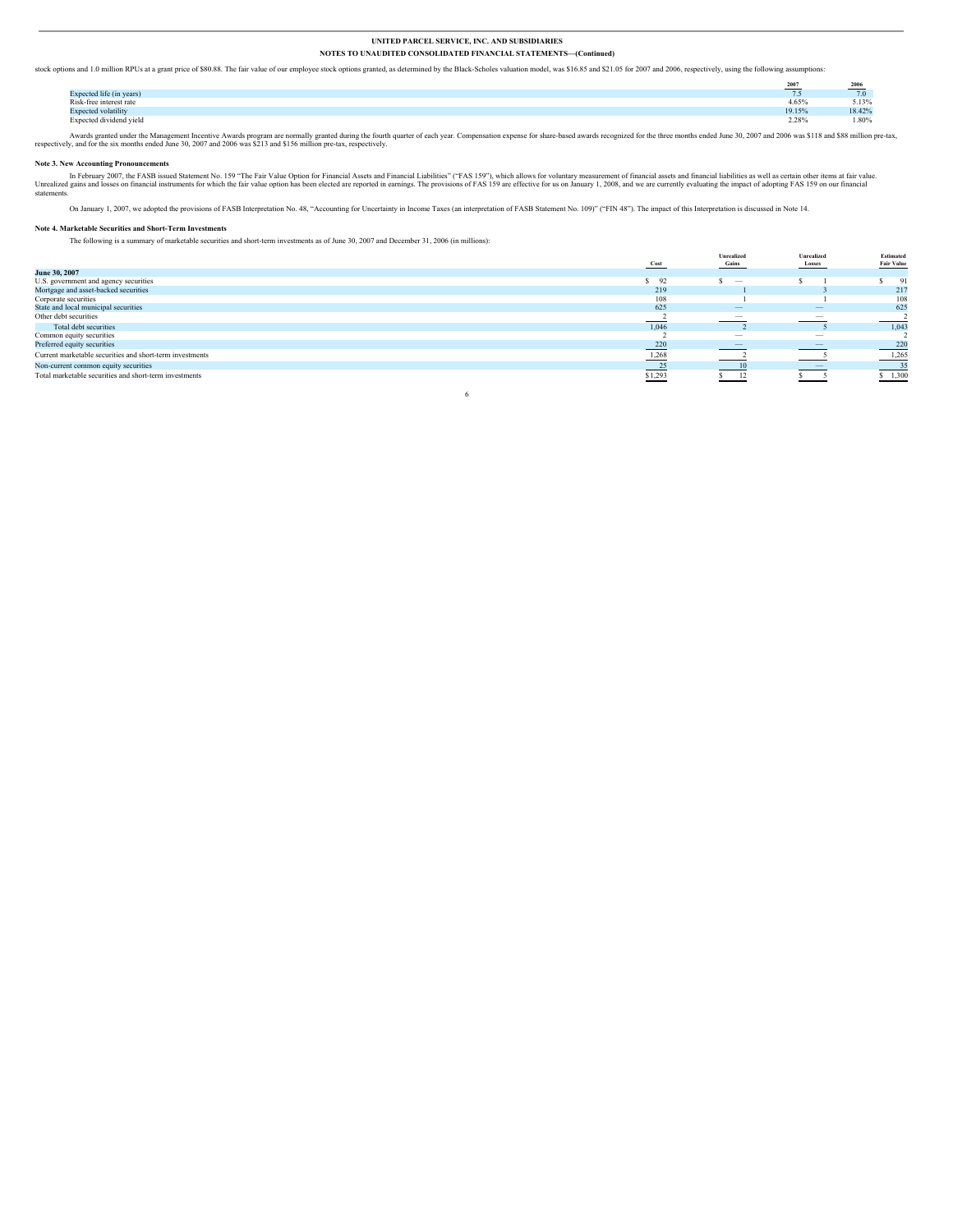|                                                          | Cost    | <b>Unrealized</b><br>Gains | <b>Unrealized</b><br>Losses | Estimated<br><b>Fair Value</b> |
|----------------------------------------------------------|---------|----------------------------|-----------------------------|--------------------------------|
| <b>December 31, 2006</b>                                 |         |                            |                             |                                |
| U.S. government and agency securities                    | $-124$  | -                          | $\overline{\phantom{a}}$    | 124                            |
| Mortgage and asset-backed securities                     | 234     |                            |                             | 233                            |
| Corporate securities                                     | 79      | $\overline{\phantom{a}}$   |                             | 78                             |
| State and local municipal securities                     | 582     |                            |                             | 582                            |
| Other debt securities                                    |         | $\overline{\phantom{a}}$   | $\overline{\phantom{a}}$    |                                |
| Total debt securities                                    | 1,021   |                            |                             | 1,019                          |
| Common equity securities                                 | 38      | 10                         | $\overline{\phantom{a}}$    | 48                             |
| Preferred equity securities                              | 122     | $\overline{\phantom{a}}$   | $\overline{\phantom{a}}$    | 122                            |
| Current marketable securities and short-term investments | 1,181   |                            | $\overline{\phantom{a}}$    | 1,189                          |
| Non-current common equity securities                     | 24      |                            | $\overline{\phantom{a}}$    | 32                             |
| Total marketable securities and short-term investments   | \$1,205 |                            |                             | 1,221                          |

The amotrized cost and estimated fair value of marketable securities and short-term investments at June 30, 2007, by contractual maturity, are shown below (in millions). Actual maturities may differ from contractual maturi

|                                                                                    |       | Estimated         |
|------------------------------------------------------------------------------------|-------|-------------------|
|                                                                                    | Cost  | <b>Fair Value</b> |
| Due in one year or less                                                            |       | 19                |
| Due after one year through three years<br>Due after three years through five years | 130   | 130               |
|                                                                                    | 21    | 21                |
| Due after five years                                                               | 876   | 873               |
|                                                                                    | 1,046 | 1,043             |
| Equity securities                                                                  | 247   | 257               |
|                                                                                    | 1,293 | 1.300             |
|                                                                                    |       |                   |
|                                                                                    |       |                   |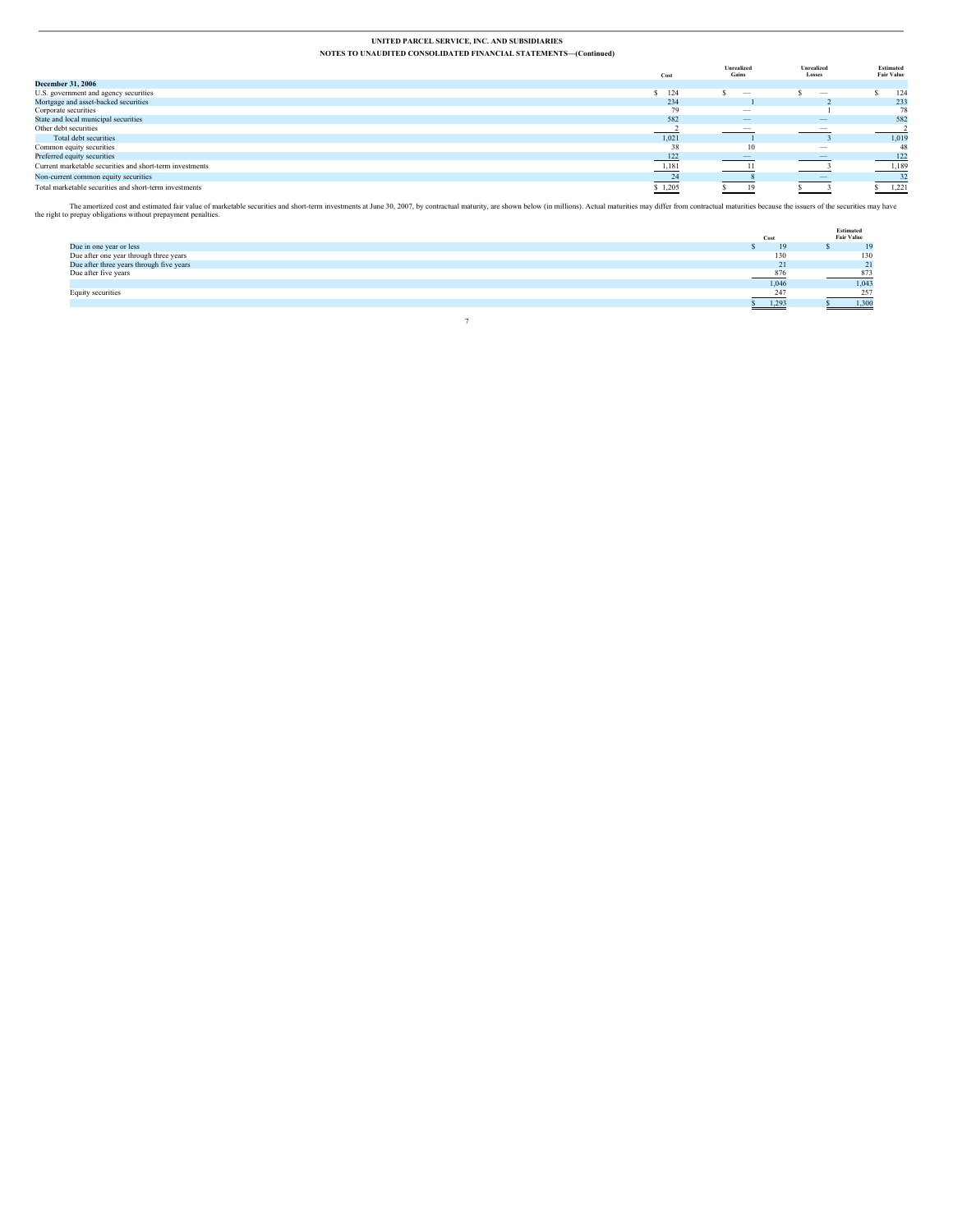**Note 5. Property, Plant and Equipment** Property plant and equipment as of June 30, 2007 and December 31, 2006 consists of the following (in millions):

|                                                        | 2007     | 2006     |
|--------------------------------------------------------|----------|----------|
| Vehicles                                               | 5,045    | 4,970    |
| Aircraft (including aircraft under capitalized leases) | 13,393   | 13,162   |
| Land                                                   | 1,031    | 1,026    |
| <b>Buildings</b>                                       | 2,712    | 2,667    |
| Leasehold improvements                                 | 2,526    | 2,496    |
| Plant equipment                                        | 5,334    | 5,230    |
| Technology equipment                                   | 1.711    | 1,673    |
| Equipment under operating lease                        | 133      | 142      |
| Construction-in-progress                               | 1,000    | 715      |
|                                                        | 32,885   | 32,081   |
| Less: Accumulated depreciation and amortization        | (15,898) | (15,302) |
|                                                        | 16,987   | 16,779   |

#### **Note 6. Employee Benefit Plans**

Information about net periodic benefit cost for our pension and postretirement benefit plans is as follows for the three and six months ended June 30, 2007 and 2006 (in millions):

|                                      |                              |                                 | Three Months Ended June 30, |                          |                                                 |                          |
|--------------------------------------|------------------------------|---------------------------------|-----------------------------|--------------------------|-------------------------------------------------|--------------------------|
|                                      |                              |                                 | <b>U.S. Postretirement</b>  |                          | <b>International Pension</b><br><b>Benefits</b> |                          |
|                                      | <b>U.S. Pension Benefits</b> |                                 | <b>Medical Benefits</b>     |                          |                                                 |                          |
|                                      | 2007                         | 2006<br>______                  | 2007                        | 2006                     | 2007                                            | 2006                     |
| <b>Net Periodic Cost:</b>            |                              |                                 |                             |                          |                                                 |                          |
| Service cost                         | \$130                        | 118                             | 26                          | 26                       |                                                 |                          |
| Interest cost                        | 208                          | 181                             | 46                          | 42                       |                                                 |                          |
| Expected return on assets            | (326)                        | (279)                           | (12)                        | (10)                     | (7)                                             | (6)                      |
| Amortization of:                     |                              |                                 |                             |                          |                                                 |                          |
| Transition obligation                |                              | $\hspace{0.1mm}-\hspace{0.1mm}$ | $\overline{\phantom{a}}$    | $\overline{\phantom{a}}$ | $\overline{\phantom{a}}$                        | $\overline{\phantom{a}}$ |
| Prior service cost                   | 15                           | $\mathbf Q$                     | (2)                         | (2)                      |                                                 | $\overline{\phantom{m}}$ |
| Actuarial (gain) loss                | 27                           | 36                              |                             |                          |                                                 |                          |
| Settlements, curtailments, and other | $\overline{\phantom{a}}$     |                                 | $\qquad \qquad$             | $\overline{\phantom{a}}$ | $\hspace{0.1mm}-\hspace{0.1mm}$                 | $\overline{\phantom{a}}$ |
| Net periodic benefit cost            | $S$ 55<br>$-$                | \$66                            | $S = 63$<br>$\sim$          | \$63<br>$\sim$           | - 8<br><u>___</u>                               | $\overline{9}$           |
|                                      |                              |                                 |                             |                          |                                                 |                          |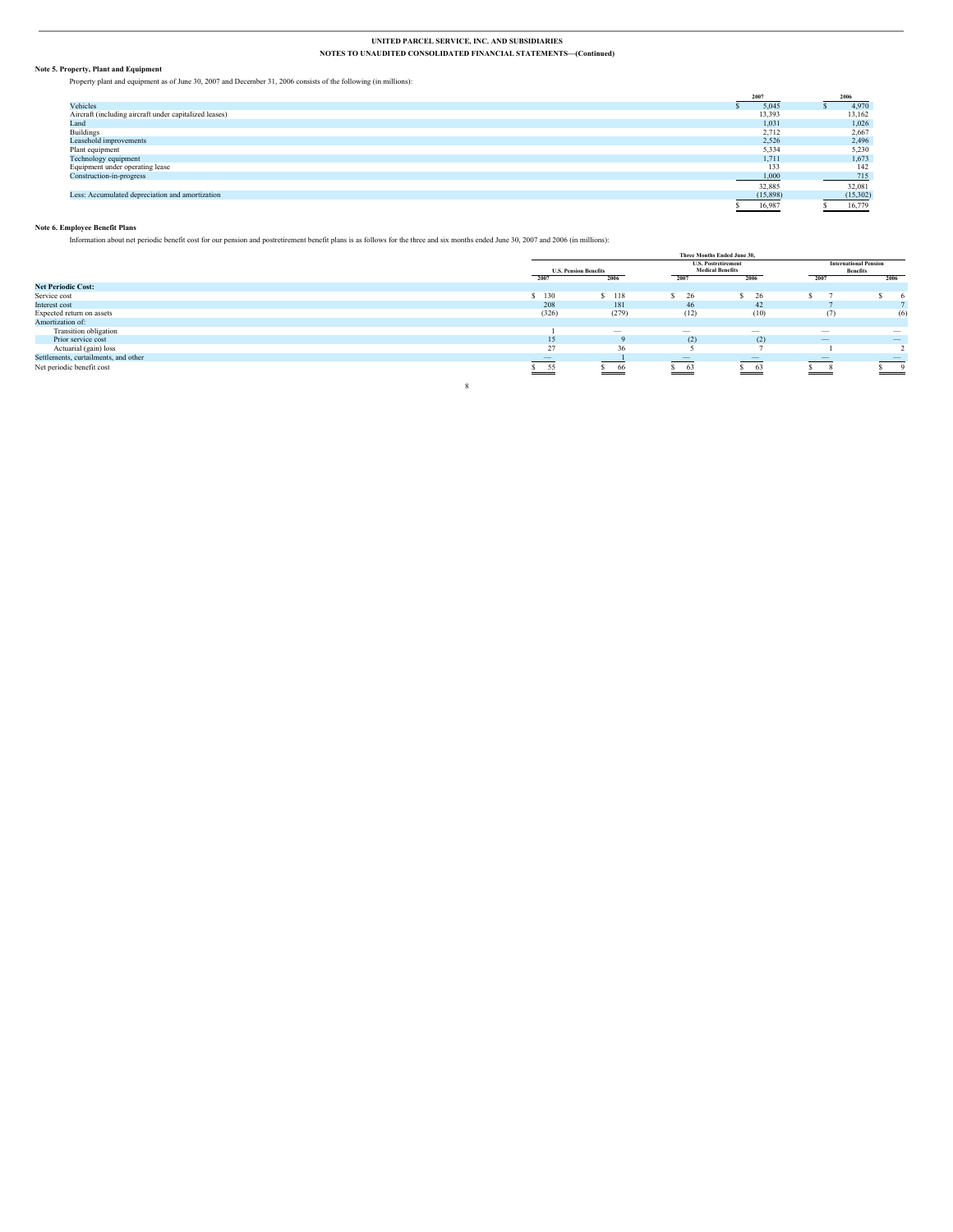|                                      |                          | Six Months Ended June 30.    |                                 |                                                       |                          |                          |  |                                                 |
|--------------------------------------|--------------------------|------------------------------|---------------------------------|-------------------------------------------------------|--------------------------|--------------------------|--|-------------------------------------------------|
|                                      |                          | <b>U.S. Pension Benefits</b> |                                 | <b>U.S. Postretirement</b><br><b>Medical Benefits</b> |                          |                          |  | <b>International Pension</b><br><b>Benefits</b> |
|                                      | 2007                     | 2006                         | 2007                            | 2006                                                  | 2007                     | 2006                     |  |                                                 |
| <b>Net Periodic Cost:</b>            |                          |                              |                                 |                                                       |                          |                          |  |                                                 |
| Service cost                         | 260                      | 235                          | 51                              | 51                                                    | 14                       | -12                      |  |                                                 |
| Interest cost                        | 417                      | 362                          | 91                              | 85                                                    | 14                       | 13                       |  |                                                 |
| Expected return on assets            | (651)                    | (552)                        | (23)                            | (21)                                                  | (14)                     | (11)                     |  |                                                 |
| Amortization of:                     |                          |                              |                                 |                                                       |                          |                          |  |                                                 |
| Transition obligation                |                          |                              | $\hspace{0.1mm}-\hspace{0.1mm}$ | $\overline{\phantom{a}}$                              | $\overline{\phantom{a}}$ | $\overline{\phantom{a}}$ |  |                                                 |
| Prior service cost                   | 29                       | 18                           | (4)                             | (4)                                                   |                          | $\qquad \qquad -$        |  |                                                 |
|                                      | 54                       | 73                           | 11                              | 14                                                    |                          |                          |  |                                                 |
| Settlements, curtailments, and other | $\overline{\phantom{a}}$ |                              |                                 | $\overline{\phantom{m}}$                              | $\overline{\phantom{a}}$ |                          |  |                                                 |
| Net periodic benefit cost            | \$111                    | 138                          | \$129                           | $S$ 125<br>$\overline{\phantom{a}}$                   | 16                       | 19                       |  |                                                 |
| Actuarial (gain) loss                |                          |                              |                                 |                                                       |                          |                          |  |                                                 |

During the first six months of 2007, we contributed \$22 and \$38 million to our company-sponsored pension and postretirement medical benefit plans, respectively. We expect to contribute \$508 and \$86 million over the remaind

#### **Note 7. Goodwill and Intangible Assets**

The following table indicates the allocation of goodwill by reportable segment as of June 30, 2007 and December 31, 2006 (in millions):

|                              | December 31,<br>2006            | Acquired<br>and the control of the con- | Purchase<br>Price<br>Adjustments | Currency/<br>Other       | June 30<br>2007<br>the control of the control of |
|------------------------------|---------------------------------|-----------------------------------------|----------------------------------|--------------------------|--------------------------------------------------|
| Goodwill by Segment:         |                                 |                                         |                                  |                          |                                                  |
| U.S. Domestic Package        | $\hspace{0.1mm}-\hspace{0.1mm}$ | $\overline{\phantom{a}}$                | $\hspace{0.1mm}-\hspace{0.1mm}$  | $\overline{\phantom{a}}$ | $\overline{\phantom{a}}$                         |
| <b>International Package</b> | 290                             | $\overline{\phantom{m}}$                |                                  |                          | 297                                              |
| Supply Chain & Freight       | 2,243                           |                                         | $\overline{\phantom{a}}$         |                          | 2,256                                            |
|                              | 2,533                           |                                         | $\hspace{0.1mm}-\hspace{0.1mm}$  | 18                       | \$2,553                                          |

The following is a summary of intangible assets as of June 30, 2007 and December 31, 2006 (in millions):

|                                          | <b>Gross</b><br>Carrying<br>Amount | Accumulated<br>Amortization | Net<br>Carrying<br>Value |
|------------------------------------------|------------------------------------|-----------------------------|--------------------------|
| June 30, 2007:                           |                                    |                             |                          |
| Trademarks, licenses, patents, and other |                                    | (45)                        |                          |
| Customer lists                           | 160                                | (31)                        | 129                      |
| Franchise rights                         | 108                                | (32)                        | 76                       |
| Capitalized software                     | 1,632                              | (1, 196)                    | 436                      |
| Total Intangible Assets, Net             | 1,976                              | (1,304)                     | 672                      |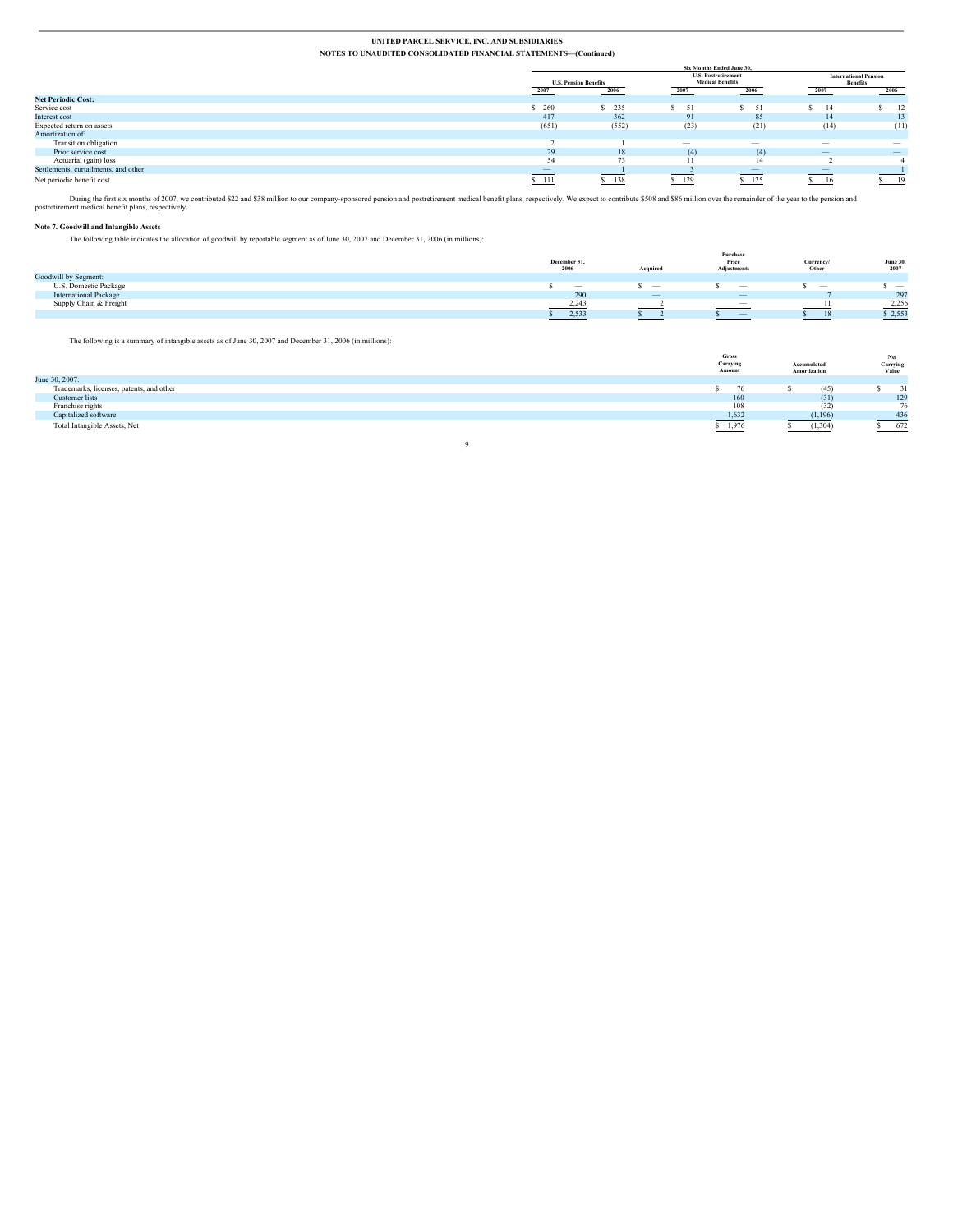|                                          | <b>Gross</b><br>Carrying<br>Amount | Accumulated<br>Amortization | Net<br>Carrying<br>Value |
|------------------------------------------|------------------------------------|-----------------------------|--------------------------|
| December 31, 2006:                       |                                    |                             |                          |
| Trademarks, licenses, patents, and other | 80                                 | (37)                        |                          |
| Customer lists                           | 159                                | (24)                        | 135                      |
| Franchise rights                         | 108                                | (29)                        | 79                       |
| Capitalized software                     | 1,576                              | (1, 145)                    | 431                      |
| Total Intangible Assets, Net             | $-1,923$                           | (1,235)                     | 688                      |

#### **Note 8. Debt and Commitments**

Debt and capital lease obligations as of June 30, 2007 and December 31, 2006 consist of the following (in millions):

|                                              | 2007    | 2006  |
|----------------------------------------------|---------|-------|
| 8.38% debentures, due April 2020             | 427     | 446   |
| 8.38% debentures, due April 2030             | 267     | 285   |
| Commercial paper                             | 1.388   | 791   |
| Floating rate senior notes                   | 441     | 441   |
| Capital lease obligations                    | 197     | 230   |
| Facility notes and bonds                     | 436     | 437   |
| <b>UPS Notes</b>                             | 391     | 379   |
| British Pound Sterling notes                 | 996     | 979   |
| Other debt                                   | 45      | 128   |
| Total debt and capital lease obligations     | 4,588   | 4,116 |
| Less current maturities                      | (1,487) | (983) |
| Long-term debt and capital lease obligations | 3,101   | 3,133 |

We maintain two commercial paper programs under which we are authorized to borrow up to \$7.0 billion in the United States. We had \$1.388 billion outstanding under these programs as of June 30, 2007, with an average interes

We maintain two credit agreements with a consortium of banks. These agreements provide revolving credit facilities of \$1.0 billion each, with one expiring on April 17, 2008 and the other on April 19, 2012. Interest on any

In August 2003, we filed a \$2.0 billion shelf registration statement under which we may issue debt securities in the United States. There was \$164 million issued under this shelf registration statement at June 30, 2007, al program.

10

In May 2007, we completed an exchange offer for our existing £500 million, 5.50% notes due 2031. Holders of £434 million of the notes accepted the exchange offer, and as a result, these notes were exchanged for new notes w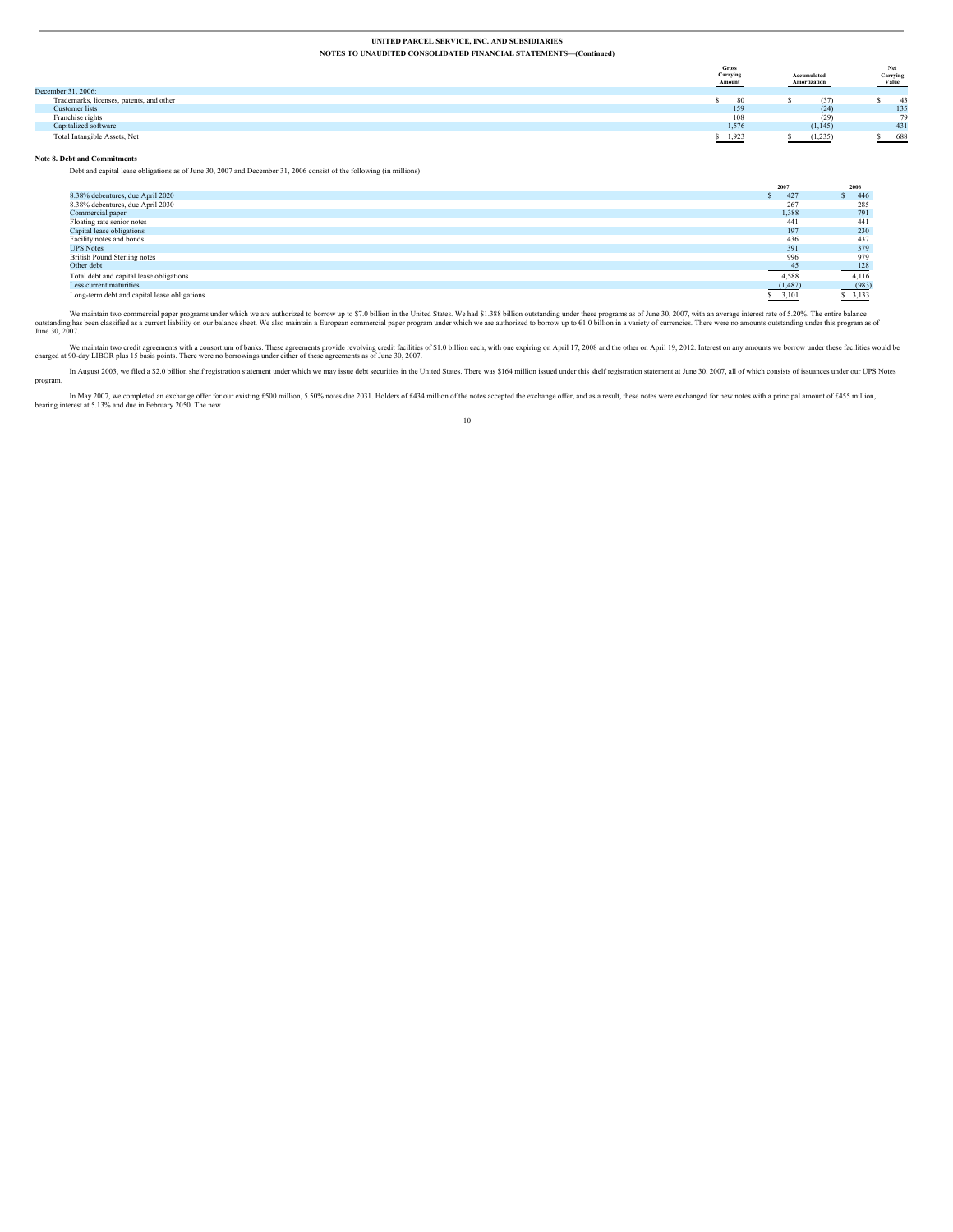notes are callable at our option at a redemption price equal to the greater of 100% of the principal amount and accrued interest, or the sum of the present values of the remaining selected interes of the set of redemption

#### **Note 9. Legal Proceedings and Contingencies**

We are a defendant in a number of lawsuits filed in state and federal counts containing various class-action allegations under state wage-and-hour laws. In one of these cases, Marlo v. UPS, which has been certified as a cl adverse effect on our financial condition, results of operations, or liquidity.

In another case, Com v, UPS, which has been certified as a class as closic as ition in a California federal court, plaintifis allege that they were improperly denis cases. CDS settled this matter in full for a total paymen

In another case, Hohider v. UPS, which in July 2007 was certified as a class action in a Pennsylvania federal court, plaintiffs have challenged certain aspects of the Company's interactive process for assessing requests fo

We were named as a defendant in four putative class action lawsuits filed in federal courts, alleging a conspiracy relating to certain surcharges by a number of air cargo carriers. We were not named as a defendant in at le

We are a defendant in various other lawsuits that arose in the normal course of business. We believe that the eventual resolution of these cases will not have a material adverse effect on our financial condition, results o

As of December 31, 2006, we had approximately 246,000 employees employed under a national master agreement and various supplemental agreements with local unions affiliated with the International Brotherhood of Teamsters (" 11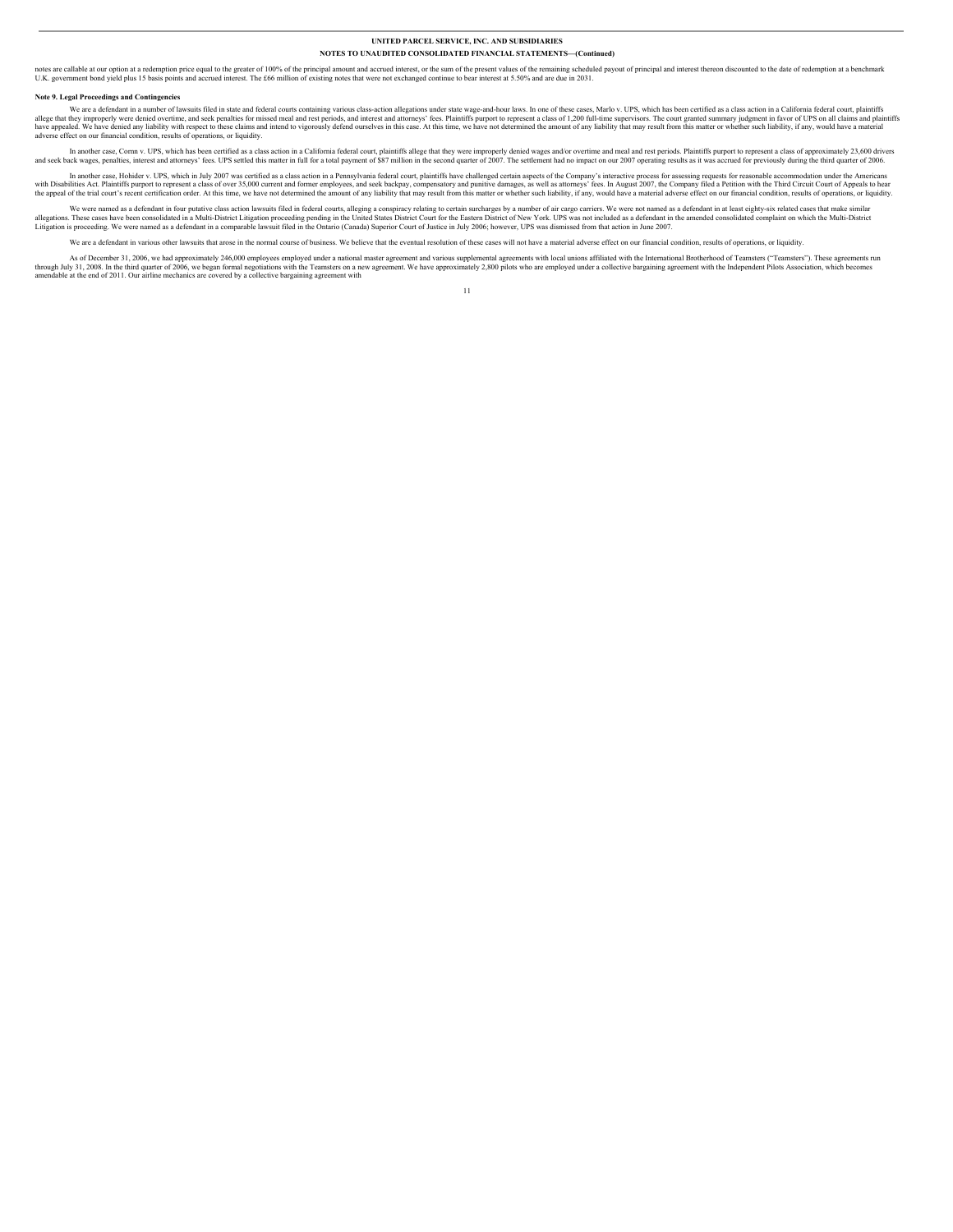Teamsters Local 2727, which became amendable on November 1, 2006. We began formal negotiations with Teamsters Local 2727 on October 2, 2006. In addition, the majority of our ground mechanics who are not employed under agre

We participate in a number of trustee-managed multi-employer pension and health and welfare plans for employees covered under collective bargaining agreements. Several factors could result in potential funding deficiencies

In connection with our negotiations with the Teamsters on a new agreement, we are in negotiations with the Central States, Southeast and Southwest Areas Pension Fund (the "Fund") concerning our withdrawal from the Fund, Du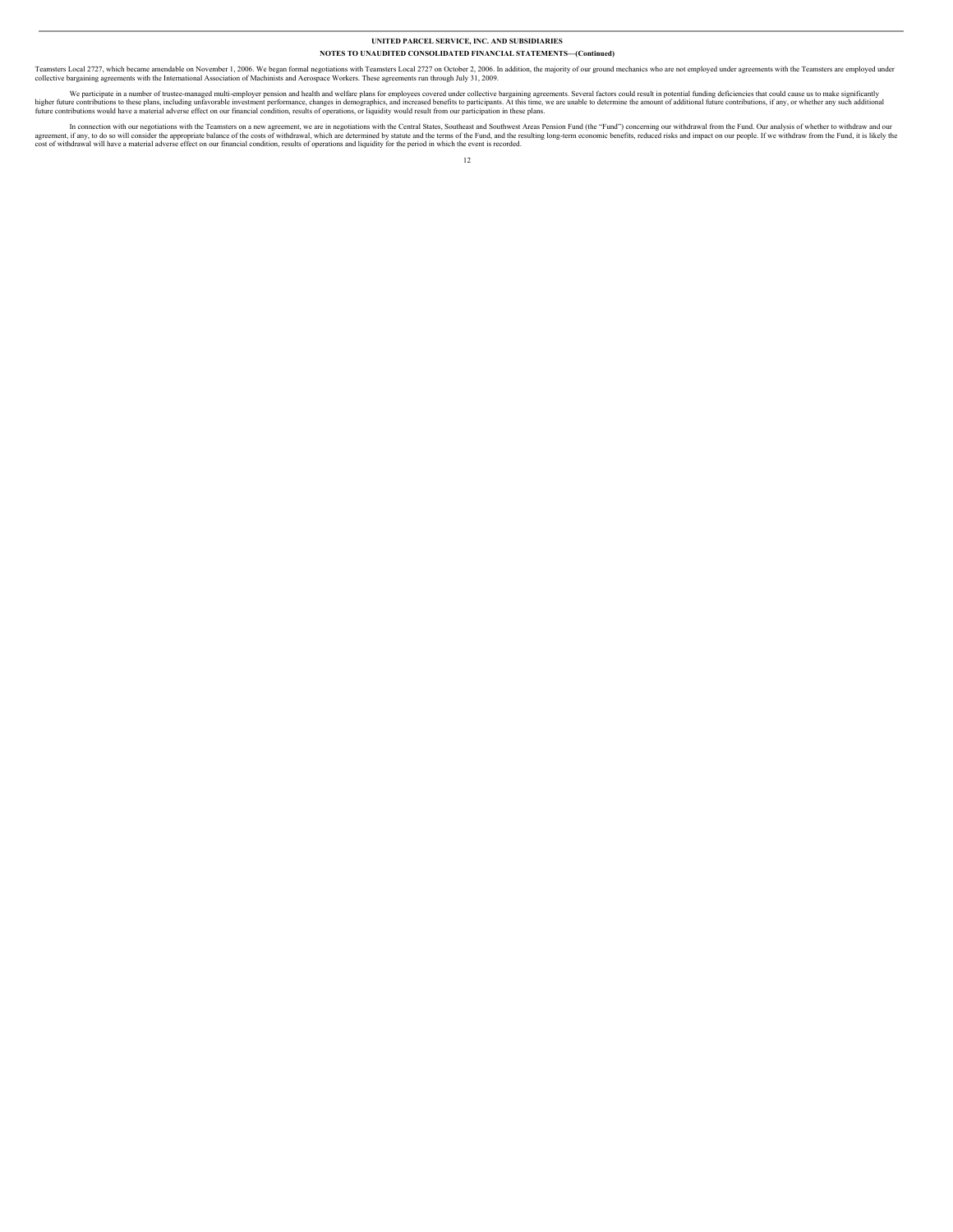#### **Note 10. Shareowners' Equity**

*Capital Stock, Additional Paid-In Capital, and Retained Earnings*

We maintain two classes of common stock, which are distinguished from each other primarily by their respective voting rights. Class A shares of UPS are entitled to 10 votes per share, whereas Class B shares are entitled to

The following is a roll-forward of our common stock, additional paid-in capital, and retained earnings accounts for the six months ended June 30, 2007 and 2006 (in millions, except per share amounts):

|                                                |               | 2007                            |               | 2006                            |  |
|------------------------------------------------|---------------|---------------------------------|---------------|---------------------------------|--|
|                                                | <b>Shares</b> | <b>Dollars</b>                  | <b>Shares</b> | <b>Dollars</b>                  |  |
| <b>Class A Common Stock</b>                    |               |                                 |               |                                 |  |
| Balance at beginning of period                 | 401           |                                 | 454           |                                 |  |
| Common stock purchases                         | (10)          | $\qquad \qquad -$               | (10)          | $\qquad \qquad -$               |  |
| Stock award plans                              |               | $\overline{\phantom{a}}$        |               | $\hspace{0.1mm}-\hspace{0.1mm}$ |  |
| Common stock issuances                         |               | -                               |               | $\qquad \qquad$                 |  |
| Conversions of Class A to Class B common stock | (17)          | $\overline{\phantom{a}}$        | (22)          | (1)                             |  |
| Class A shares issued at end of period         | 376           |                                 | 424           |                                 |  |
| <b>Class B Common Stock</b>                    |               |                                 |               |                                 |  |
| Balance at beginning of period                 | 672           |                                 | 646           | 6                               |  |
| Common stock purchases                         | (11)          | $\overline{\phantom{a}}$        | (8)           |                                 |  |
| Conversions of Class A to Class B common stock | 17            | -                               | 22            |                                 |  |
| Class B shares issued at end of period         | 678<br>_____  |                                 | 660           |                                 |  |
| <b>Additional Paid-In Capital</b>              |               |                                 |               |                                 |  |
| Balance at beginning of period                 |               | $\hspace{0.1mm}-\hspace{0.1mm}$ |               | $\hspace{0.1mm}-\hspace{0.1mm}$ |  |
| Stock award plans                              |               | 222                             |               | 181                             |  |
| Common stock purchases                         |               | (312)                           |               | (270)                           |  |
| Common stock issuances                         |               | 90                              |               | 89                              |  |
| Balance at end of period                       |               | $\hspace{0.1mm}-\hspace{0.1mm}$ |               | $\hspace{0.1mm}-\hspace{0.1mm}$ |  |
| <b>Retained Earnings</b>                       |               |                                 |               |                                 |  |
| Balance at beginning of period                 |               | 17,676<br>-S                    |               | 17,037<br>s                     |  |
| Adoption of FIN 48                             |               | (104)                           |               | $\overline{\phantom{a}}$        |  |
| Net income                                     |               | 1,947                           |               | 2,036                           |  |
| Dividends (\$0.84 and \$0.76 per share)        |               | (894)                           |               | (829)                           |  |
| Common stock purchases                         |               | (1, 194)                        |               | (1, 122)                        |  |
| Balance at end of period                       |               | 17,431                          |               | 17,122                          |  |
|                                                |               |                                 |               |                                 |  |

We repurchased a total of 21.0 million shares of Class A and Class B common stock for \$1.506 billion for the six months ended June 30, 2007, and 17.8 million shares for \$1.392 billion for the six months ended June 30, 2007 approved an increase in our share repurchase authorization to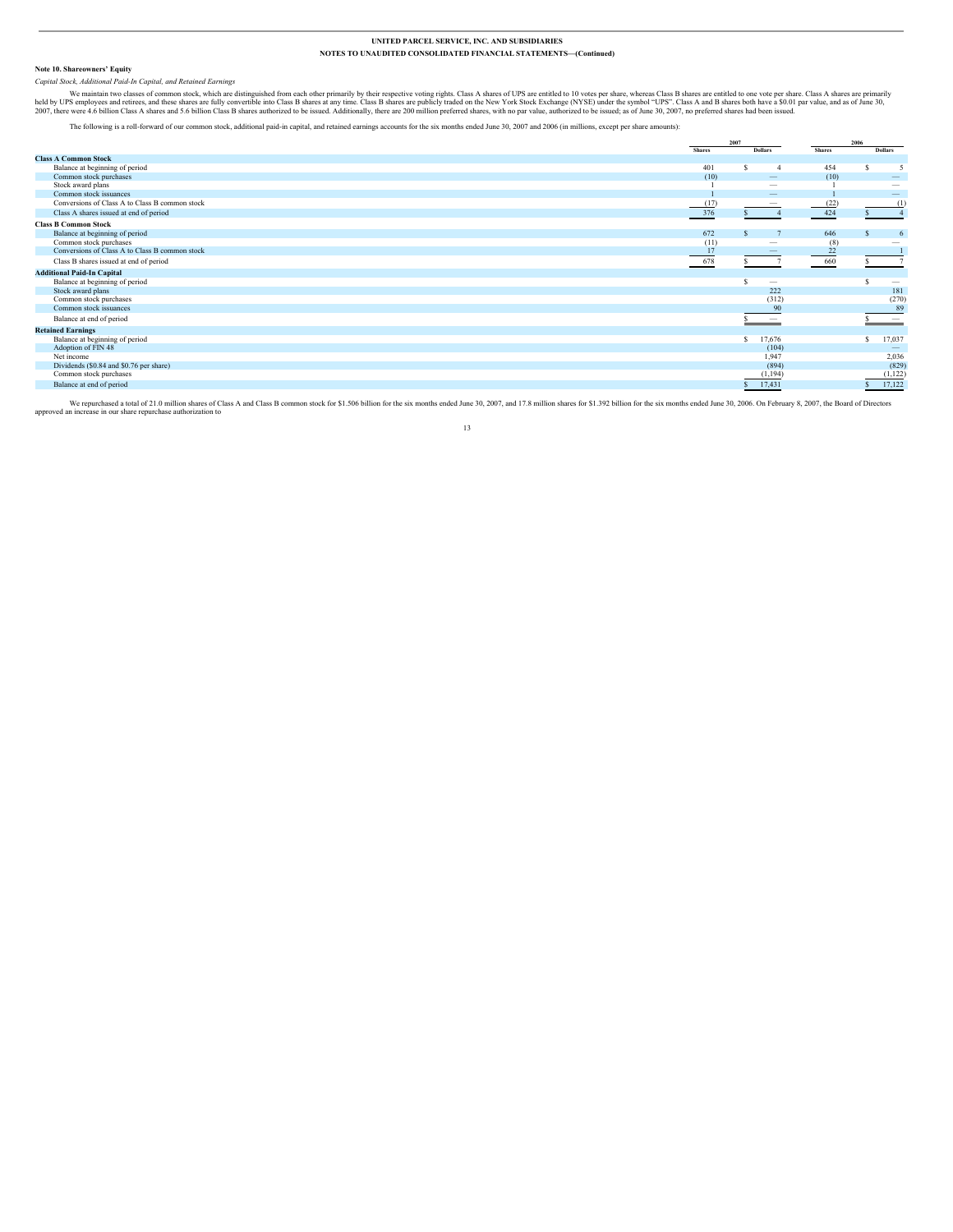\$2.0 billion, which replaced the remaining amount available under our July 2006 share repurchase authorization. As of June 30, 2007, we had \$741 million of our share repurchase authorization remaining.

The adoption of FIN 48 is discussed further in Note 14.

Accumulated Other Comprehensive Income (Loss)<br>We incur activity in AOCI for the six months ended June 30, 2007 and 2006 is as follows (in millions):<br>benefit costs. The activity in AOCI for the six months ended June 30, 200

|                                                                             | 2007    | 2006   |
|-----------------------------------------------------------------------------|---------|--------|
| Foreign currency translation adjustment:                                    |         |        |
| Balance at beginning of period                                              | (109)   | S(163) |
| Aggregate adjustment for the period                                         | 52      |        |
| Balance at end of period                                                    | (57)    | (93)   |
| Unrealized gain (loss) on marketable securities, net of tax:                |         |        |
| Balance at beginning of period                                              | 12      |        |
| Current period changes in fair value (net of tax effect of \$0 and \$(8))   |         | (14)   |
| Reclassification to earnings (net of tax effect of \$(4) and \$3)           |         |        |
| Balance at end of period                                                    |         |        |
| Unrealized gain (loss) on cash flow hedges, net of tax:                     |         |        |
| Balance at beginning of period                                              | 68      | 83     |
| Current period changes in fair value (net of tax effect of \$(40) and \$14) | (67)    | 24     |
| Reclassification to earnings (net of tax effect of $$(19)$ and $$(22)$ )    | (31)    | (36)   |
| Balance at end of period                                                    | (30)    | 71     |
| Unrecognized pension and postretirement benefit costs, net of tax:          |         |        |
| Balance at beginning of period                                              | (2,176) | (95)   |
| Reclassification to earnings (net of tax effect of \$34 and \$(1))          | 60      | (2)    |
| Balance at end of period                                                    | (2,116) | (97)   |
| Accumulated other comprehensive income (loss) at end of period              | (2,198) | S(118) |
|                                                                             |         |        |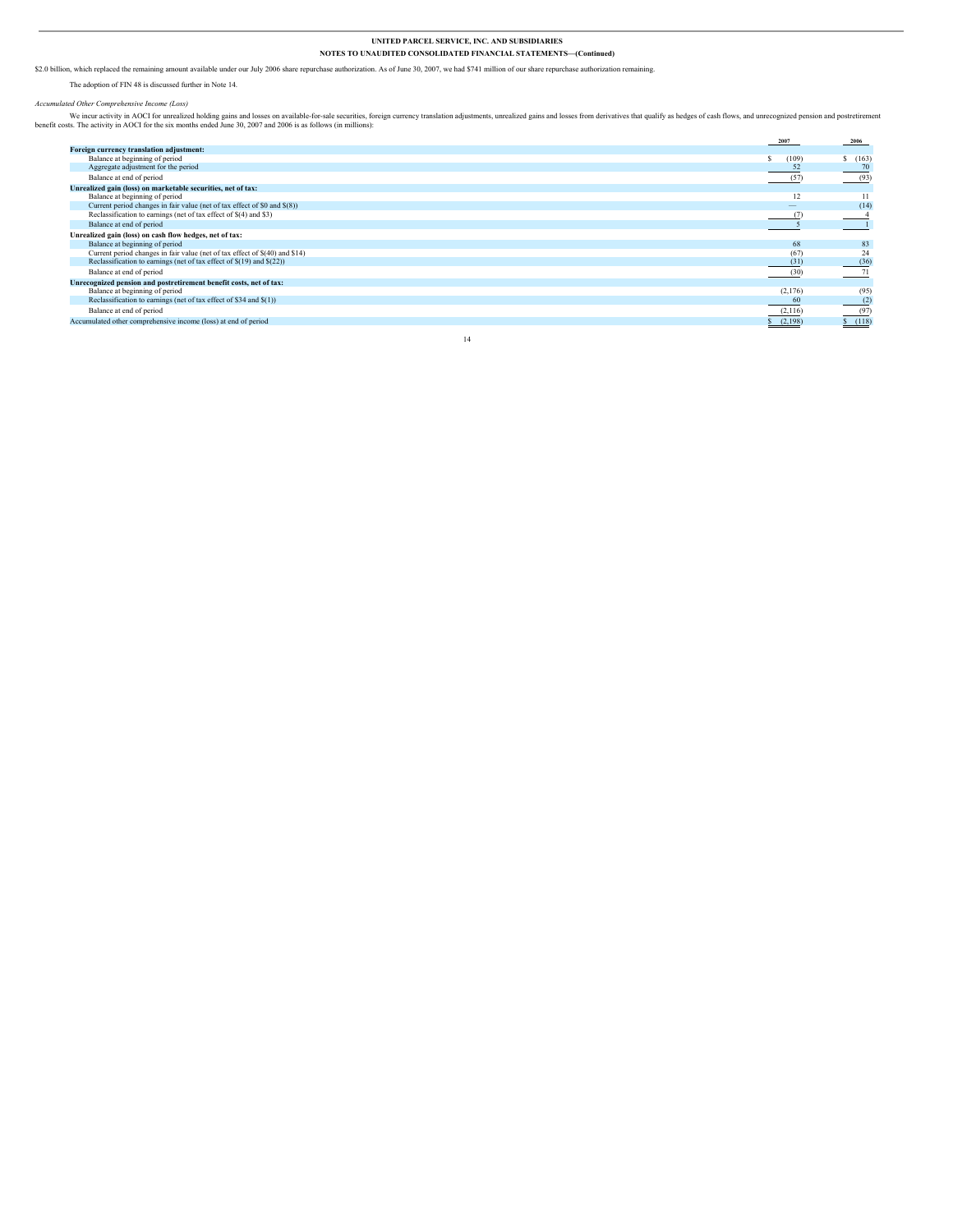*Deferred Compensation Obligations and Treasury Stock*

|                                          |                          | 2007                            |                          | 2006                            |
|------------------------------------------|--------------------------|---------------------------------|--------------------------|---------------------------------|
|                                          | <b>Shares</b>            | <b>Dollars</b>                  | <b>Shares</b>            | <b>Dollars</b>                  |
| <b>Deferred Compensation Obligations</b> |                          |                                 |                          |                                 |
| Balance at beginning of period           |                          | $S$ 147                         |                          | \$161                           |
| Reinvested dividends                     |                          |                                 |                          |                                 |
| Option exercise deferrals                |                          | $\overline{\phantom{a}}$        |                          | $\hspace{0.1mm}-\hspace{0.1mm}$ |
| Benefit payments                         |                          | (14)                            |                          | (18)                            |
| Balance at end of period                 |                          | \$ 136<br>$-$                   |                          | \$146                           |
| <b>Treasury Stock</b>                    |                          |                                 |                          |                                 |
| Balance at beginning of period           | (3)                      | \$(147)                         | (3)                      | \$(161)                         |
| Reinvested dividends                     |                          | (3)                             |                          | (3)                             |
| Option exercise deferrals                | $\overline{\phantom{a}}$ | $\hspace{0.1mm}-\hspace{0.1mm}$ | $\overline{\phantom{a}}$ | $\hspace{0.1mm}-\hspace{0.1mm}$ |
| Benefit payments                         |                          | 14                              |                          | 18                              |
| Balance at end of period                 |                          | \$(136)                         |                          | S(146)                          |

#### **Note 11. Segment Information**

We report our operations in three segments: U.S. Domestic Package operations, International Package operations, and Supply Chain & Freight operations. Package operations represent our most significant business and are brok

*U.S. Domestic Package*

Domestic Package operations include the time-definite delivery of letters, documents, and packages throughout the United States.

Activity in the deferred compensation program for the six months ended June 30, 2007 and 2006 is as follows (in millions):

#### *International Package*

International Package operations include delivery to more than 200 countries and territories worldwide, including shipments wholly outside the United States, as well as shipments with either origin or distribution outside

#### *Supply Chain & Freight*

Supply Chain & Freight includes our forwarding and logistics operations, UPS Freight, and other aggregated business units. Our forwarding and olgistics business provides services in more than 175 countries and territories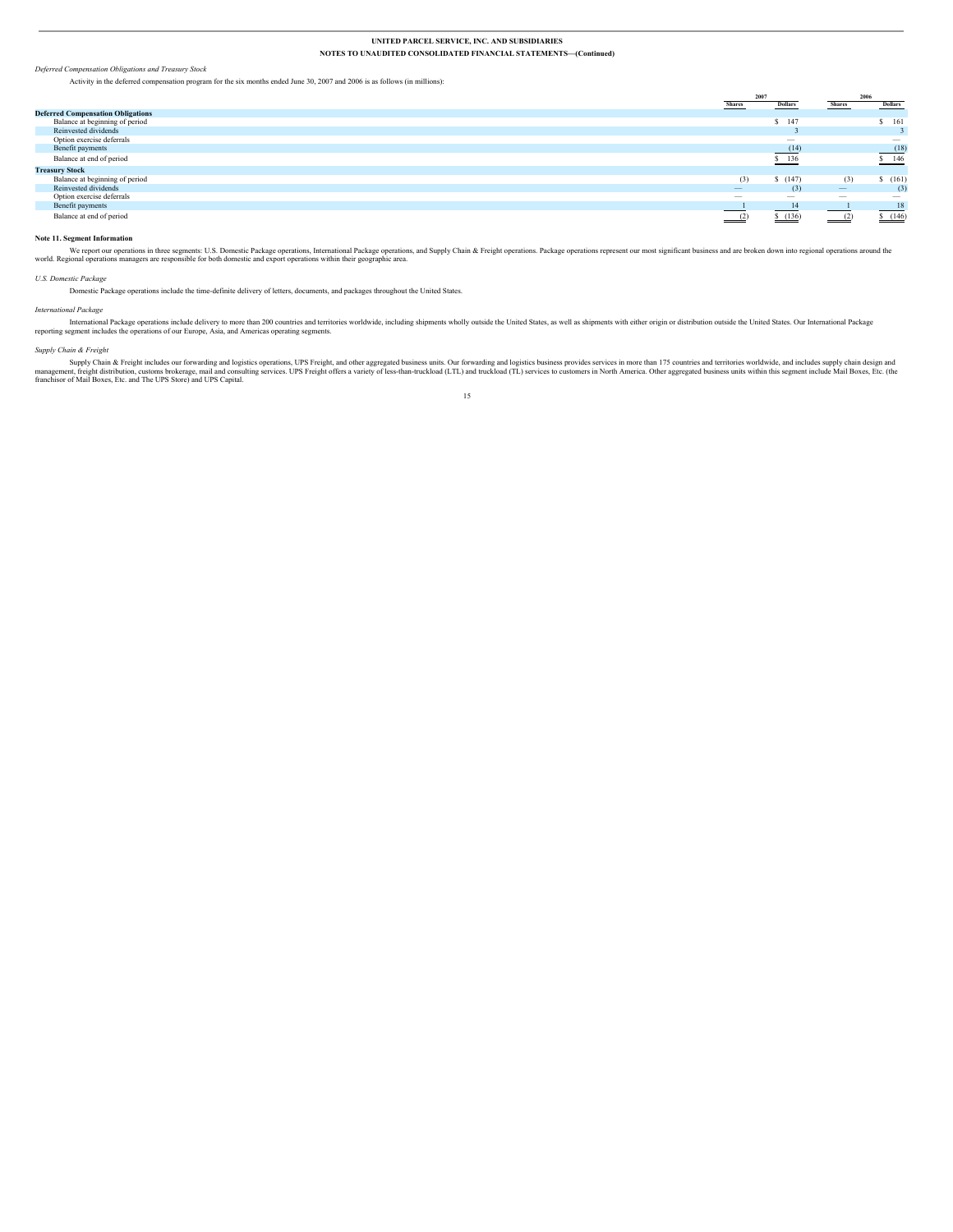In evaluating financial performance, we focus on operating profit as a segment's measure of profit or loss. Operating profit is before investment income, interest expense, and income axes. The accounting policies of the re

Segment information for the three and six months ended June, 30, 2007 and 2006 is as follows (in millions):

|                              | <b>Three Months Ended</b><br><b>June 30.</b> |  |        | <b>Six Months Ended</b><br><b>June 30,</b> |        |  |        |
|------------------------------|----------------------------------------------|--|--------|--------------------------------------------|--------|--|--------|
|                              | 2007                                         |  |        |                                            | 2007   |  | 2006   |
| Revenue:                     |                                              |  |        |                                            |        |  |        |
| U.S. Domestic Package        | 7,579                                        |  | 7,462  |                                            | 15,131 |  | 14,925 |
| <b>International Package</b> | 2,500                                        |  | 2,233  |                                            | 4,885  |  | 4,394  |
| Supply Chain & Freight       | 2,110                                        |  | 2,041  |                                            | 4,079  |  | 3,938  |
| Consolidated                 | 12,189                                       |  | 11,736 |                                            | 24,095 |  | 23,257 |
| Operating Profit:            |                                              |  |        |                                            |        |  |        |
| U.S. Domestic Package        | 1.192                                        |  | 1.234  |                                            | 2,133  |  | 2,419  |
| <b>International Package</b> | 475                                          |  | 414    |                                            | 846    |  | 809    |
| Supply Chain & Freight       | 98                                           |  | 47     |                                            | 144    |  | 22     |
| Consolidated                 | 1,765                                        |  | 1,695  |                                            | 3,123  |  | 3,250  |

#### **Note 12. Aircraft Impairment and Obsolescence Charge**

As noted in our 2006 Form 10-K, we began a review process of our aircraft fleet types in the first quarter of 2007, to ensure that we maintain the optimum mix of aircraft types to service our international and domestic pac

We determined the aircraft impairment in accordance with the provisions of FASB Statement No. 144 "Accounting for the Impairment or Disposal of Long-Lived Assets" ("FAS 144"). FAS 144 requires long-lived assets to be revie 16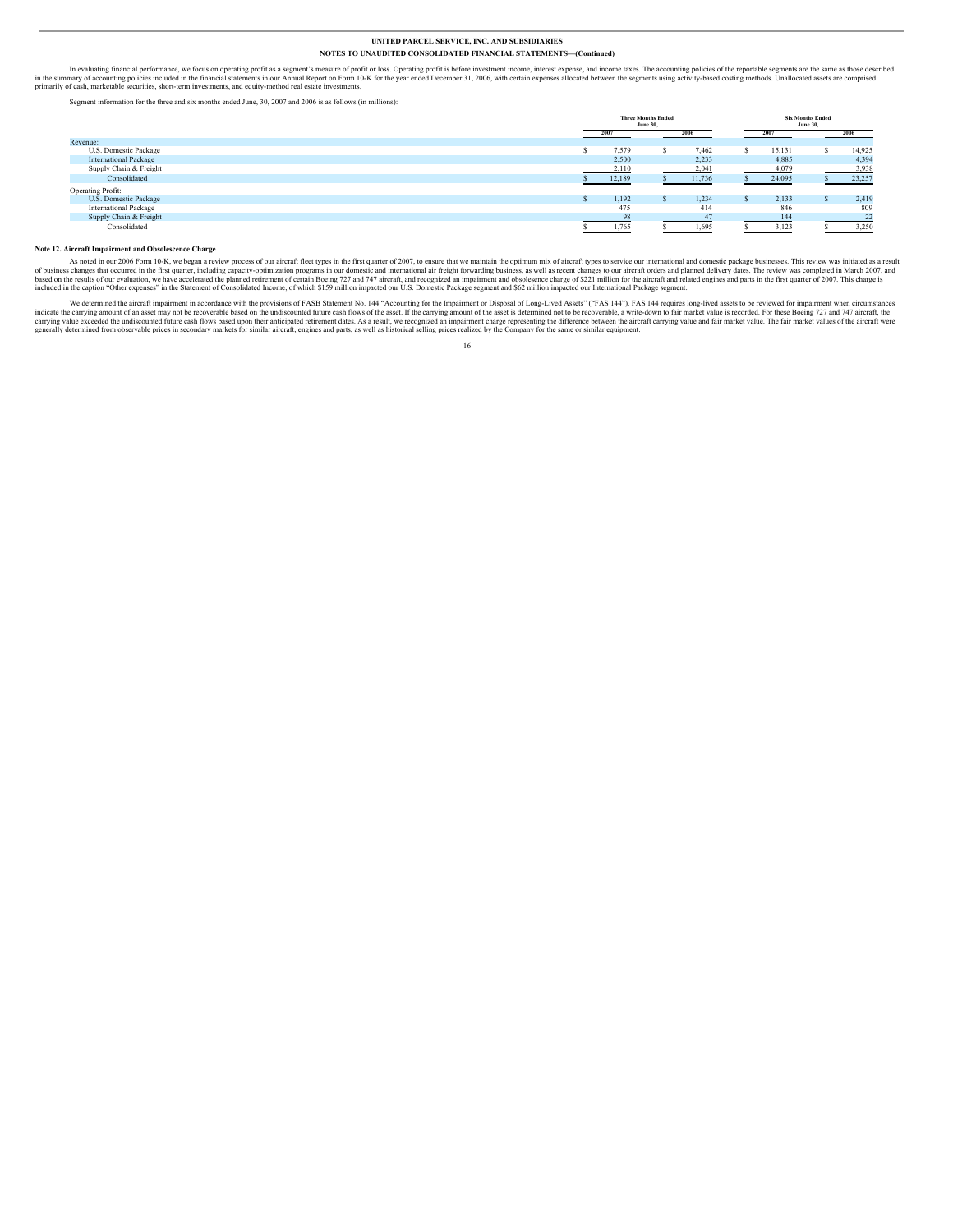#### **Note 13. UPS Special Voluntary Separation Opportunity Charge**

In December 2006, we offered a special voluntary separation opportunity ("SVSO") to approximately 640 employees who work in non-operating funcions. This program was established to improve the efficiency of non-operating pr

#### **Note 14. Income Taxes**

We adopted FIN 48 on January 1, 2007. The cumulative effect of adopting this standard was to recognize a \$104 million decrease in the January 1, 2007 balance of retained earnings.

Upon adoption as of January 1, 2007, we have \$291 million of gross unrecognized tax benefits recorded. However, we also have gross recorded with energy in gross in excepts in the accompanying balance sheets. As of January

Our continuing practice is to recognize interest and penalties associated with income tax matters as a component of income tax expense. As of January 1, 2007, we had accrued a \$22 million net receivable for interest and pe

We file income tax returns in the U.S. federal jurisdiction, most U.S. state and local jurisdictions, and many non-U.S. jurisdictions. We have substantially resolved all U.S. federal income tax matters for tax years prior

A number of years may elapse before an uncertain tax position is audited and ultimately settled. It is difficult to predict the ultimate outcome or the timing of resolution for uncertain tax positions. It is reasonably pos

As of June 30, 2007, there were no material changes to the adoption date disclosures made above.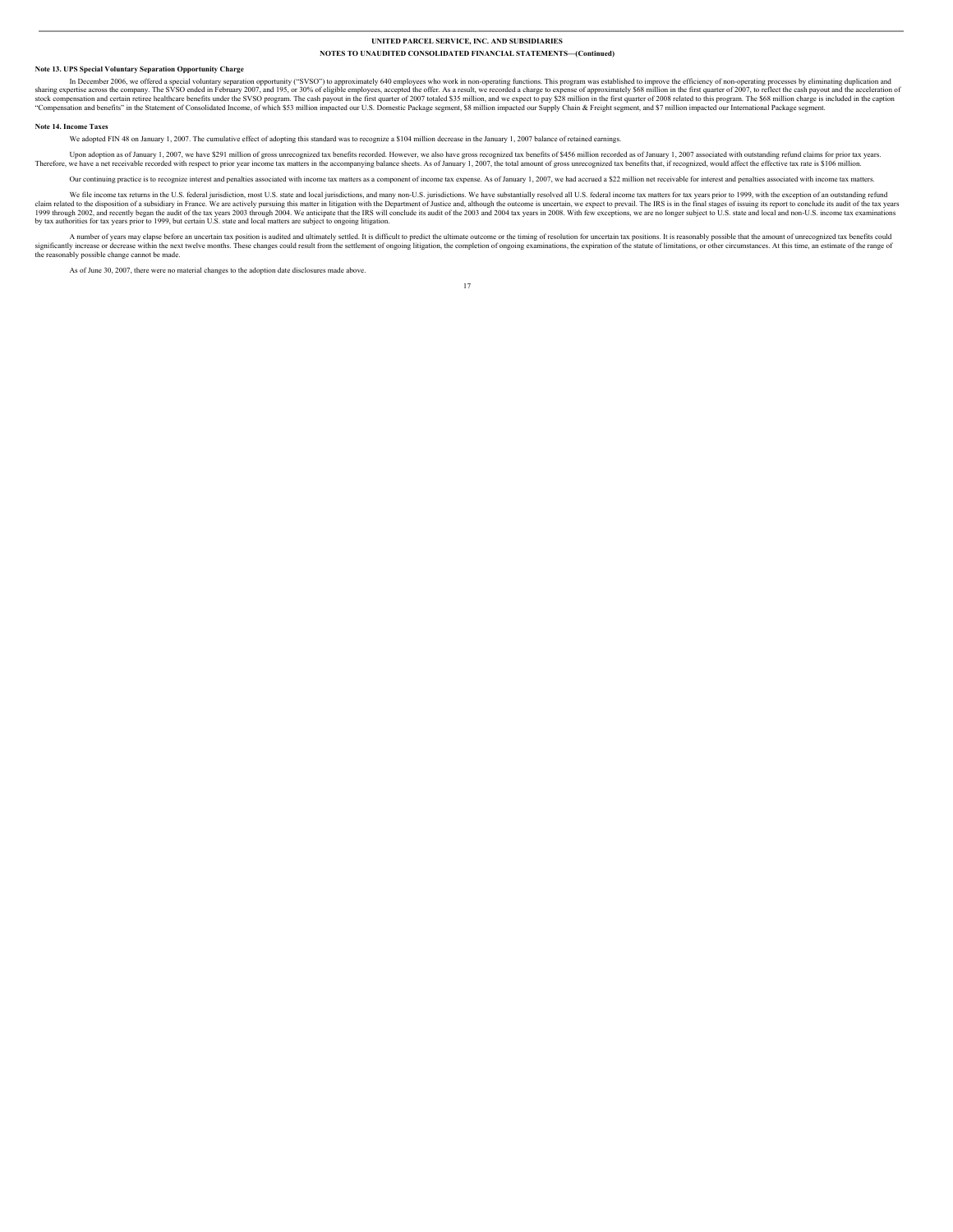#### **Note 15. Earnings Per Share**

The following table sets forth the computation of basic and diluted earnings per share for the three and six months ended June 30, 2007 and 2006 (in millions, except per share amounts):

|                                            | <b>Three Months Ended</b><br><b>June 30,</b> |       | <b>Six Months Ended</b><br><b>June 30,</b> |       |  |
|--------------------------------------------|----------------------------------------------|-------|--------------------------------------------|-------|--|
|                                            | 2007                                         | 2006  | 2007                                       | 2006  |  |
| Numerator:                                 |                                              |       |                                            |       |  |
| Net income                                 | 1,104                                        | 1,061 | 1,947                                      | 2,036 |  |
| Denominator:                               |                                              |       |                                            |       |  |
| Weighted average shares                    | 1,058                                        | 1,084 | 1,062                                      | 1,088 |  |
| Deferred compensation obligations          |                                              |       |                                            |       |  |
| Denominator for basic earnings per share   | 1,060                                        | 1,087 | 1,065                                      | 1,091 |  |
| Effect of dilutive securities:             |                                              |       |                                            |       |  |
| Restricted performance units               |                                              |       |                                            |       |  |
| Restricted stock units                     |                                              |       |                                            |       |  |
| Stock option plans                         |                                              |       |                                            |       |  |
| Denominator for diluted earnings per share | 1,066                                        | 1,092 | 1,070                                      | 1,096 |  |
| Basic earnings per share                   | 1.04                                         | 0.98  | 1.83                                       | 1.87  |  |
| Diluted earnings per share                 | 1.04                                         | 0.97  | 1.82                                       | 1.86  |  |

Diluted carnings per share for the three months ended June 30, 2007 and 2006 exclude the effect of 8.8 and 5.0 million shares of common stock (8.1 and 5.1 million for the six months ended June 30, 2007 and 2006), respectiv

#### **Note 16. Subsequent Event**

In July 2007, we formally cancelled our previous order for ten Airbus A380-800 freighter aircraft, pursuant to the provisions of an agreement signed with Airbus in February 2007. As a result of our cancellation of the Airb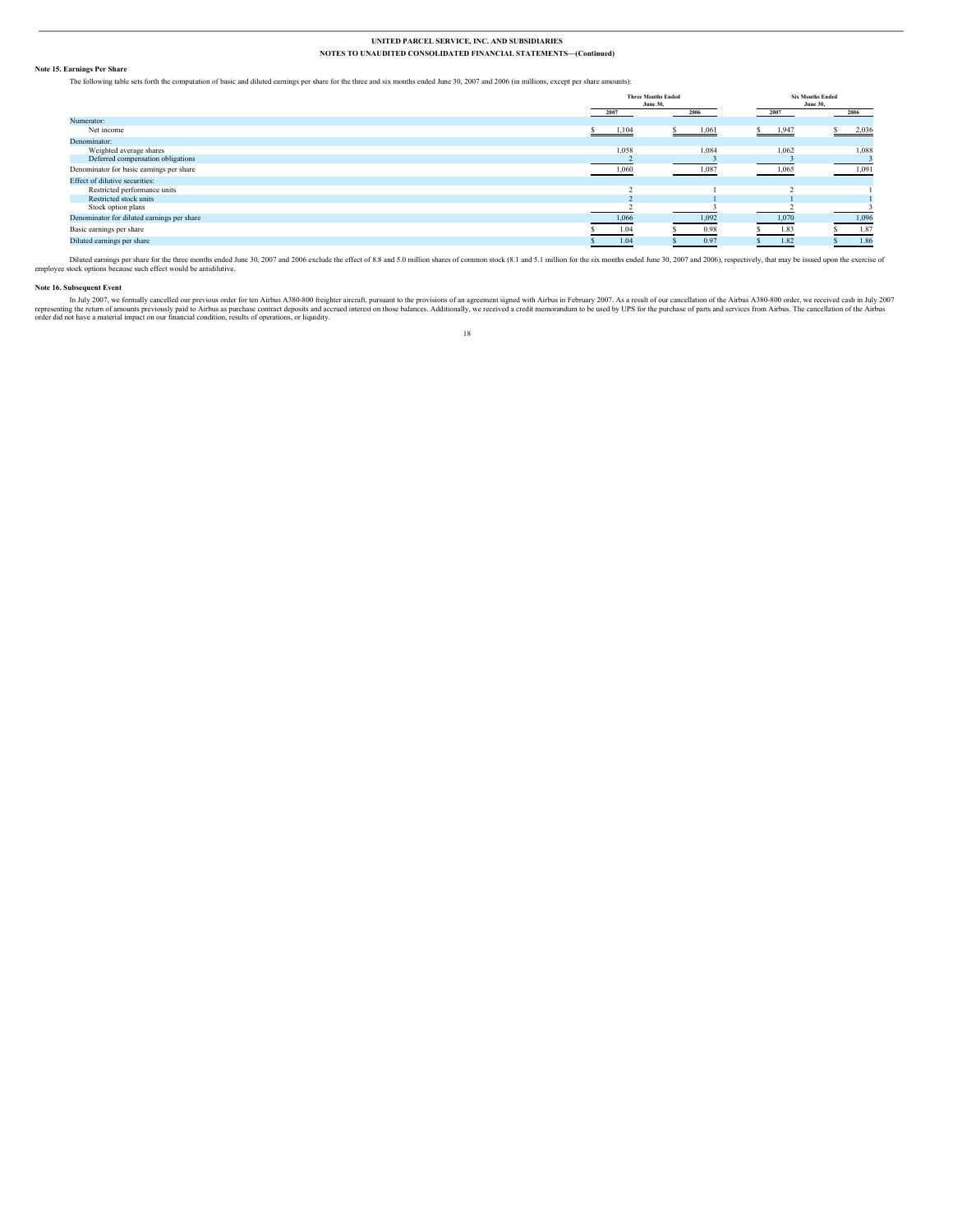**Item 2.** Management's Discussion and Analysis of Financial Condition and Results of Operations<br>Revenue, Volume and Revenue Per Piece

The following tables set forth information showing the change in revenue, average daily package volume, and average revenue per piece, both in dollars or amounts and in percentage terms:

|                                              |                        | <b>Three Months Ended</b><br>June 30, |                         | Change        |
|----------------------------------------------|------------------------|---------------------------------------|-------------------------|---------------|
|                                              | 2007                   | 2006                                  | s.                      | $\frac{9}{6}$ |
| Revenue (in millions):                       |                        |                                       |                         |               |
| U.S. Domestic Package:                       |                        |                                       |                         |               |
| Next Day Air                                 | \$ 1,684               | S<br>1,687                            | S<br>(3)                | (0.2)%        |
| Deferred                                     | 792                    | 822                                   | (30)                    | (3.6)         |
| Ground                                       | 5,103                  | 4,953                                 | 150                     | 3.0           |
| Total U.S. Domestic Package                  | 7,579                  | 7,462                                 | 117                     | 1.6           |
| International Package:                       |                        |                                       |                         |               |
| Domestic                                     | 517                    | 473                                   | 44                      | 9.3           |
| Export                                       | 1,834                  | 1,614                                 | 220                     | 13.6          |
| Cargo                                        | 149                    | 146                                   | $\overline{\mathbf{3}}$ | 2.1           |
| <b>Total International Package</b>           | 2,500                  | 2,233                                 | 267                     | 12.0          |
| Supply Chain & Freight:                      |                        |                                       |                         |               |
| Forwarding and Logistics                     | 1,465                  | 1,444                                 | 21                      | 1.5           |
| Freight                                      | 549                    | 510                                   | 39                      | 7.6           |
| Other                                        | 96                     | 87                                    | 9                       | 10.3          |
| Total Supply Chain & Freight                 | 2,110                  | 2,041                                 | 69                      | 3.4           |
| Consolidated                                 | 12,189<br>$\mathbf{s}$ | 11,736<br>$\mathbf{s}$                | \$ 453                  | 3.9%          |
|                                              |                        |                                       |                         |               |
|                                              |                        |                                       | #                       |               |
| Average Daily Package Volume (in thousands): |                        |                                       |                         |               |
| U.S. Domestic Package:                       |                        |                                       |                         |               |
| Next Day Air                                 | 1,260                  | 1,240                                 | 20                      | 1.6%          |
| Deferred                                     | 899                    | 936                                   | (37)                    | (4.0)         |
| Ground                                       | 11,071                 | 11,074                                | (3)                     | 0.0           |
| Total U.S. Domestic Package                  | 13,230                 | 13,250                                | (20)                    | (0.2)         |
| International Package:                       |                        |                                       |                         |               |
| Domestic                                     | 1,077                  | 1,062                                 | 15                      | 1.4           |
| Export                                       | 724                    | 656                                   | 68                      | 10.4          |
| <b>Total International Package</b>           | 1,801                  | 1,718                                 | 83                      | 4.8           |
| Consolidated                                 | 15,031                 | 14,968                                | 63                      | 0.4%          |
|                                              |                        |                                       | -                       |               |
| Operating days in period                     | 64                     | 64                                    |                         |               |
|                                              |                        |                                       | $\sim$ s                |               |
| Average Revenue Per Piece:                   |                        |                                       |                         |               |
| U.S. Domestic Package:                       |                        |                                       |                         |               |
| Next Day Air                                 | $\mathbf{s}$<br>20.88  | 21.26<br>s.                           | S(0.38)                 | $(1.8)\%$     |
| Deferred                                     | 13.77                  | 13.72                                 | 0.05                    | 0.4           |
| Ground                                       | 7.20                   | 6.99                                  | 0.21                    | 3.0           |
| Total U.S. Domestic Package                  | 8.95                   | 8.80                                  | 0.15                    | 1.7           |
| International Package:                       |                        |                                       |                         |               |
| Domestic                                     | 7.50                   | 6.96                                  | 0.54                    | 7.8           |
| Export                                       | 39.58                  | 38.44                                 | 1.14                    | 3.0           |
| <b>Total International Package</b>           | 20.40                  | 18.98                                 | 1.42                    | 7.5           |
| Consolidated                                 | 10.32<br>$\mathbf{s}$  | 9.97<br>S                             | 0.35<br>s.              | 3.5%          |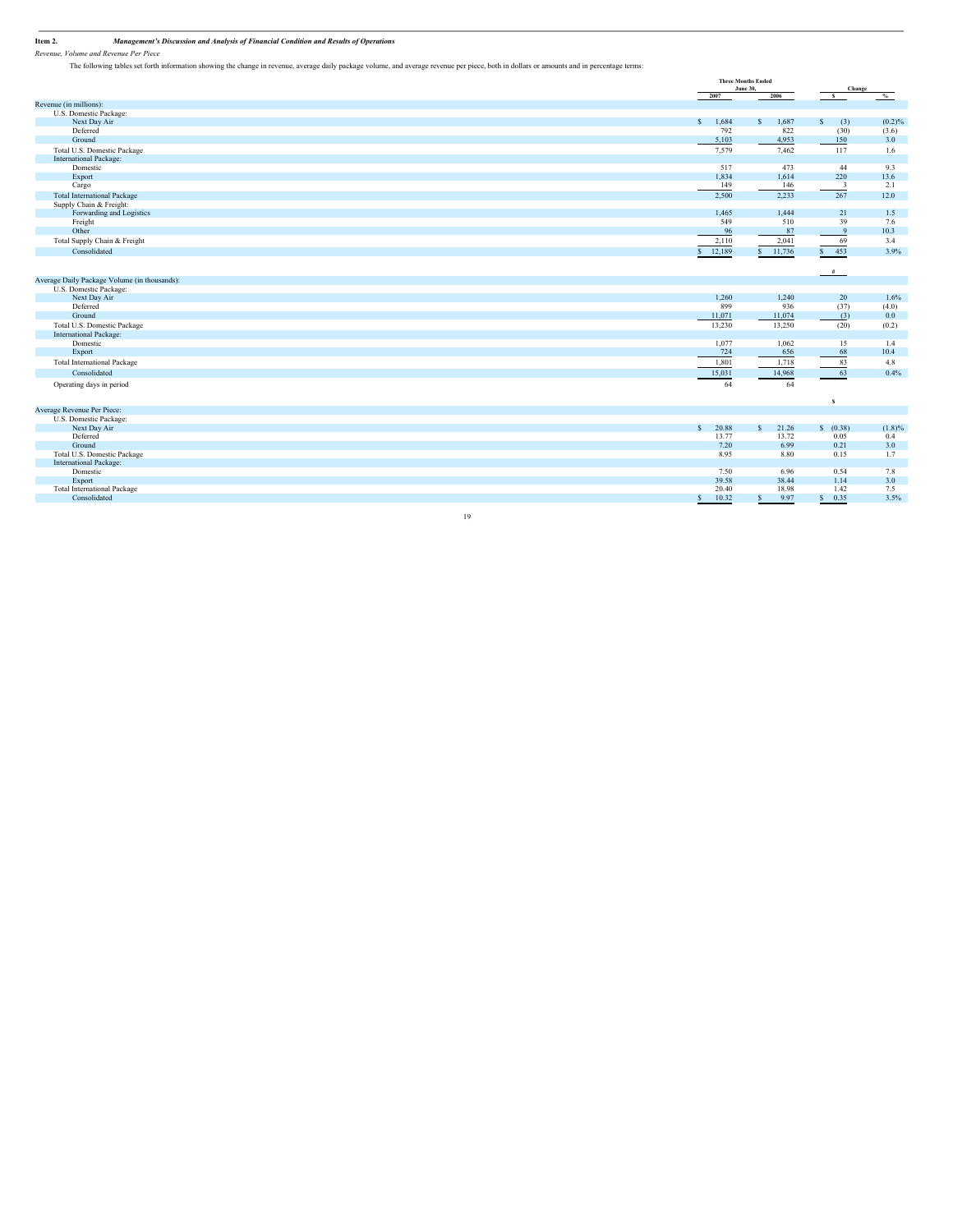|                                              |                        | <b>Six Months Ended</b><br><b>June 30.</b> |              | Change       |
|----------------------------------------------|------------------------|--------------------------------------------|--------------|--------------|
|                                              | 2007                   | 2006                                       | $\mathbf{s}$ | %            |
| Revenue (in millions):                       |                        |                                            |              |              |
| U.S. Domestic Package:                       |                        |                                            |              |              |
| Next Day Air<br>Deferred                     | $S = 3,337$            | s.<br>3,371                                | s.<br>(34)   | $(1.0)\%$    |
| Ground                                       | 1,594                  | 1,653                                      | (59)<br>299  | (3.6)<br>3.0 |
|                                              | 10,200                 | 9,901                                      |              |              |
| Total U.S. Domestic Package                  | 15,131                 | 14,925                                     | 206          | 1.4          |
| International Package:                       |                        |                                            |              |              |
| Domestic                                     | 1,028                  | 939                                        | 89           | 9.5          |
| Export                                       | 3,581                  | 3,175                                      | 406          | 12.8         |
| Cargo                                        | 276                    | 280                                        | (4)          | (1.4)        |
| <b>Total International Package</b>           | 4,885                  | 4,394                                      | 491          | 11.2         |
| Supply Chain & Freight:                      |                        |                                            |              |              |
| Forwarding and Logistics                     | 2,851                  | 2,783                                      | 68           | 2.4          |
| Freight                                      | 1,037                  | 987                                        | 50           | 5.1          |
| Other                                        | 191                    | 168                                        | 23           | 13.7         |
| Total Supply Chain & Freight                 | 4,079                  | 3,938                                      | 141          | 3.6          |
| Consolidated                                 | 24,095<br>$\mathbf{S}$ | 23,257<br>$\mathbf S$                      | S<br>838     | 3.6%         |
|                                              |                        |                                            |              |              |
|                                              |                        |                                            | #            |              |
| Average Daily Package Volume (in thousands): |                        |                                            |              |              |
| U.S. Domestic Package:                       |                        |                                            |              |              |
| Next Day Air                                 | 1,253                  | 1,247                                      | 6            | 0.5%         |
| Deferred                                     | 918                    | 944                                        | (26)         | (2.8)        |
| Ground                                       | 11,089                 | 11,093                                     | (4)          | (0.0)        |
| Total U.S. Domestic Package                  | 13,260                 | 13,284                                     | (24)         | (0.2)        |
| International Package:                       |                        |                                            |              |              |
| Domestic                                     | 1,095                  | 1,076                                      | 19           | 1.8          |
| Export                                       | 723                    | 656                                        | 67           | 10.2         |
| Total International Package                  | 1,818                  | 1,732                                      | 86           | 5.0          |
| Consolidated                                 | 15,078                 | 15,016                                     | 62           | 0.4%         |
| Operating days in period                     | 128                    | 128                                        |              |              |
|                                              |                        |                                            |              |              |
|                                              |                        |                                            | $\mathbf{s}$ |              |
| Average Revenue Per Piece:                   |                        |                                            |              |              |
| U.S. Domestic Package:                       |                        |                                            |              |              |
| Next Day Air                                 | 20.81<br>S             | $\mathbf{s}$<br>21.12                      | S(0.31)      | $(1.5)\%$    |
| Deferred                                     | 13.57                  | 13.68                                      | (0.11)       | (0.8)        |
| Ground                                       | 7.19                   | 6.97                                       | 0.22         | 3.2          |
| Total U.S. Domestic Package                  | 8.91                   | 8.78                                       | 0.13         | 1.5          |
| International Package:                       |                        |                                            |              |              |
| Domestic                                     | 7.33                   | 6.82                                       | 0.51         | 7.5          |
| Export                                       | 38.70                  | 37.81                                      | 0.89         | 2.4          |
| <b>Total International Package</b>           | 19.81                  | 18.56                                      | 1.25         | 6.7          |
| Consolidated                                 | 10.23<br>S             | 9.91<br>$\mathbf{s}$                       | 0.32<br>s.   | 3.2%         |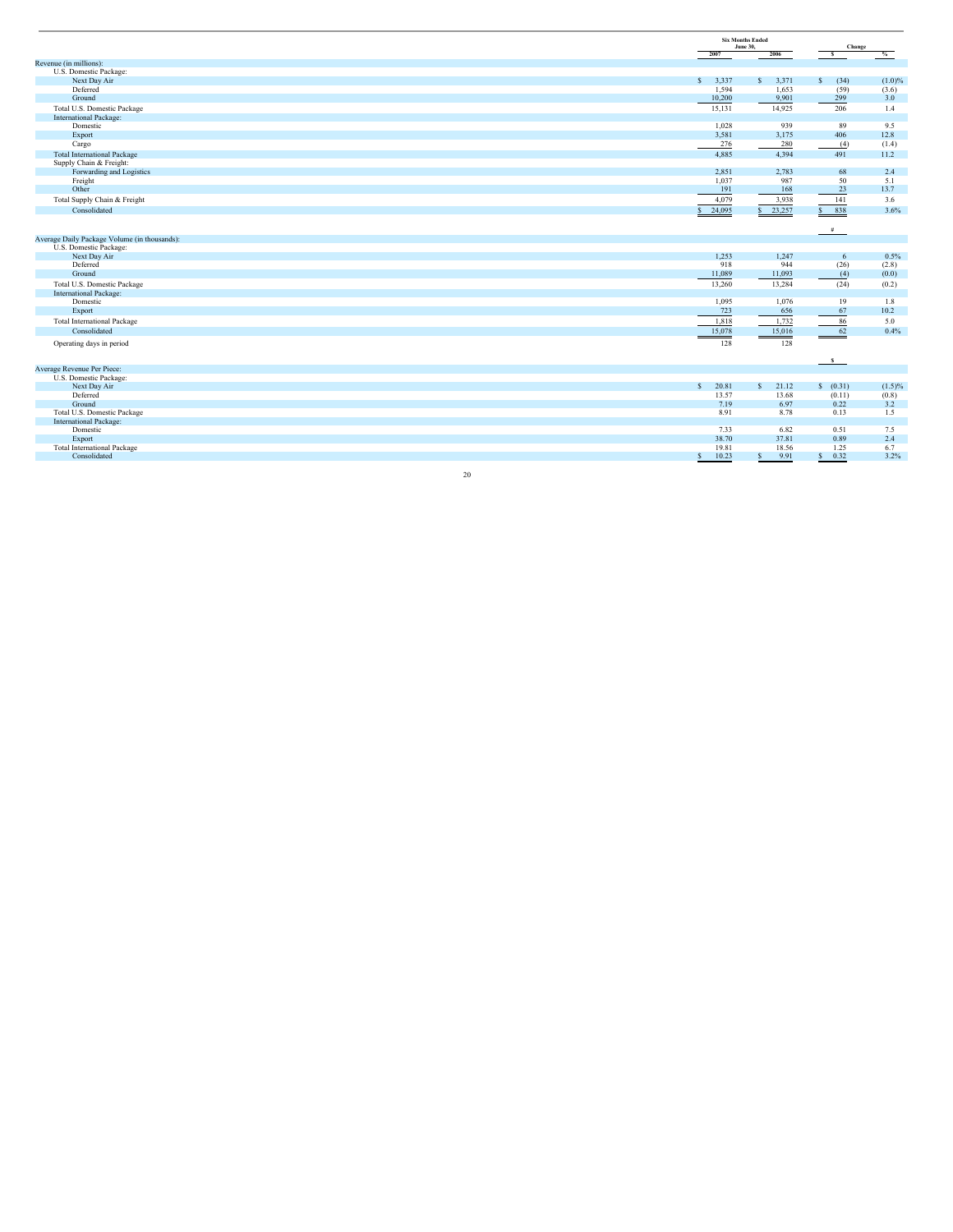The following table sets forth information showing the change in UPS Freight's less-than-truckload revenue, shipments, and weight hauled, both in dollars or amounts and in percentage terms:

|                                                 | <b>Three Months Ended</b><br><b>June 30.</b> |        | Change         |           |
|-------------------------------------------------|----------------------------------------------|--------|----------------|-----------|
|                                                 | 2007                                         | 2006   | S/H<br>$-1111$ |           |
| LTL revenue (in millions)                       | 526                                          | \$ 476 | \$50           | 10.5%     |
| LTL revenue per LTL hundredweight               | \$17.49                                      | 16.11  | \$1.38         | 8.6       |
| LTL shipments (in thousands)                    | 2,724                                        | 2,433  | 291            | 12.0      |
| LTL shipments per day (in thousands)            | 42.6                                         | 38.0   | 4.6            | 12.0      |
| LTL gross weight hauled (in millions of pounds) | 3,008                                        | 2,957  | 51             | 1.7       |
| LTL weight per shipment (in pounds)             | 1,104                                        | 1,215  | (111)          | $(9.1)\%$ |
| Operating days in period                        | 64                                           | 64     |                |           |
|                                                 | <b>Six Months Ended</b><br><b>June 30,</b>   |        | Change         |           |
|                                                 |                                              |        |                |           |
|                                                 | 2007                                         | 2006   |                |           |
| LTL revenue (in millions)                       | 992                                          | 924    | S/H<br>\$68    | 7.4%      |
| LTL revenue per LTL hundredweight               | \$16.86                                      | 15.76  | \$1.10         | 7.0       |
| LTL shipments (in thousands)                    | 5,226                                        | 4,923  | 303            | 6.2       |
| LTL shipments per day (in thousands)            | 40.8                                         | 38.5   | 2.3            | 6.2       |
| LTL gross weight hauled (in millions of pounds) | 5,881                                        | 5,861  | 20             | 0.3       |
| LTL weight per shipment (in pounds)             | 1,125                                        | 1,191  | (66)           | $(5.5)\%$ |

*Operating Profit and Operating Margin*

The following tables set forth information showing the change in operating profit, both in dollars (in millions) and in percentage terms, as well as the operating margin for each reporting segment:

|                                      |    |             | <b>Three Months Ended</b><br><b>June 30,</b> |             |                                                      | Change    |
|--------------------------------------|----|-------------|----------------------------------------------|-------------|------------------------------------------------------|-----------|
|                                      |    | 2007        |                                              | 2006        | $\rightarrow$                                        | %         |
| <b>Reporting Segment</b>             |    |             |                                              |             |                                                      |           |
| U.S. Domestic Package                |    |             | 1,192                                        | 1,234<br>S. | (42)                                                 | $(3.4)\%$ |
| <b>International Package</b>         |    |             | 475                                          | 414         | 61                                                   | 14.7      |
| Supply Chain & Freight               |    |             | 98                                           | 47          | 51<br><b>Contract Contract</b>                       | 108.5     |
| <b>Consolidated Operating Profit</b> |    | $S = 1,765$ |                                              | $S = 1,695$ | $\frac{\$}$ 70                                       | 4.1%      |
|                                      |    |             |                                              |             | <b>Three Months Ended</b><br><b>June 30,</b><br>2007 | 2006      |
| <b>Reporting Segment</b>             |    |             |                                              |             |                                                      |           |
| U.S. Domestic Package                |    |             |                                              |             | 15.7%                                                | 16.5%     |
| <b>International Package</b>         |    |             |                                              |             | 19.0%                                                | 18.5%     |
| Supply Chain & Freight               |    |             |                                              |             | 4.6%                                                 | 2.3%      |
| <b>Consolidated Operating Margin</b> |    |             |                                              |             | 14.5%                                                | 14.4%     |
|                                      | 21 |             |                                              |             |                                                      |           |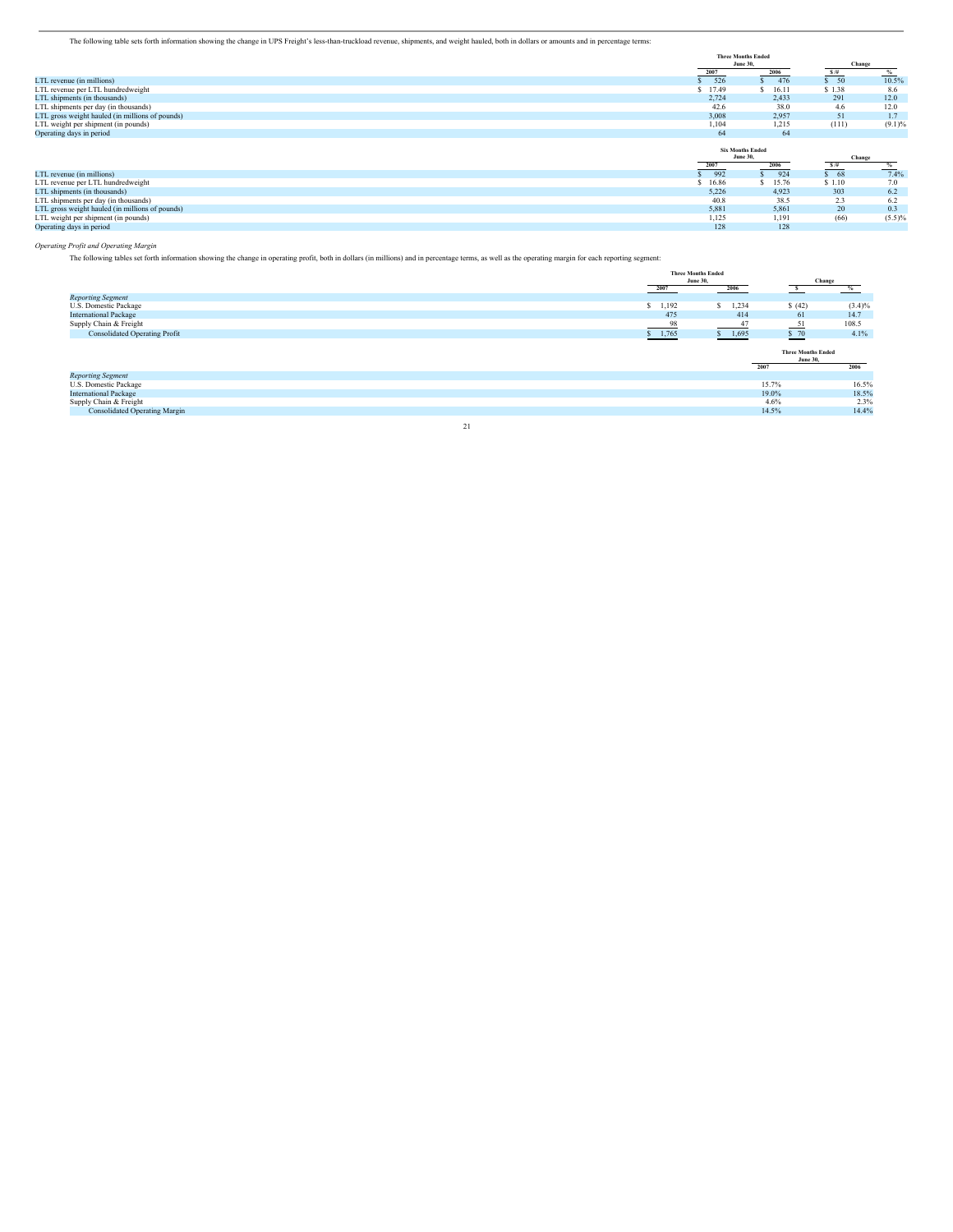|                                      |           | <b>Six Months Ended</b><br><b>June 30,</b> | Change                                             |
|--------------------------------------|-----------|--------------------------------------------|----------------------------------------------------|
|                                      | 2007      | 2006                                       | $\%$                                               |
| <b>Reporting Segment</b>             |           |                                            |                                                    |
| U.S. Domestic Package                | $S$ 2,133 | \$2,419                                    | \$ (286)<br>$(11.8)\%$                             |
| <b>International Package</b>         | 846       | 809                                        | 37<br>4.6                                          |
| Supply Chain & Freight               | 144       | 22                                         | 554.5<br>122                                       |
| <b>Consolidated Operating Profit</b> | \$3,123   | \$3,250                                    | $(3.9)\%$<br>S(127)                                |
|                                      |           | 2007                                       | <b>Six Months Ended</b><br><b>June 30.</b><br>2006 |
| <b>Reporting Segment</b>             |           |                                            |                                                    |
| U.S. Domestic Package                |           | 14.1%                                      | 16.2%                                              |
| <b>International Package</b>         |           | 17.3%                                      | 18.4%                                              |
| Supply Chain & Freight               |           | 3.5%                                       | 0.6%                                               |
| <b>Consolidated Operating Margin</b> |           | 13.0%                                      | 14.0%                                              |

*U.S. Domestic Package Operations*

U.S. domestic package revenue increased \$117 million, or 1.6%, for the quarter (\$206 million or 1.4% year-to-date), largely due to a 1.7% improvement in revenue per piece, offset by a 0.2% decrease in average daily package

Next Day Air volume increased 1.6% for the quarter (0.5% year-to-date), while ground volume was flat during the quarter and year-to-date, as a result of the slowing U.S. economy and weak small package market in 2007. Recen

The increase in overall revenue per piece of 1.7% (1.5% year-to-date) resulted primarily from a rate increase that took effect during the quarter, but was negatively impacted by lower fuel surcharge revenue and an unfavora

Consistent with the pracine in previous years, a rate increase took effect on January 1, 2007. We increased the base rates 6.9% on UPS Next Day Air, UPS 2nd Day Air, and UPS 3 Day Select, and 4.9% on UPS Ground. Other pric

In January 2007, we modified the fuel surcharge on domestic air services by reducing the index used to determine the fuel surcharge by 2%. This fuel surcharge continues to be based on the U.S. Energy Department's Gulf Coas  $22$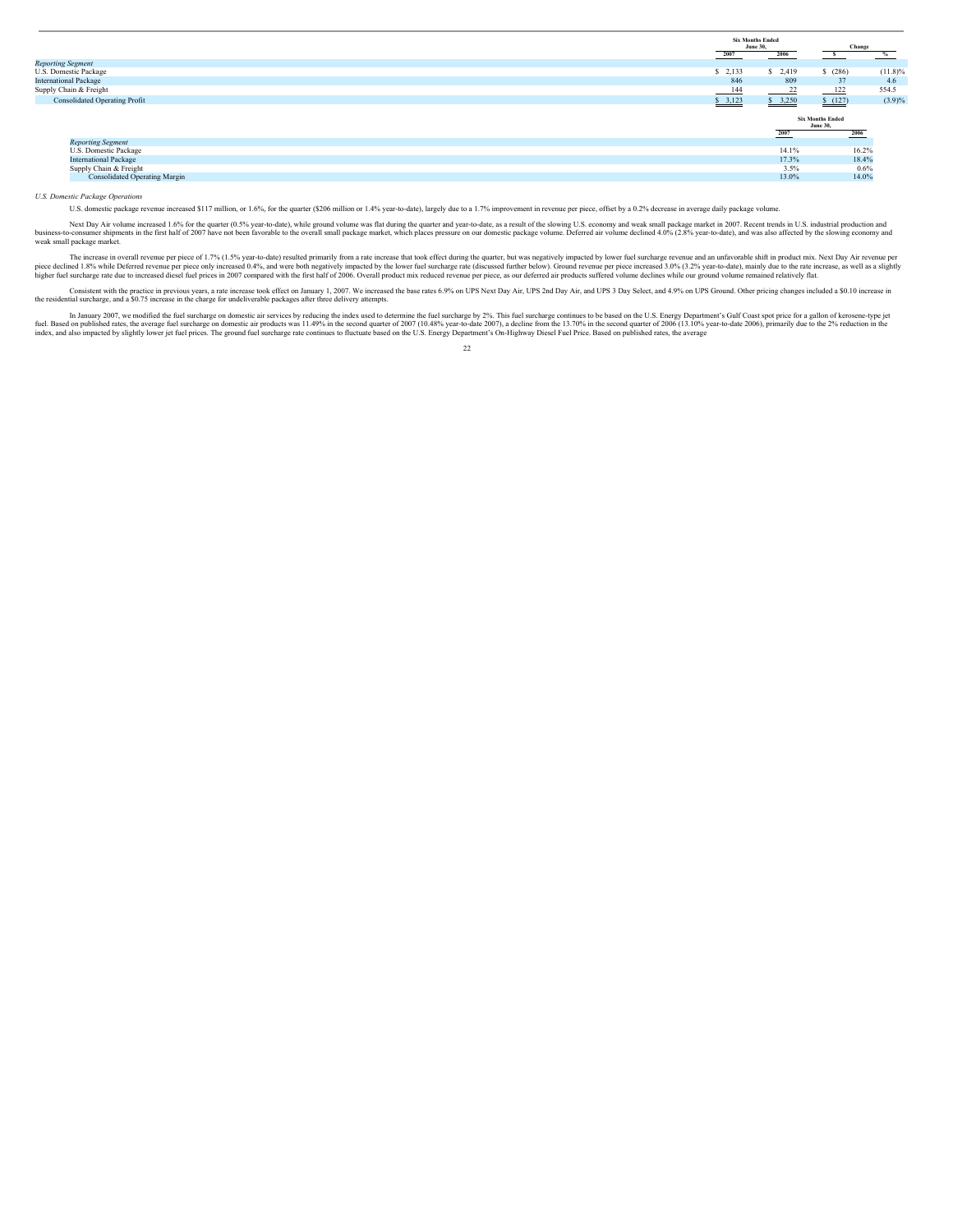fuel surface mediance on domestic ground products increased by the surface intersect of a state-decomeding a Sawy in the second quarter of 2006 (3.67% year-to-date 2006), due to higher diesel fuel prices. As a result of th

U.S. domestic package operating profit decreased \$42 million, or 3.4%, for the quarter primarily due to low revenue growth. On a year-loade basis, operating profit decreased \$280 million, or 11.8%, primarily due to low rev profit by \$159 million and \$53 million, respectively.

#### *International Package Operations*

International Package revenue improved \$267 million, or 12.0% for the quarter (\$491 million or 11.2% year-to-date), driven by a 10.4% volume increases and the impact of currency exchange rates, but was negatively impacted

Export volume increased throughout the world. Asian export volume grev 25% during the quarter, with strong growth in key markets, especially China. Asian export bill strong economic growth. To<br>continue this expansion, we a

European export volume increased 11%, largely due to continued growth in the transborder business and improved economic and industrial output in the European Union. U.S. export volume increased at a slower pace. Non-U.S. d

Export revenue per piece increased 3.0% for the quarter (2.4% year-to-date), largely due to rate increases and favorable exchange rates, but was adversely impacted by relatively higher growth in lower revenue per piece tra

In January 2007, we increased rates 6.9% for international shipments originating in the United States (Worldwide Express, Worldwide Express Plus, UPS Worldwide Explect and UPS International Standard service). Rate changes outside the United States vary by geographical market and occur throughout the year.

Also in January 2007, we modified the fuel surcharge on certain U.S.-related international air services by reducing the index used to determine the fuel surcharge by 2%. The fuel surcharge in products originating outside t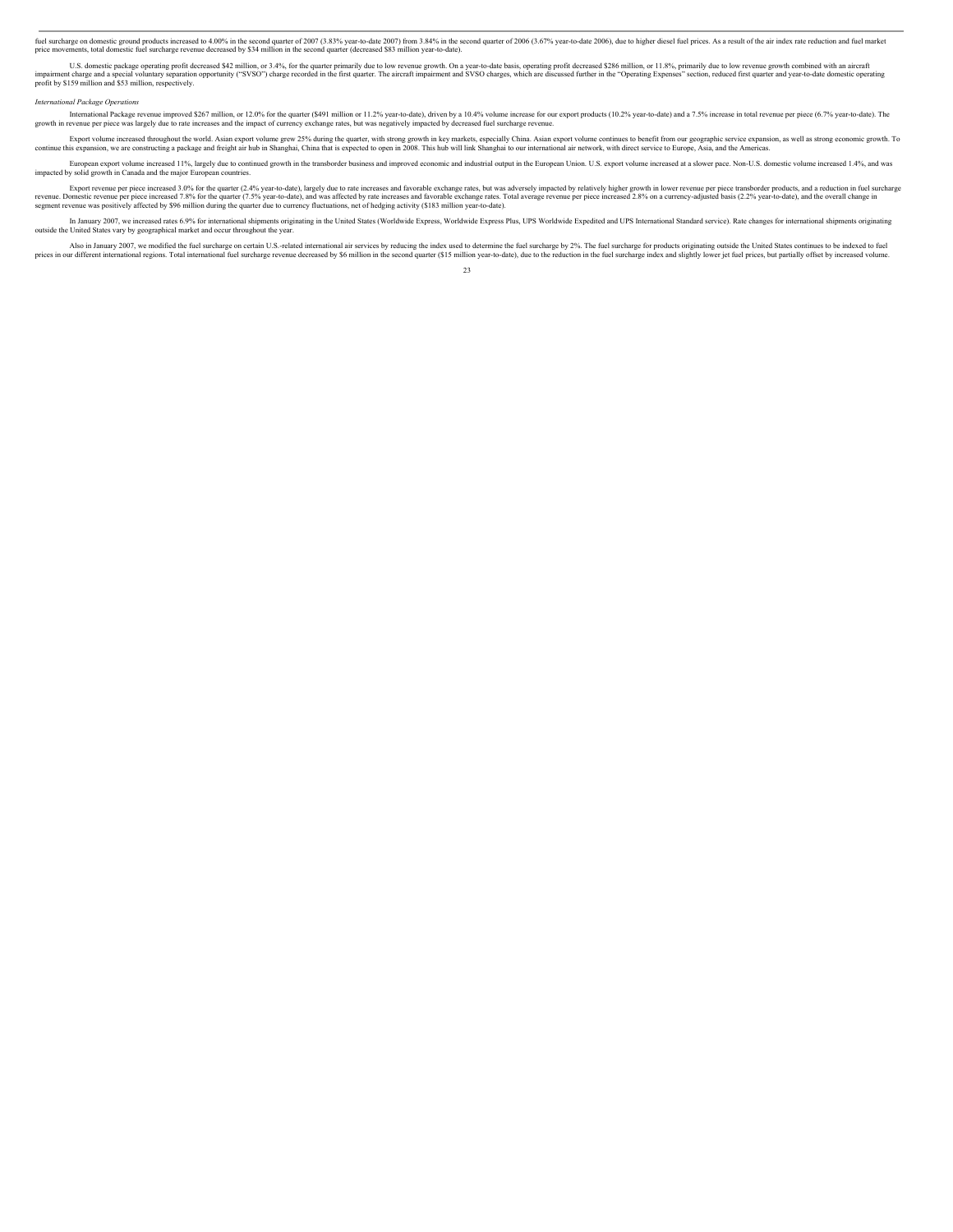International Package operating profit increased S61 million, or 14.7%, for the quarter (S37 million, or 14.7%, for the granter (S37 million of the aircraft impairment charge and S7 million of the SVSO charge empected the extend the measurement and SVSO charges (\$62 million of the aircraft exchange rates, net of hedging activity (\$59 million year-to-date).

#### *Supply Chain & Freight Opera*

Supply Chain & Freight revenue increased \$69 million, or 3.4%, for the quarter (\$141 million, or 3.6%, year-to-date). Forwarding and logistics revenue increased \$21 million, or 1.5%, for the quarter (\$68 million, or 2.4%,

UPS Freight increased revenue \$39 million, or 7.6%, for the quarter, (\$50 million, or 7.1%, year-to-date) as a result of improved yields and a strong increase in average daily shipment volume. Average LTL shipments per day

The other businesses within Supply Chain & Freight, which include our retail franchising business, our financial business, and our U.S. domestic cargo operations, increased revenue by 10.3% during the quarter (13.7% year-t

Operating profit for the Supply Chain & Freight segment more than doubled to \$98 million for the quarter, primarily due to improved results in the forwarding and logistics business. The improved operating results in this b

Operating profit increased \$122 million on a year-to-date basis, largely due to the improvements in our forwarding and logistics business, but was negatively impacted by \$8 million due to the SVSO charge, as discussed furt

#### *Operating Expenses*

Consolidated operating expenses increased by \$383 million, or 3.8%, for the quarter (\$965 million, or 4.8%, year-to-date). Currency fluctuations in our International Package and Supply Chain & Freight segments resulted in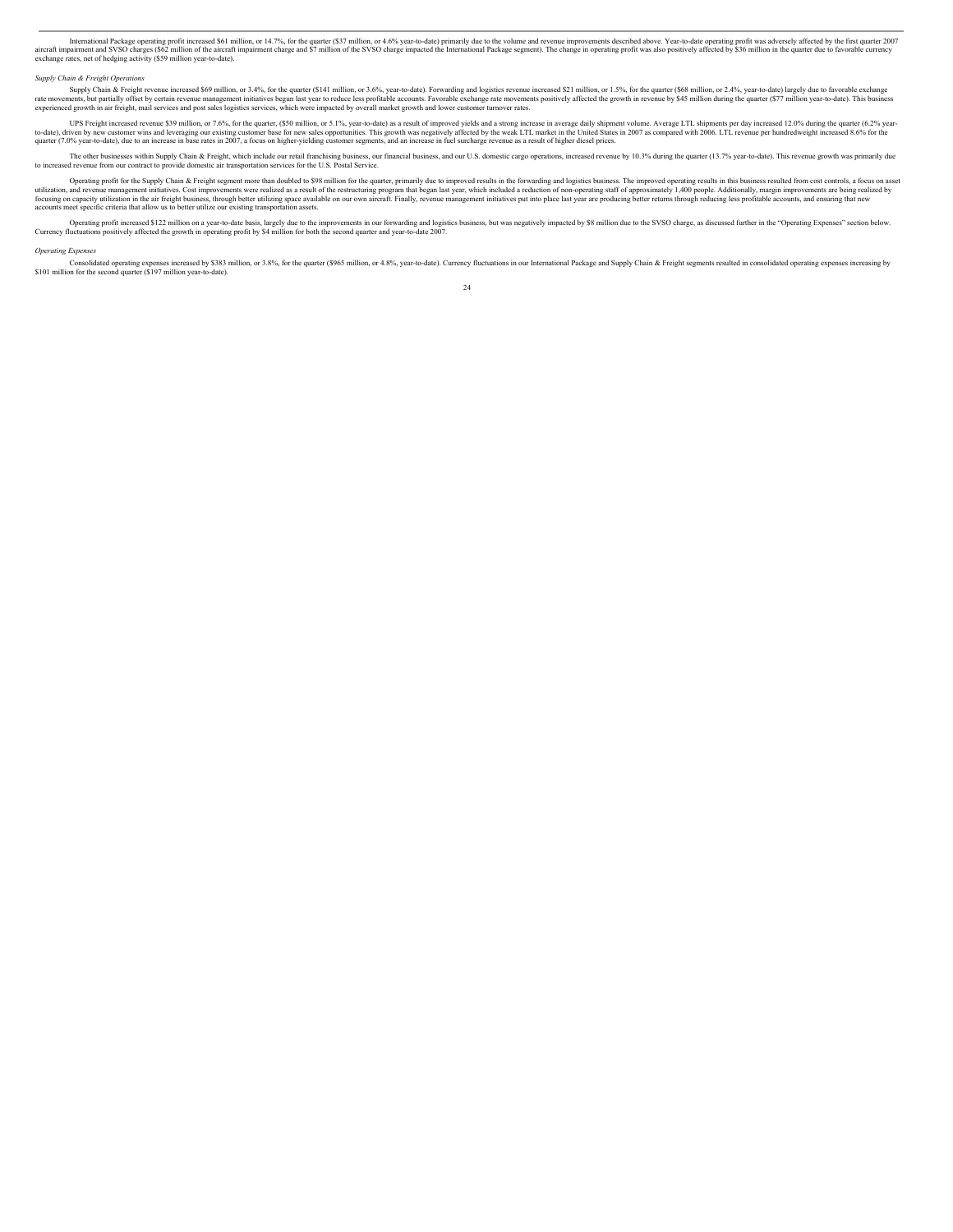Compensation and benefits expense increased by \$337 million, or 5.6%, for the quarter and was impacted by several item sinced by the SVSO charge incurred in the first quarter. These increases were somewhat offset by lower result of decreased accident frequencies, improved oversight and management of claims, improved trends in health care costs, and favorable state legislative reforms.

In December 2006, we offered the SVSO to approximately 640 employees who worked in non-operating functions. This program was established to improve the efficiency of non-operating processes by eliminating duplication and s

Stock-based compensation expense increased \$30 million, or 34.1%, in the quarter (\$57 million, or 36.5%, year-to-date) primarily due to 2007 awards of stock options and restricted performance units, as well as restricted s

The 3.8% quarterly increase in repairs and maintenance (4.8% year-to-date) was largely due to higher maintenance expense on aircraft. The 1.1% decrease in depreciation and amortization (0.9% year-to-date) was influenced by expense on aircraft and amortization expense on capitalized software, partially offset by increased depreciation expense on vehicles. The 1.2% increase in purchased transportation (2.6% year-to-date) was impacted by volume

As noted in our Annual Report on Form 10-K for the year ended December 31, 2006, we began a review process of our existing aircraft fleet types in the first quarter of 2007, to ensure that we maintain the optimum mix of ai

#### *Investment Income and Interest Expense*

The increase in investment income of \$5 million during the quarter was primarily due to the realized gain on the disposition of an investment. On a year-to-date basis, investment income declined by \$4 million, and was affe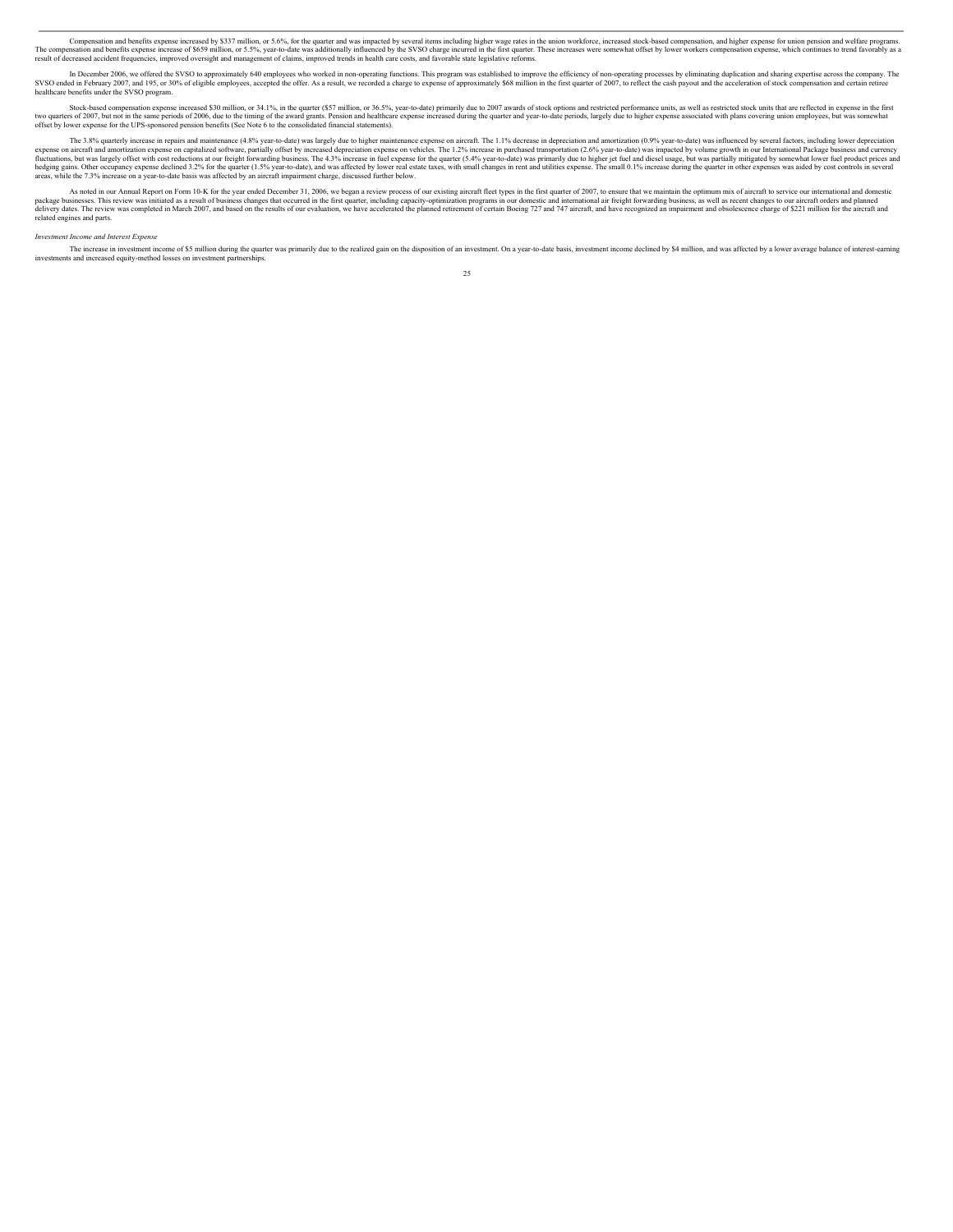The S7 million increase in interest expense during the quarter (\$8 million year-to-date) was primarily due to higher average net artest rates on variable rate debt and interest rate swaps and higher average debt balances (

#### *Net Income and Earnings Per Share*

Net income for the second quarter of 2007 was \$1.104 billion, a 4.1% increase from the \$1.061 billion achieved in the second quarter of 2006, resulting in a 7.2% increase in diluted earnings per share to \$1.04 in 2007 from

#### *Liquidity and Capital Resources*

*Net Cash From Operating Activities*

Net cash provided by operating activities decreased to \$3.5% billion in the first six months of 2007 from S3.964 billion during the senthal of the Comn class<br>action lawsuit, certain payments due under our 2006 collective b

In the first six months of 2007, we paid approximately \$35 million to employees who accepted the SVSO offer, and we expect to pay approximately \$28 million in the first quarter of 2008 related to this program. As discussed

Changes in package volume and pricing affect operating and Now. On January 1, 2007, a previously-announced rate increase and a change in the fuel surcharge took effect. We increased the base rates 6.9% on UPS Next Day Air,

#### *Net Cash Used In Investing Activities*

Net cash used in investing activities decreased to \$1.323 billion in the first six months of 2007 from \$1.563 billion in 2006. This decrease was primarily due to a reduction in capital expenditures to \$1.206 billion in 200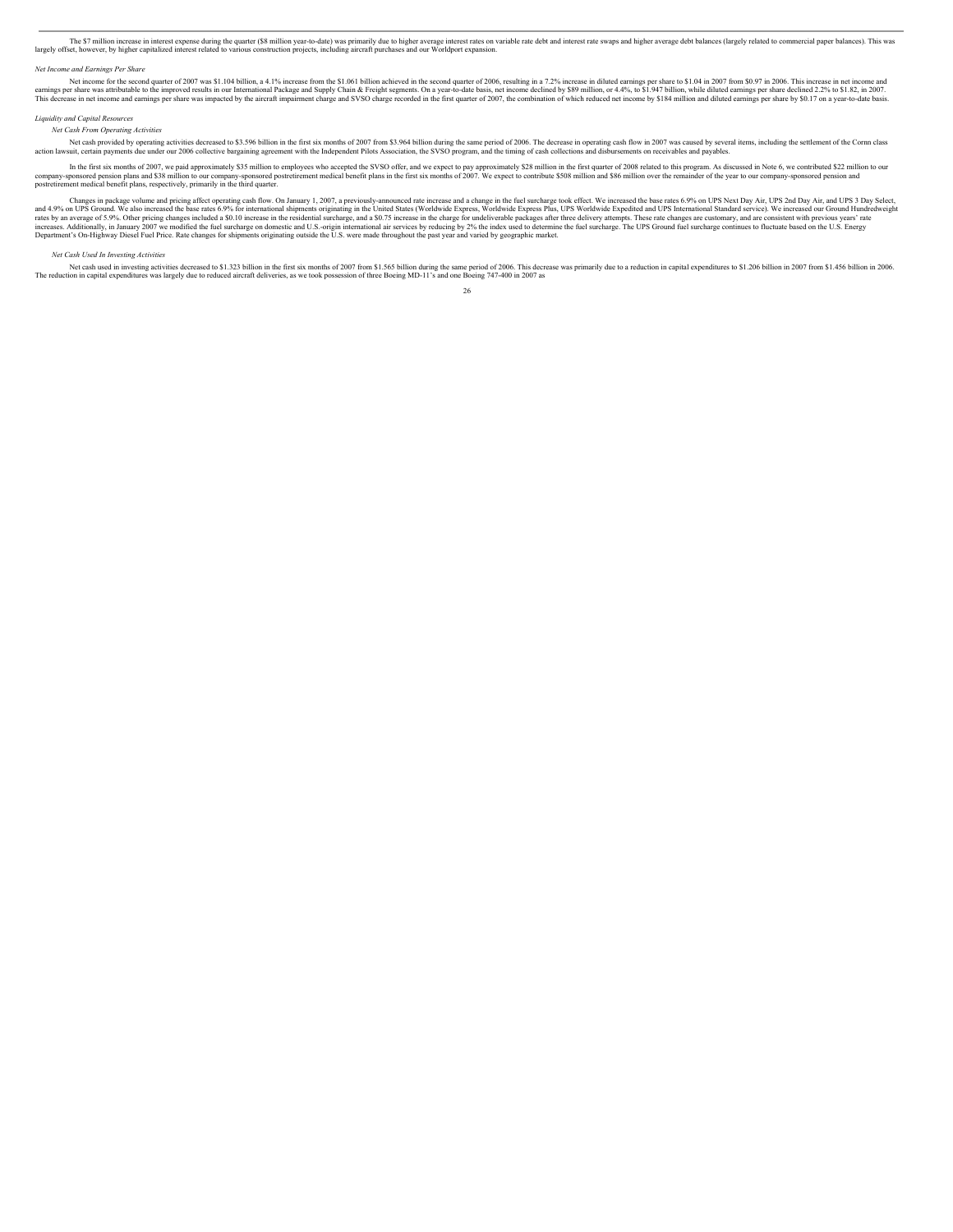compared with ten Boeing MD-11's and five Airbus A300-600's in 2006. This was partially offset by higher capital expenditures on facilities, due to several projects taking place in 2007 including the Worldport expansion an

We fund our capital expenditures with our cash from operations. We have commitments for the purchase of aircraft, vehicles, technology equipment and other fixed assets to provide for the replacement of existing capacity an

Other investing activities reflected a cash outflow of \$99 million in 2007 as compared with a \$103 million inflow in 2007 basely due to the 2006 settlement of cerain of the Airbus A380-800 order, we received cash in July 2

#### *Net Cash Used In Financing Activities*

Net cash used in financing activities decreased to \$2.215 billion in the first six months of 2007 from \$2.847 billion during the same period in 2006. Our primary use of cash in financing activities is to repurchase shares, June 30, 2007, we had \$741 million of our share repurchase authorization remaining.

We increased our quarterly cash dividend payment to \$0.42 per share in 2007 from \$0.38 per share in 2006, resulting in an increase in total cash dividends paid to \$1.266 billion from \$1.168 billion. The declaration of divi Directors and will depend on various factors, including our net income, financial condition, cash requirements, future prospects, and other relevant factors. We expect to continue the practice of paying regular cash divide

We issued debt, net of repayments, of \$498 million in 2007, primarily consisting of commercial paper. In 2006, we had a net repayment of debt of \$347 million. Repayments of debt consisted of scheduled principal payments on

#### *Sources of Credit*

We maintain two commercial paper programs under which we are authorized to borrow up to \$7.0 billion in the United States. We had \$1.388 billion outstanding under these programs as of June 30, 2007, with an average interes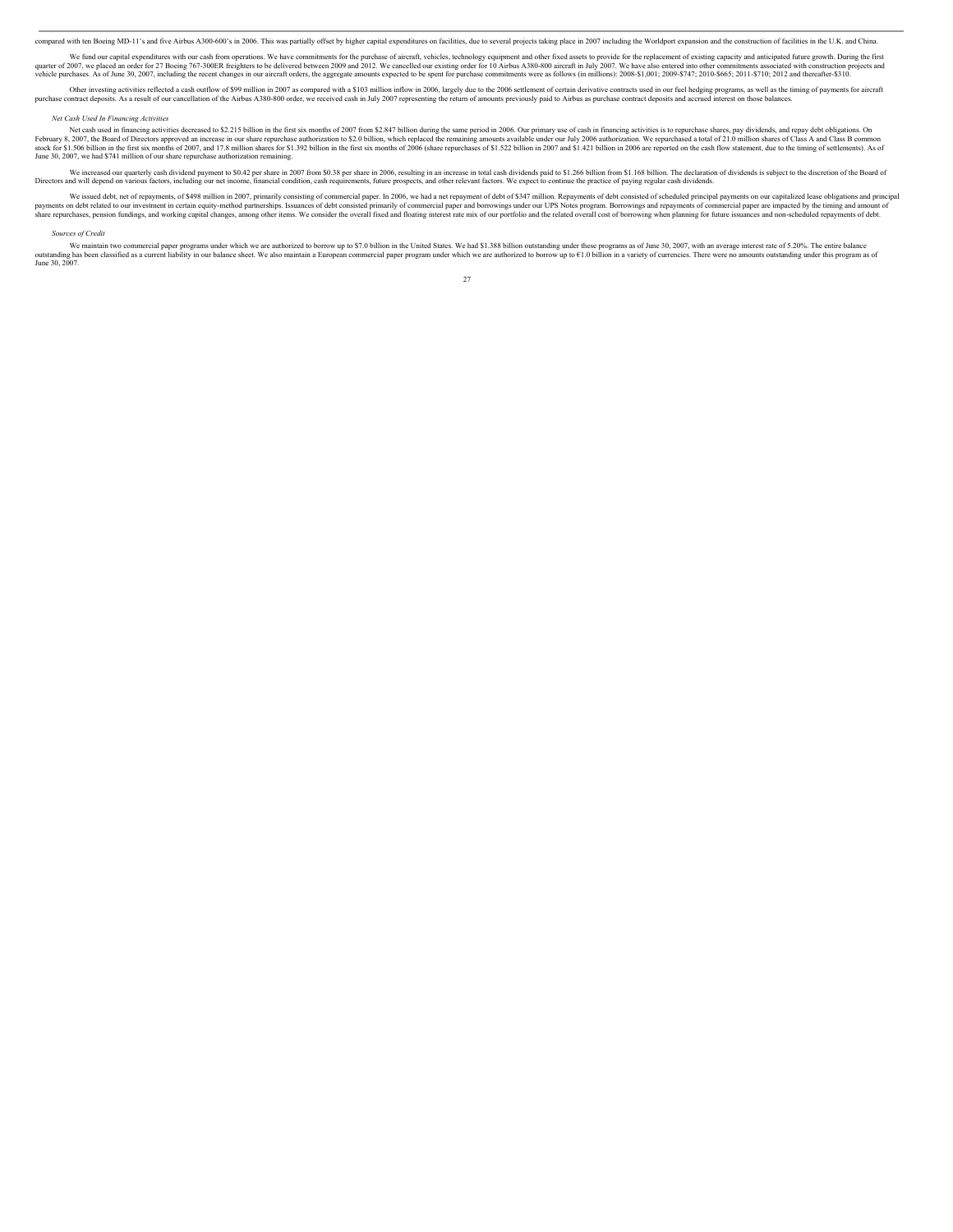We maintain two credit agreements with a consortium of banks. These agreements provide revolving credit facilities of \$1.0 billion each, with one expiring on April 17, 2008 and the other on April 19, 2012. Interest on any

In August 2003, we filed a \$2.0 billion shelf registration statement under which we may issue debt securities in the United States. There was approximately \$164 million issued under this shelf registration statement at Jun

In May 2007, we completed an exchange offer for our existing £500 million, 5.50% notes due 2031. Holders of £435 million of the notice are callable at our option at a redemption price equal to the greater of 100% of the pr thereon discounted to the date of redemption at a benchmark U.K. government bond yield plus 15 basis points and accrued interest. The £66 million of existing notes that were not exchanged continue to bear interest at 5.50%

Our existing debt instruments and credit facilities do not have cross-definit or ratings triggers, however these collisation of the company. These coverants are not considered mistruments and credit facilities do subject u

#### *Contingencies*

We are a defendant in a number of lawsuits filed in state and federal counts containing various class-action allegations under state wage-and-hour laws. In one of these cases, Marlo v. UPS, which has been certified as a cl

In another case, Com v, UPS, which has been certified as a class as closic as ition in a California federal court, plaintifis allege that they were improperly denis cases. CDS settled this matter in full for a total paymen

In another case, Hohider v. UPS, which in July 2007 was certified as a class action in a Pennsylvania federal court, plaintiffs have challenged certain aspects of the Company's interactive process for assessing requests fo

We were named as a defendant in four putative class action lawsuits filed in federal courts, alleging a conspirary related in a Multi-District Litigation proceeding pending in the United States District Court for the Easte

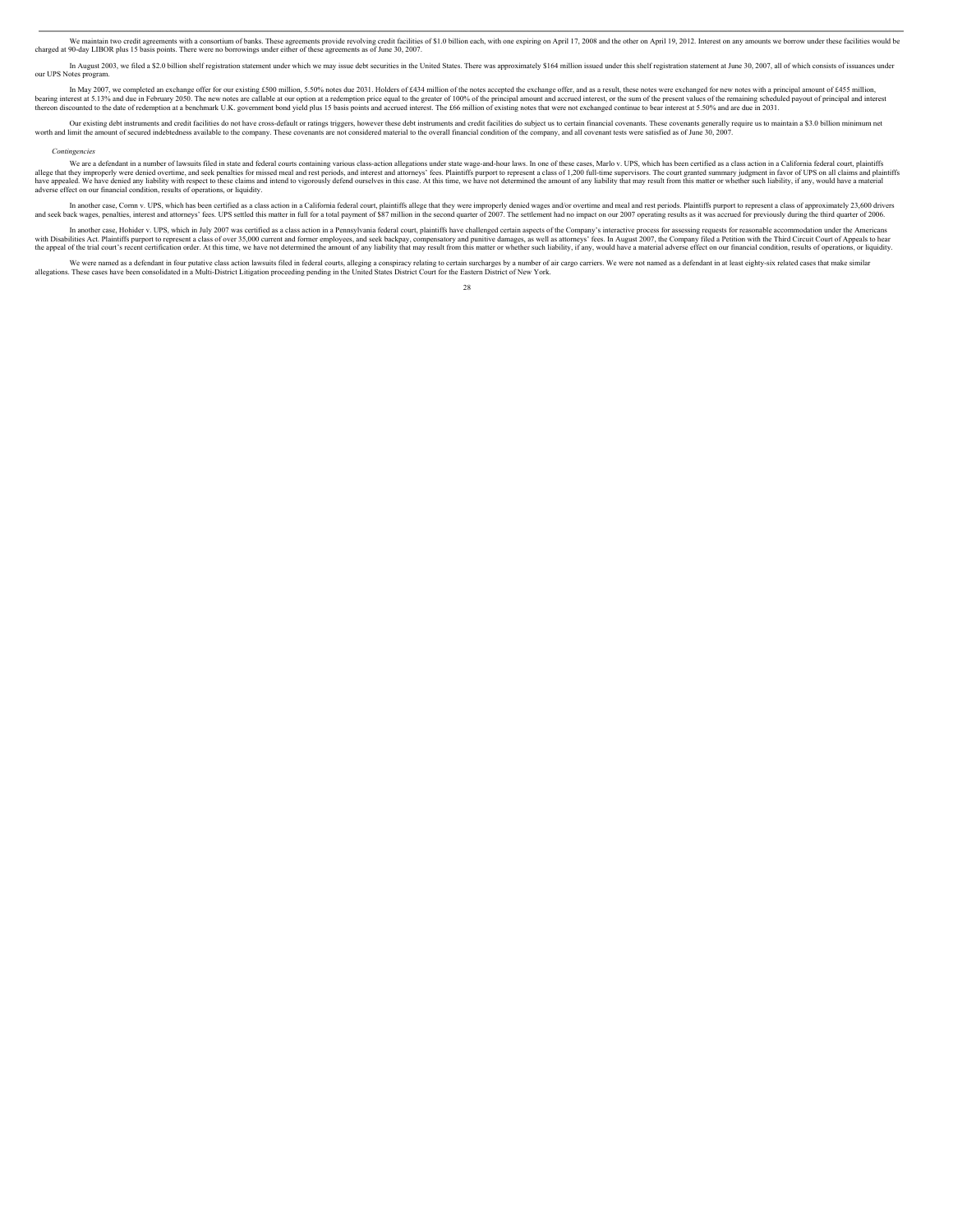UPS was not included as a defendant in the amended consolidated complaint on which the Multi-District Litigation is proceeding. We were named as a defendant in a comparable lawsuit filed in the Ontario (Canada) Superior Co from that action in June 2007.

We are a defendant in various other lawsuits that arose in the normal course of business. We believe that the eventual resolution of these cases will not have a material adverse effect on our financial condition, results o

As of December 31, 2006, we had approximately 246,000 employees employed under a national master agreement and various supplemental agreements with local unions affiliated with the International Brotherhood of Teamsters ("

We participate in a number of trustee-managed multi-employer pension and health and welfare plans for employees covered under collective bargaining agreements. Several factors could result in potential funding deficiencies higher future contributions to these plans, including unfavorable invorsble investment performance, changes in demographics, and increased benefits to part in including that inne, we are unable to determine the amount of a

In connection with our negotiations with the Teamsters on a new agreement, we are in negotiations with the Central States, Southeast and Southwest Areas Pension Fund (the "Fund") concerning our withdrawal from the Fund, Du

#### *Other Matters*

On July 14, 2006, we received a grand jury subpoen from the Antitrust Division of the U.S. Department of Justice ("DOJ"). The subpoena relates to the DOJ's publicly-announced criminal investigation of the air cargo pricing

With the assistance of outside counsel, we investigated certain conduct within our Supply Chain Solutions subsidiary in certain locations outside the United States. Our investigation determined that certain conduct, which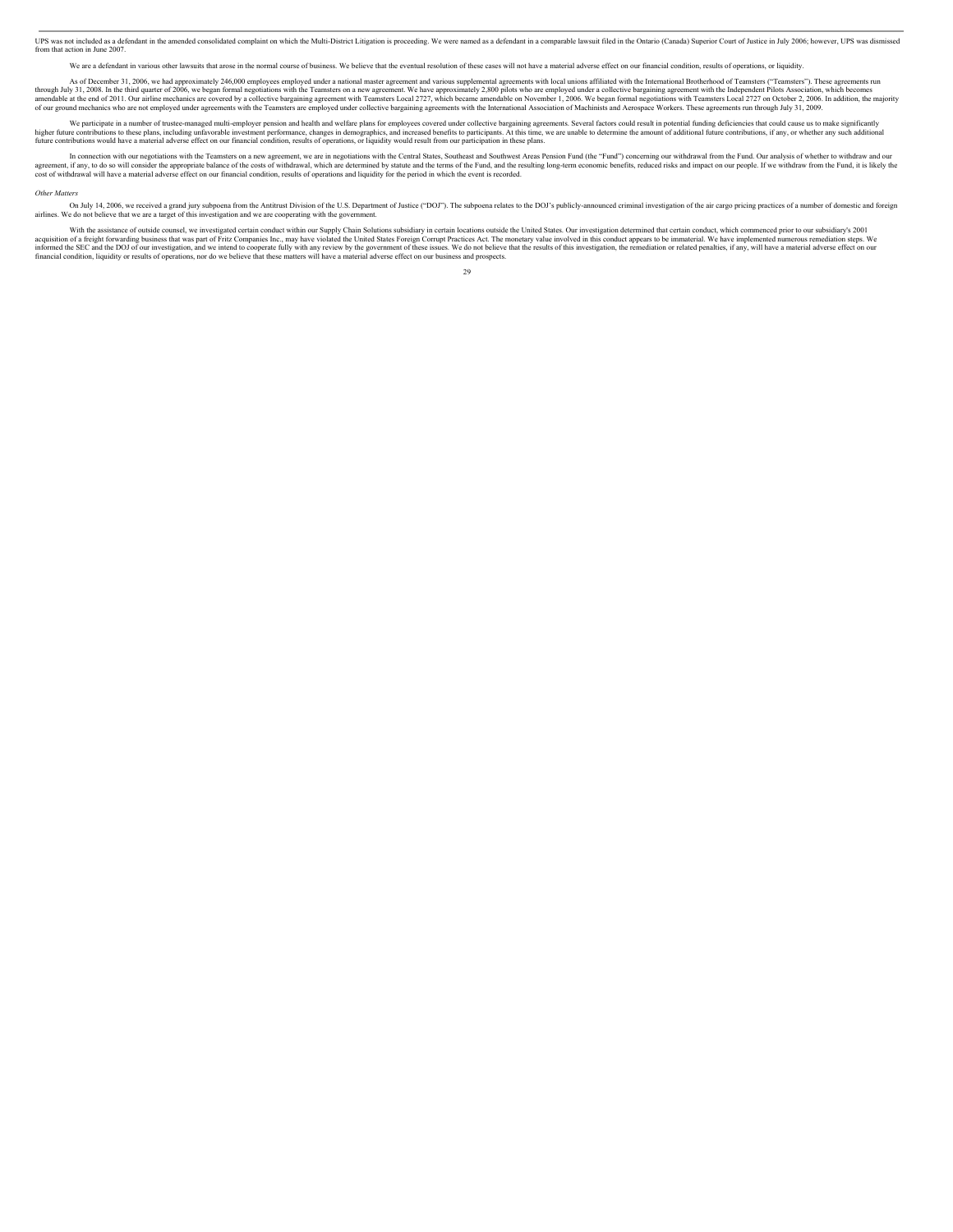#### *New Accounting Pronouncements*

In February 2007, the FASB issued Statement No. 159 "The Fair Value Option for Financial Assets and Financial Sast saffer in The Statement South in the fair value option has been elected are reported in earnings. The provi statements.

On January 1, 2007, we adopted the provisions of FASB Interpretation No. 48, "Accounting for Uncertainty in Income Taxes (an interpretation of FASB Statement No. 109)" ("FIN 48"). The impact of this Interpretation is discu

#### *Forward-Looking Statements*

"Management's Discussion and Analysis of Financial Condition and Results of Operations,", "Liquidity and Capital Resources", and other parts of this report contain "forward-looking" statements shout matters that inherently

#### **Item 3.***Quantitative and Qualitative Disclosures About Market Risk*

We are exposed to market risk from changes in foreign curency exchange rates, interest rates, equity prices, and certain commodity prices, and extract a mean of business, as we do not engage in speculative trading activiti

The total fair value asset (liability) of our derivative financial instruments is summarized in the following table (in millions):

|                                  | June 30,<br>2007 | December 31,<br>2006 |
|----------------------------------|------------------|----------------------|
| <b>Energy Derivatives</b>        | (28)             | 10 <sup>1</sup>      |
| <b>Currency Derivatives</b>      | $\omega$         |                      |
| <b>Interest Rate Derivatives</b> | (119)            |                      |
|                                  | \$(153)          | (39)                 |

Our market risks, hedging strategies, and financial instrument positions at June 30, 2007 have not materially changed from those disclosed in our Annual Report on Form 10-K for the year ended December 31, 2006. The market

The forward contracts, swaps, and options previously discussed contain an element of risk that the counterparties may be unable to meet the terms of the agreements. However, we minimize such risk exposures for these instru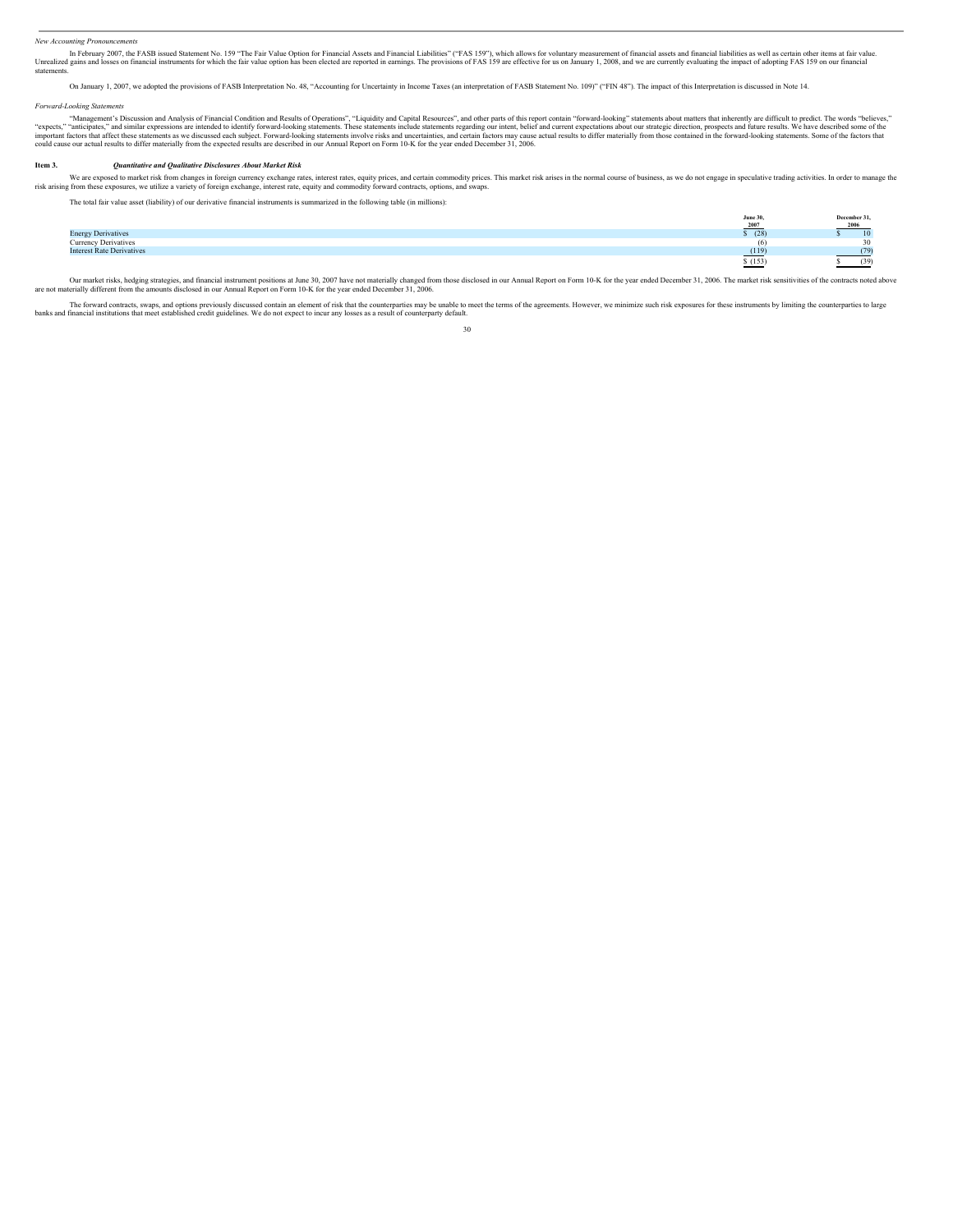The information concerning marker trisk under the sub-caption "Market Risk" of the caption "Management's Discussion and Analysis" on pages 34-36 of our consolidated financial statements contained in our Annual Report on Fo

#### **Item 4.***Controls and Procedures*

As of the end of the period covered by this report, management, including our chief executive officer and chief financial officer, evaluated the effectiveness of the design and operation of our disclosure controls and proc

There were no changes in the Company's internal controls over financial reporting during the quarterly period ended June 30, 2007 that have materially affected, or are reasonably likely to materially affect, the Company's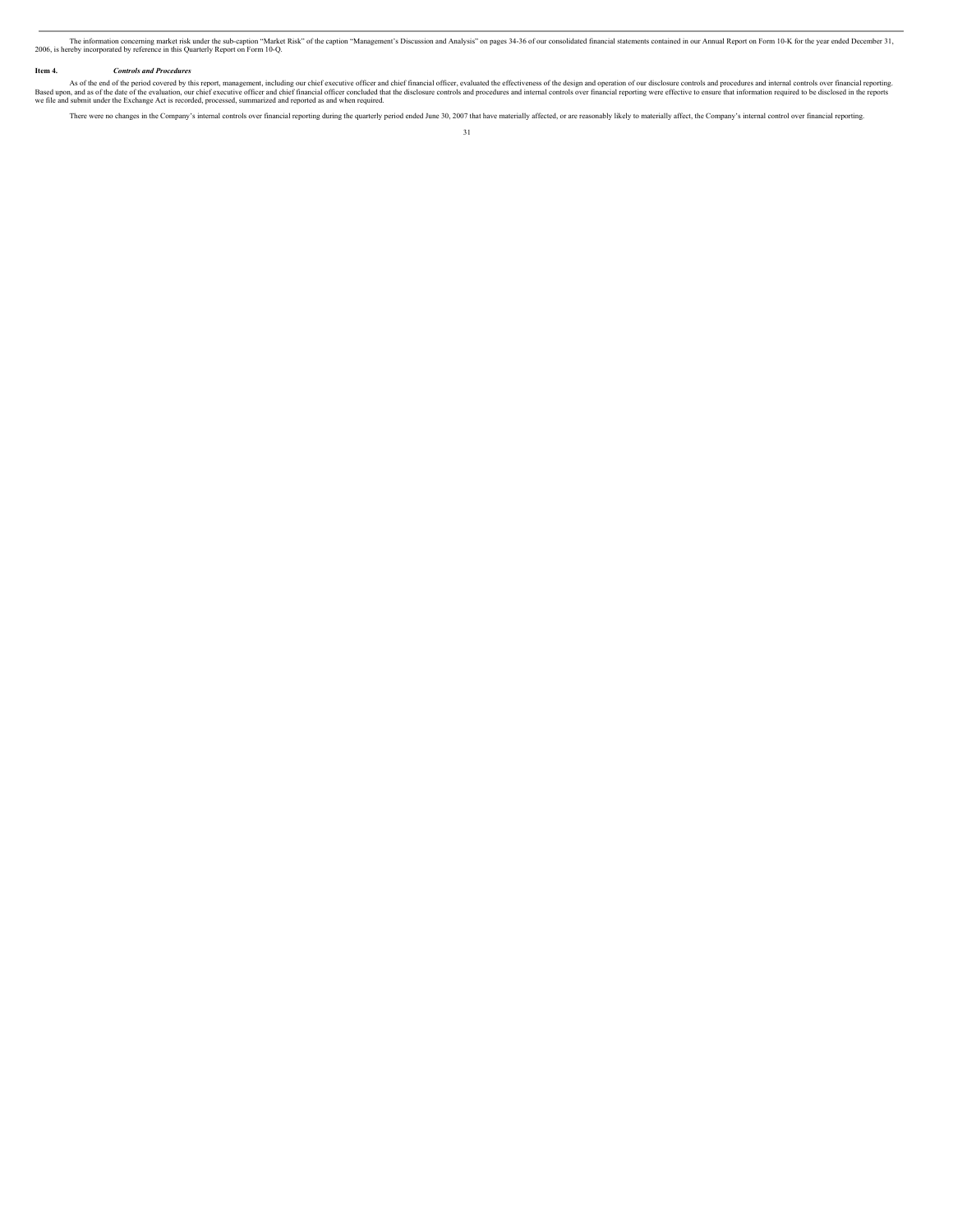#### **PART II. OTHER INFORMATION**

#### **Item 1.***Legal Proceedings*

For a discussion of legal proceedings affecting us and our subsidiaries, please see the information under the sub-caption "Contingencies" of the caption "Management's Discussion and Analysis of Financial Condition and Resu **Item 1A.** *Risk Factors*

There have been no material changes to the risk factors previously disclosed in our Annual Report on Form 10-K for the year ended December 31, 2006.

#### **Item 2.***Unregistered Sales of Equity Securities and Use of Proceeds*

(c) A summary of our repurchases of our Class A and Class B common stock during the second quarter of 2007 is as follows (in millions, except per share amounts):

|                               | <b>Total Number</b><br>of Shares<br>Purchased(1) | Average<br><b>Price Paid</b><br>Per Share $\frac{1}{2}$ | <b>Total Number</b><br>of Shares Purchased<br>as Part of Publicly<br><b>Announced Program</b> | <b>Approximate Dollar</b><br>Value of Shares that<br><b>May Yet be Purchased</b><br><b>Under the Program</b> |
|-------------------------------|--------------------------------------------------|---------------------------------------------------------|-----------------------------------------------------------------------------------------------|--------------------------------------------------------------------------------------------------------------|
| April 1 - April 30, 2007      | 4.4                                              |                                                         |                                                                                               | 1,304                                                                                                        |
| May 1 - May 31, 2007          |                                                  | 70.68                                                   |                                                                                               | 1,013                                                                                                        |
| June 1 - June 30, 2007        |                                                  | 72.60                                                   |                                                                                               | 741                                                                                                          |
| Total April 1 - June 30, 2007 | 12.4                                             | \$71.48                                                 | 12.1                                                                                          | 741                                                                                                          |

(1) Includes shares repurchased through our publicly announced share repurchase program and shares tendered to pay the exercise price and tax withholding on employee stock options.

On February 8, 2007, the Board of Directors approved an increase in our share repurchase authorized in the placed the remaining amount available under our July 2006 share repurchase authorization. Unless terminated earlier

**Item 3.***Defaults Upon Senior Securities* None.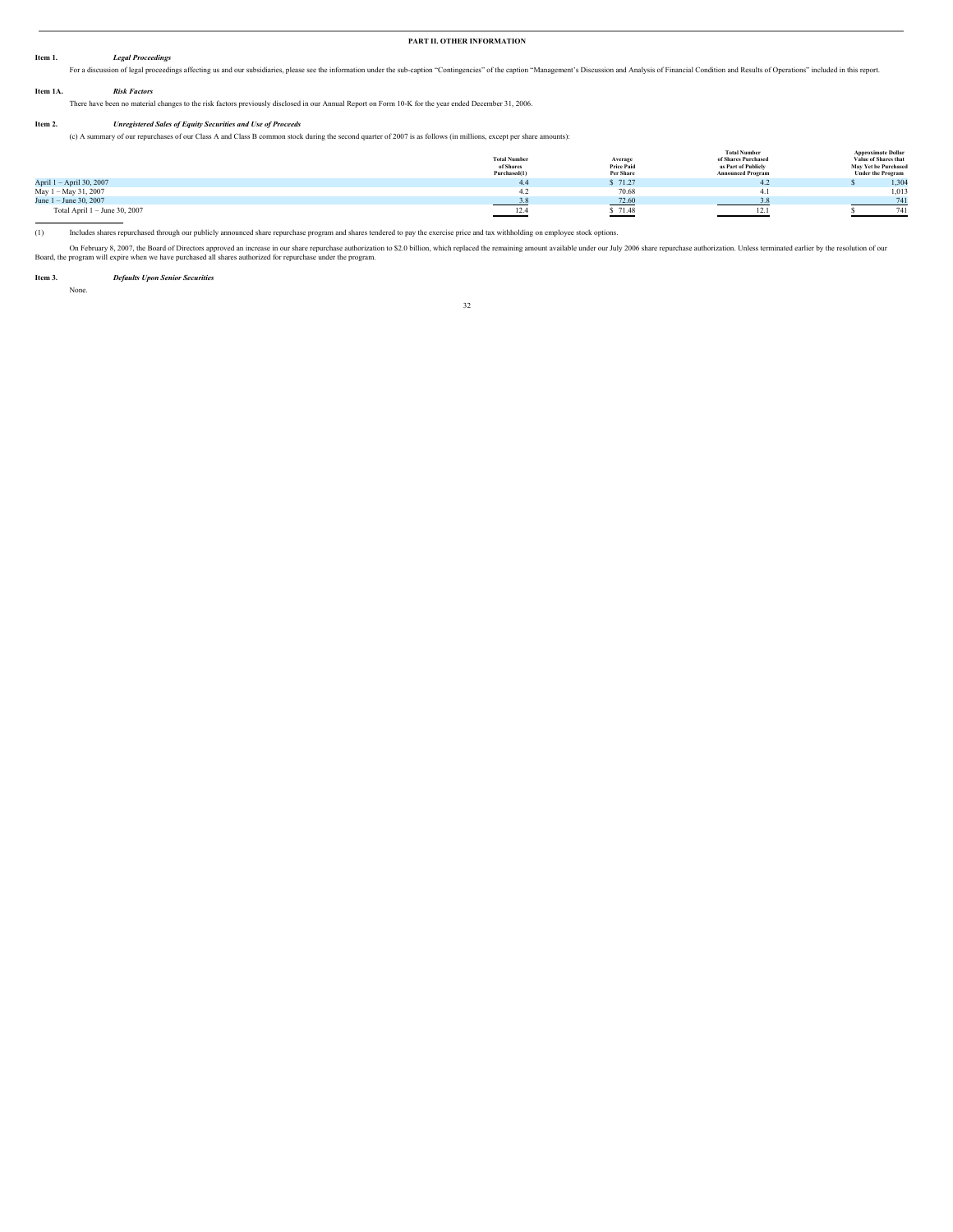**Item 4.***Submission of Matters to a Vote of Security Holders* Our annual meeting of shareowners was held on May 10, 2007.

Proxies for the meeting were solicited pursuant to Regulation 14A under the Securities Exchange Act of 1934. There was no solicitation in opposition to management's nominees for director as listed in Item No. 1 in the prox elected.

1. The results of the voting by the shareowners for directors are presented below.

| Director                                                                                                                                            |          | <b>Number of Votes</b> | Percent of<br><b>Total Voting</b> |
|-----------------------------------------------------------------------------------------------------------------------------------------------------|----------|------------------------|-----------------------------------|
| Michael J. Burns                                                                                                                                    | For      | 2,922,753,969          | 95.08%                            |
|                                                                                                                                                     | Withheld | 151,308,518            | 4.92%                             |
| D. Scott Davis                                                                                                                                      | For      | 2,851,029,188          | 92.74%                            |
|                                                                                                                                                     | Withheld | 223,033,299            | 7.26%                             |
| Stuart E. Eizenstat                                                                                                                                 | For      | 2,923,307,134          | 95.10%                            |
|                                                                                                                                                     | Withheld | 150,755,353            | 4.90%                             |
| Michael L. Eskew                                                                                                                                    | For      | 2,857,861,251          | 92.97%                            |
|                                                                                                                                                     | Withheld | 216, 201, 236          | 7.03%                             |
| James P. Kelly                                                                                                                                      | For      | 2,786,557,225          | 90.65%                            |
|                                                                                                                                                     | Withheld | 287,505,262            | 9.35%                             |
| Ann M. Livermore                                                                                                                                    | For      | 2,840,174,819          | 92.39%                            |
|                                                                                                                                                     | Withheld | 233,887,668            | 7.61%                             |
| Victor A. Pelson                                                                                                                                    | For      | 2,917,983,462          | 94.92%                            |
|                                                                                                                                                     | Withheld | 156,079,025            | 5.08%                             |
| John W. Thompson                                                                                                                                    | For      | 2,924,133,416          | 95.12%                            |
|                                                                                                                                                     | Withheld | 149,929,071            | 4.88%                             |
| Carol B. Tomé                                                                                                                                       | For      | 2,922,477,152          | 95.07%                            |
|                                                                                                                                                     | Withheld | 151,585,335            | 4.93%                             |
| Ben Verwaayan                                                                                                                                       | For      | 2,924,298,158          | 95.13%                            |
|                                                                                                                                                     | Withheld | 149,764,329            | 4.87%                             |
| A The aggregated the could of the cotton has the characterized from the constitution of the data and contained author concernsive aggregated helps: |          |                        |                                   |

2. The proposal and the results of the voting by the shareowners for ratification of our appointment of independent registered public accountants are pre

|                                                                                                                                                            |         | <b>Number of Votes</b> | Percent of<br><b>Total Voting</b> |
|------------------------------------------------------------------------------------------------------------------------------------------------------------|---------|------------------------|-----------------------------------|
| To ratify the appointment of Deloitte & Touche LLP, as the independent registered public accountants for the Company for the year ending December 31, 2007 | For     | 2.984.910.818          | 97.10%                            |
|                                                                                                                                                            | Against | 65,636,476             | 2.14%                             |
|                                                                                                                                                            | Abstain | 23.515.193             | 0.76%                             |
|                                                                                                                                                            |         |                        |                                   |

**Item 5.***Other Information* None.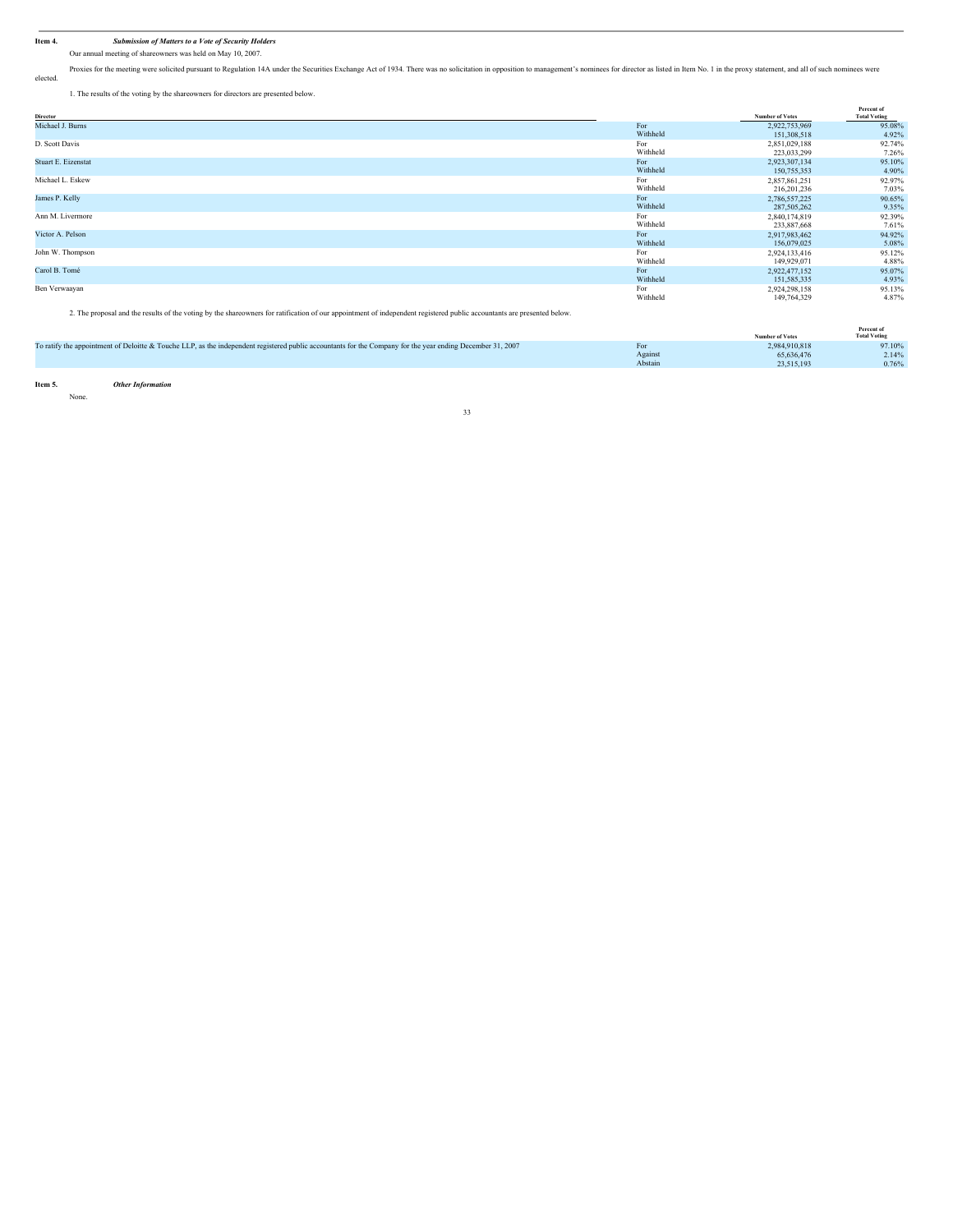**Item 6.***Exhibits*

These exhibits are either incorporated by reference into this report or filed with this report as indicated below.

Index to Exhibits:

- 3.1 Form of Restated Certificate of Incorporation of United Parcel Service, Inc. (incorporated by reference to Exhibit 3.2 to Form 10-Q for the Quarter Ended June 30, 2002).
- 3.2 Form of Bylaws of United Parcel Service, Inc. (incorporated by reference to Exhibit 3.2 on Form S-4 (No. 333-83349), filed on July 21, 1999, as amended).
- 10.1 Credit Agreement (364-Day Facility) dated April 19, 2007 among United Parcel Service, Inc., the initial lenders named therein, Citigroup Global Markets Inc. and J.P. Morgan Securities Inc. as joint arrangers and boo
- 10.2 Credit Agreement (5-Year Facility) dated April 19, 2007 among United Parcel Service, Inc., the initial lenders named therein, Citigroup Global Markets Inc. and J.P. Morgan Securities Inc. as joint arrangers and book
- 10.3 Form of Restricted Stock Award Agreement under the Incentive Compensation Plan (incorporated by reference to Exhibit 10.1 to the Current Report on Form 8-K, filed on March 7, 2007).
- 11 Statement regarding Computation of per Share Earnings (incorporated by reference to Note 15 to "Item 1. Financial Statements" of this quarterly report on Form 10-Q).
- †12 Computation of Ratio of Earnings to Fixed Charges.

#### †31.1 — Certification of the Chief Executive Officer Pursuant to Rule 13a-14(a), as adopted pursuant to Section 302 of the Sarbanes-Oxley Act of 2002.

- †31.2 Certification of the Chief Financial Officer Pursuant to Rule 13a-14(a), as adopted pursuant to Section 302 of the Sarbanes-Oxley Act of 2002.
- †32.1 Certification of the Chief Executive Officer Pursuant to 18 U.S.C. Section 1350, as Adopted Pursuant to Section 906 of the Sarbanes-Oxley Act of 2002.
- †32.2 Certification of the Chief Financial Officer Pursuant to 18 U.S.C. Section 1350, as Adopted Pursuant to Section 906 of the Sarbanes-Oxley Act of 2002.

† Filed herewith.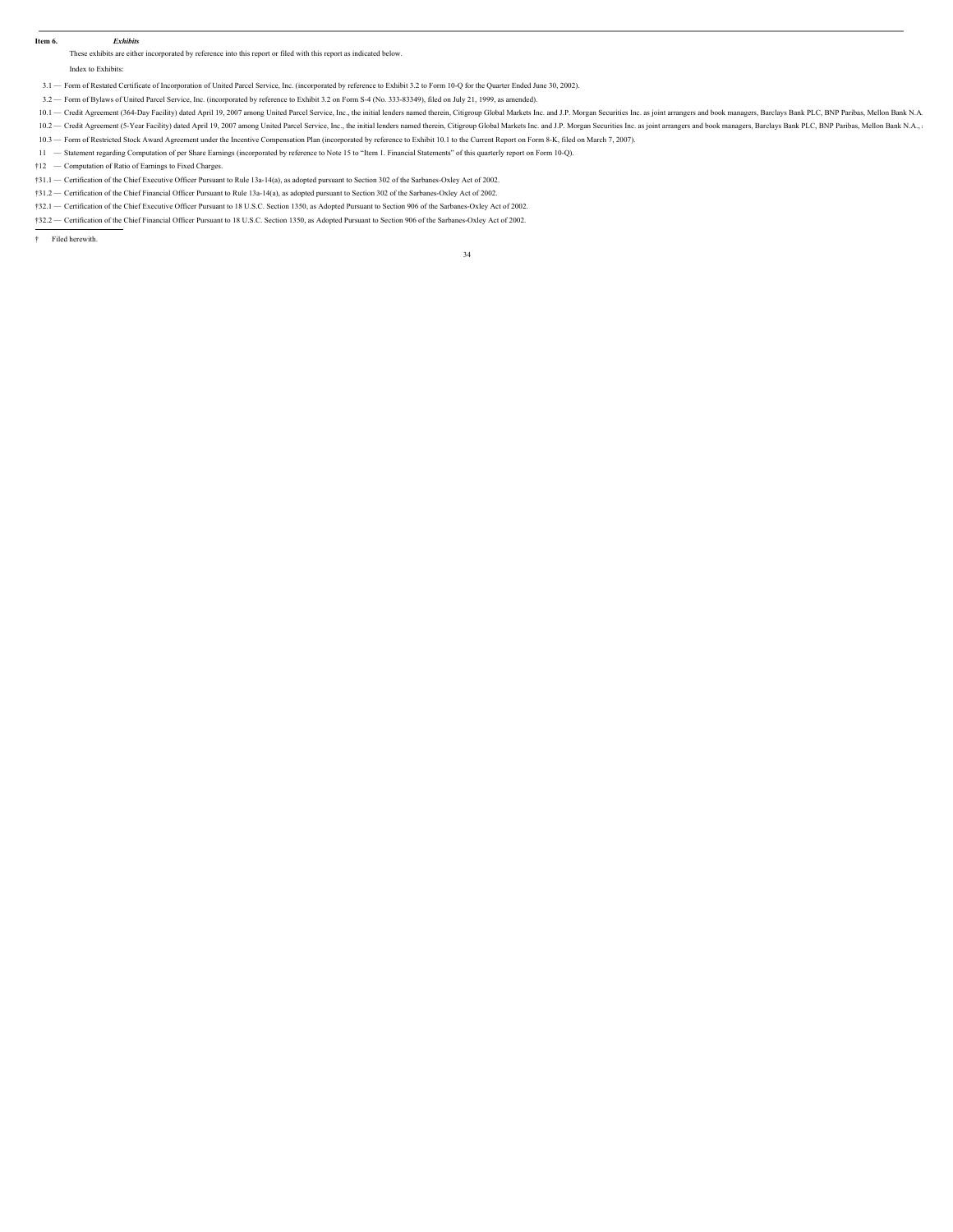#### **SIGNATURES**

Pursuant to the requirements of the Securities Exchange Act of 1934, the registrant has duly caused this report to be signed on its behalf by the undersigned thereunto duly authorized.

UNITED PARCEL SERVICE, INC. (Registrant)

By: <br>Date: August 8, 2007<br>*Decolumina malla the Chalmation of the Chalmation of the Chalmation of the Chalmation of the Chalmation of the Chalmation of the Chalmation of the Chalmation of the Chalmation of the Chalmation o*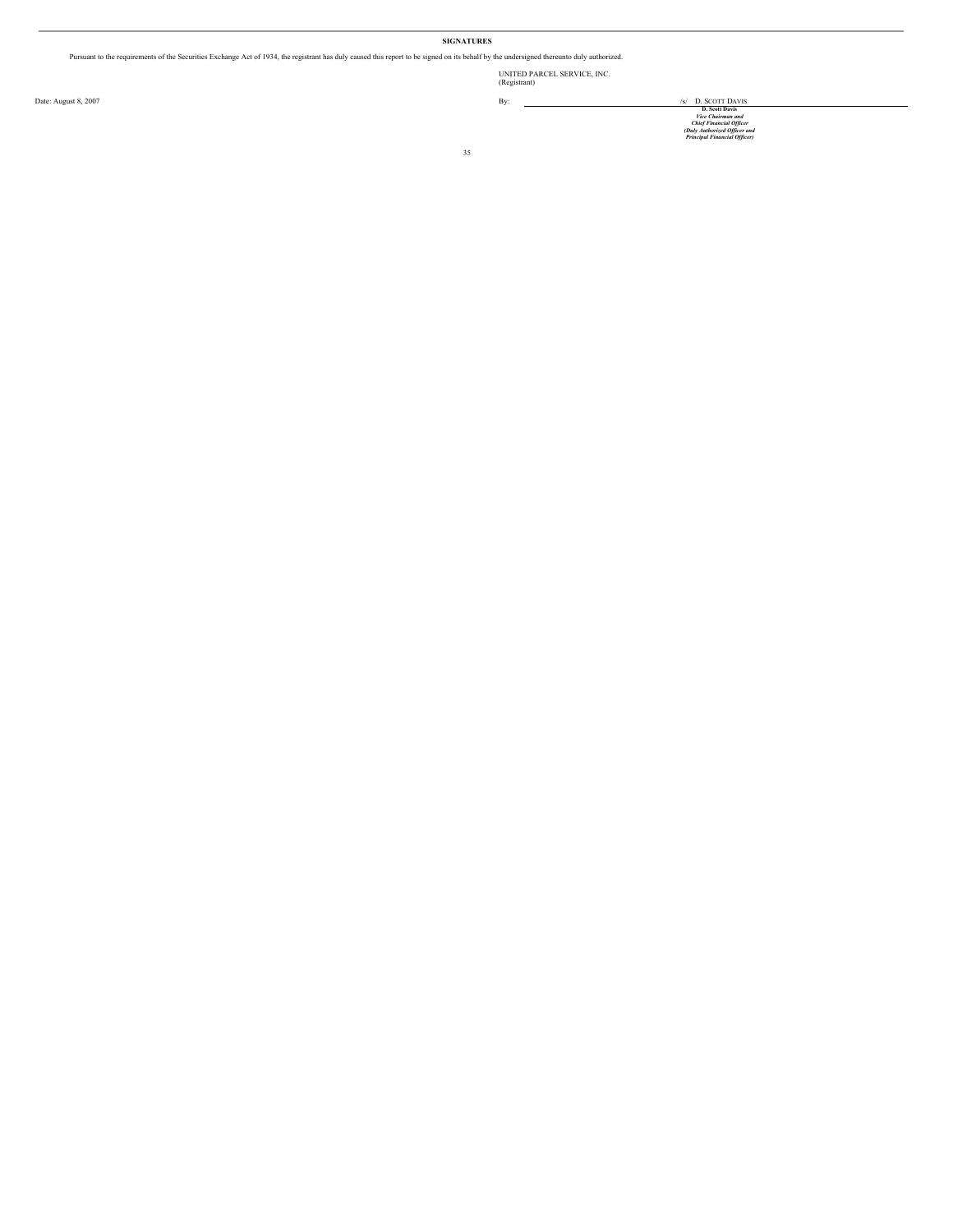#### **United Parcel Service, Inc. and Subsidiaries Ratio of Earnings to Fixed Charges**

|                                        | <b>Six</b>                                        |                       |             | <b>Year Ended December 31.</b> |             |             |
|----------------------------------------|---------------------------------------------------|-----------------------|-------------|--------------------------------|-------------|-------------|
|                                        | <b>Months</b><br>Ended<br><b>June 30,</b><br>2007 | 2006                  | 2005        | 2004                           | 2003        | 2002        |
| Earnings:                              |                                                   |                       |             |                                |             |             |
| Income before income taxes             | \$3,055                                           | 6,510<br><sup>S</sup> | 6,075<br>S. | 4,922<br>\$                    | 4,370<br>\$ | 5,009<br>S. |
| Add: Interest expense                  | 110                                               | 211                   | 172         | 149                            | 121         | 173         |
| Add: Interest factor in rental expense | 145                                               | 304                   | 281         | 253                            | 244         | 257         |
| Total earnings                         | \$3,310                                           | 7,025<br>S.           | 6,528<br>S. | 5,324<br>S.                    | \$4,735     | 5,439<br>S. |
| Fixed charges:                         |                                                   |                       |             |                                |             |             |
| Interest expense                       | 110                                               | 211                   | 172         | 149<br>S.                      | 121         | 173         |
| Interest capitalized                   | 32                                                | 48                    | 32          | 25                             | 25          | 25          |
| Interest factor in rental expense      | 145                                               | 304                   | 281         | 253                            | 244         | 257         |
| Total fixed charges                    | 287                                               | 563                   | 485         | 427                            | 390         | 455         |
| Ratio of earnings to fixed charges     | 11.5                                              | 12.5                  | 13.5        | 12.5                           | 12.1        | 12.0        |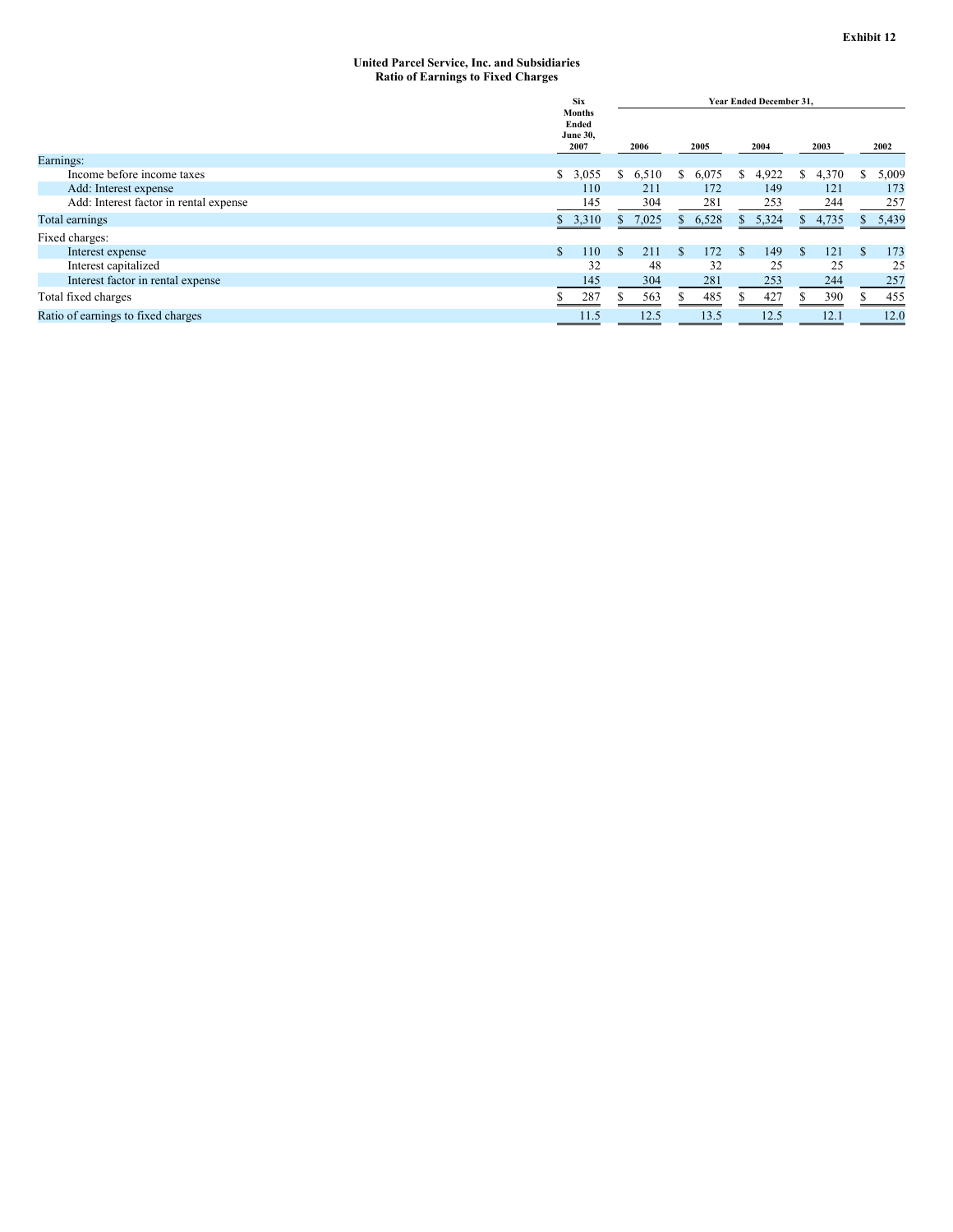### **CERTIFICATE OF CHIEF EXECUTIVE OFFICER**

I, Michael L. Eskew, certify that:

- 1. I have reviewed this quarterly report on Form 10-Q of United Parcel Service, Inc.;
- 2. Based on my knowledge, this report does not contain any untrue statement of a material fact or omit to state a material fact necessary to make the statements made, in light of the circumstances under which such statements were made, not misleading with respect to the period covered by this report;
- 3. Based on my knowledge, the financial statements, and other financial information included in this report, fairly present in all material respects the financial condition, results of operations and cash flows of the registrant as of, and for, the periods presented in this report;
- 4. The registrant's other certifying officer and I are responsible for establishing and maintaining disclosure controls and procedures (as defined in Exchange Act Rules 13a-15(e) and 15d-15(e)) and internal control over financial reporting (as defined in Exchange Act Rules 13a-15(f) and 15d-15(f)) for the registrant and have:
	- a. designed such disclosure controls and procedures, or caused such disclosure controls and procedures to be designed under our supervision, to ensure that material information relating to the registrant, including its consolidated subsidiaries, is made known to us by others within those entities, particularly during the period in which this report is being prepared;
	- b. designed such internal control over financial reporting, or caused such internal control over financial reporting to be designed under our supervision, to provide reasonable assurance regarding the reliability of financial reporting and the preparation of financial statements for external purposes in accordance with generally accepted accounting principles;
	- c. evaluated the effectiveness of the registrant's disclosure controls and procedures and presented in this report our conclusions about the effectiveness of disclosure controls and procedures, as of the end of the period covered by this report based on such evaluation; and
	- d. disclosed in this report any change in the registrant's internal control over financial reporting that occurred during the registrant's most recent fiscal quarter that has materially affected, or is reasonably likely to materially affect, the registrant's internal control over financial reporting; and
- 5. The registrant's other certifying officer and I have disclosed, based on our most recent evaluation of internal control over financial reporting, to the registrant's auditors and the audit committee of the registrant's board of directors (or persons performing the equivalent functions):
	- a. all significant deficiencies and material weaknesses in the design or operation of internal control over financial reporting which are reasonably likely to adversely affect the registrant's ability to record, process, summarize and report financial information; and
	- b. any fraud, whether or not material, that involves management or other employees who have a significant role in the registrant's internal control over financial reporting.

/s/ MICHAEL L. ESKEW

**Michael L. Eskew Chairman and Chief Executive Officer**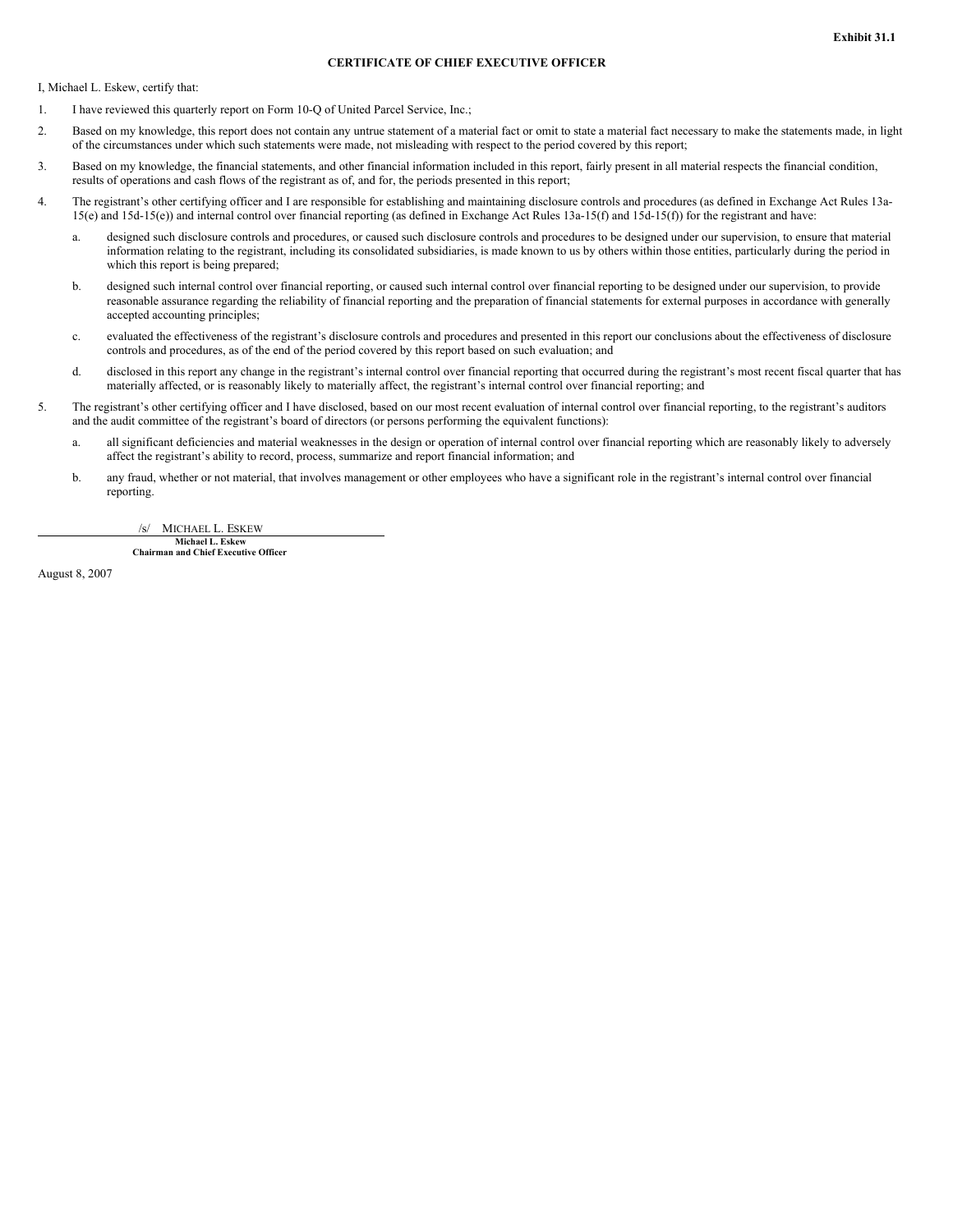#### **CERTIFICATE OF CHIEF FINANCIAL OFFICER**

I, D. Scott Davis, certify that:

- 1. I have reviewed this quarterly report on Form 10-Q of United Parcel Service, Inc.;
- 2. Based on my knowledge, this report does not contain any untrue statement of a material fact or omit to state a material fact necessary to make the statements made, in light of the circumstances under which such statements were made, not misleading with respect to the period covered by this report;
- 3. Based on my knowledge, the financial statements, and other financial information included in this report, fairly present in all material respects the financial condition, results of operations and cash flows of the registrant as of, and for, the periods presented in this report;
- 4. The registrant's other certifying officer and I are responsible for establishing and maintaining disclosure controls and procedures (as defined in Exchange Act Rules 13a-15(e) and 15d-15(e)) and internal control over financial reporting (as defined in Exchange Act Rules 13a-15(f) and 15d-15(f)) for the registrant and have:
	- a. designed such disclosure controls and procedures, or caused such disclosure controls and procedures to be designed under our supervision, to ensure that material information relating to the registrant, including its consolidated subsidiaries, is made known to us by others within those entities, particularly during the period in which this report is being prepared;
	- b. designed such internal control over financial reporting, or caused such internal control over financial reporting to be designed under our supervision, to provide reasonable assurance regarding the reliability of financial reporting and the preparation of financial statements for external purposes in accordance with generally accepted accounting principles;
	- c. evaluated the effectiveness of the registrant's disclosure controls and procedures and presented in this report our conclusions about the effectiveness of disclosure controls and procedures, as of the end of the period covered by this report based on such evaluation; and
	- d. disclosed in this report any change in the registrant's internal control over financial reporting that occurred during the registrant's most recent fiscal quarter that has materially affected, or is reasonably likely to materially affect, the registrant's internal control over financial reporting; and
- 5. The registrant's other certifying officer and I have disclosed, based on our most recent evaluation of internal control over financial reporting, to the registrant's auditors and the audit committee of the registrant's board of directors (or persons performing the equivalent functions):
	- a. all significant deficiencies and material weaknesses in the design or operation of internal control over financial reporting which are reasonably likely to adversely affect the registrant's ability to record, process, summarize and report financial information; and
	- b. any fraud, whether or not material, that involves management or other employees who have a significant role in the registrant's internal control over financial reporting.

/s/ D. SCOTT DAVIS

**D. Scott Davis Vice Chairman and Chief Financial Officer**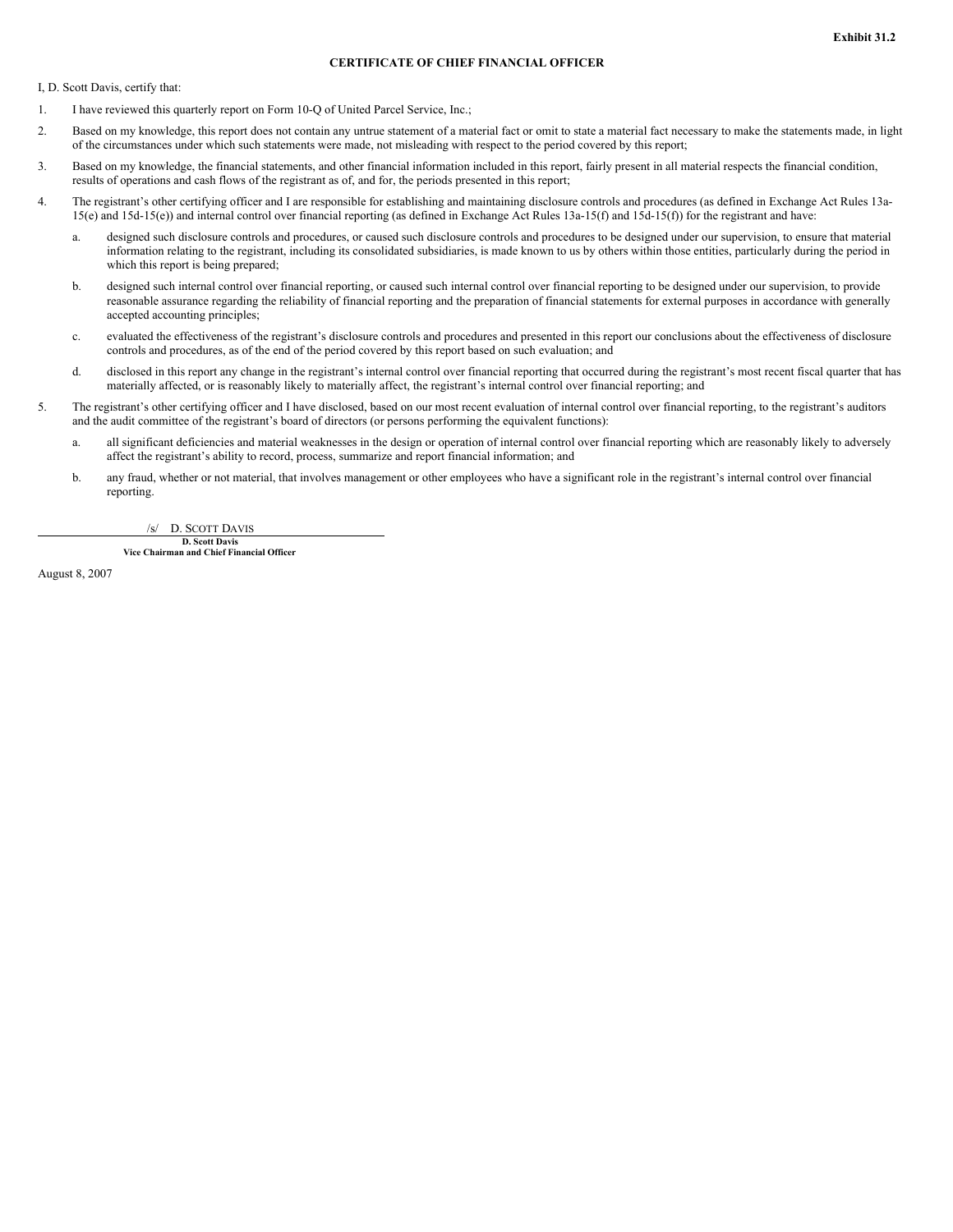#### **CERTIFICATION PURSUANT TO 18 U.S.C. SECTION 1350, AS ADOPTED PURSUANT TO SECTION 906 OF THE SARBANES-OXLEY ACT OF 2002**

Pursuant to Section 906 of the Sarbanes-Oxley Act of 2002 and in connection with the Quarterly Report on Form 10-Q of United Parcel Service, Inc. (the "Corporation") for the period ended June 30, 2007, as filed with the Securities and Exchange Commission on the date hereof (the "Report"), the undersigned, the Chairman of the Board and Chief Executive Officer of the Corporation, certifies that:

- (1) The Report fully complies with the requirements of Section 13(a) or 15(d) of the Securities Exchange Act of 1934; and
- (2) The information contained in the Report fairly presents, in all material respects, the financial condition and results of operations of the Corporation.

/s/ MICHAEL L. ESKEW **Michael L. Eskew Chairman and Chief Executive Officer**